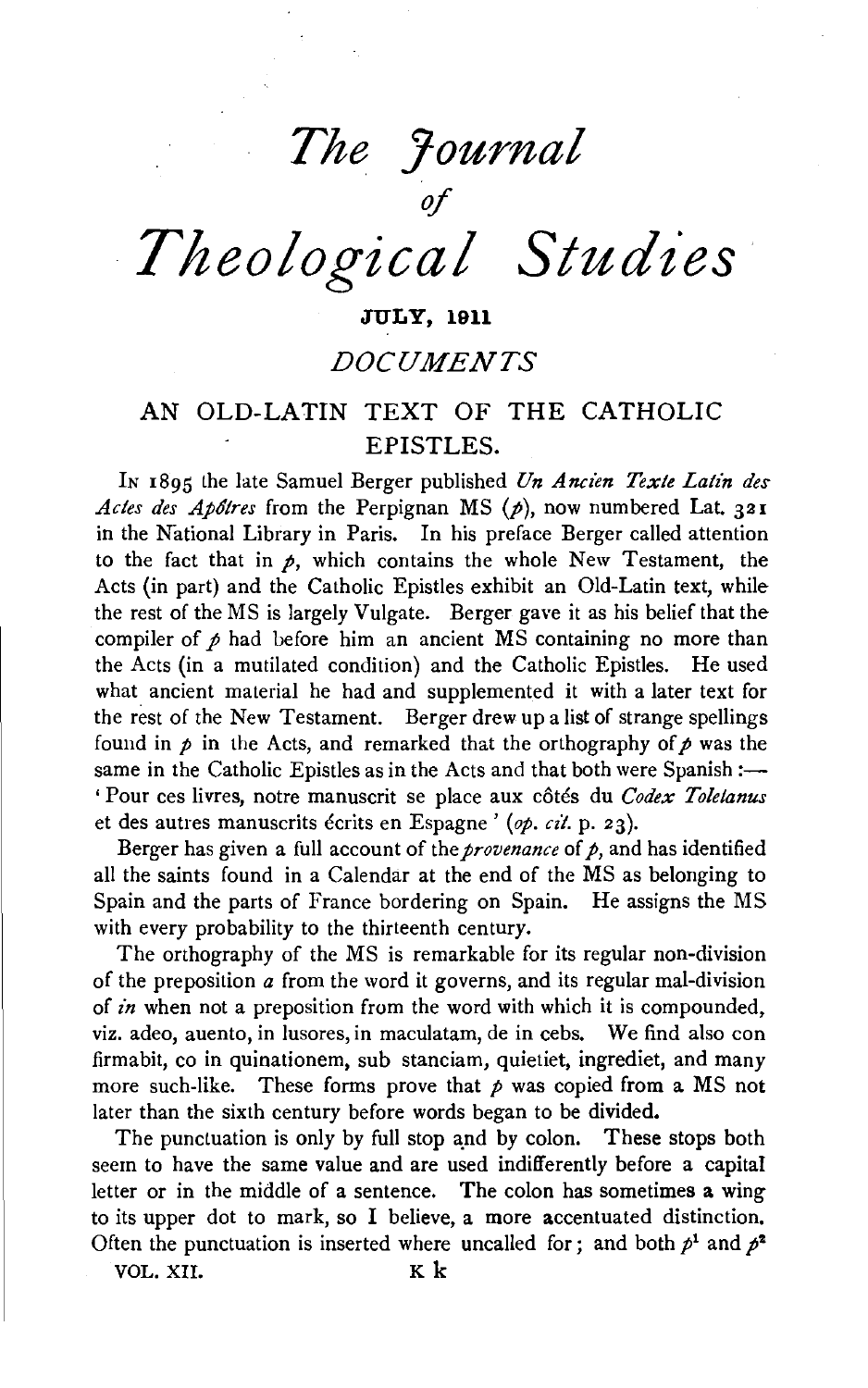have erased several unnecessary marks of  $p^*$  while inserting other markings of their own which I have ignored.

Three correctors at least revised the text of the Catholic Epistles. The first  $(p^1)$  uses an ink as dark as that of  $p^*$  and was perhaps a contemporary of the scribe. He makes but few corrections. The second corrector  $(p^2)$ is at least a century later and used a text which was chiefly-though not altogether-Vulgate. He is an adept at erasures, and some of his erasures render the recovery of the original a task not of a day but of days. The letters  $b h l s$ , which in  $p^*$  rise above the others, and  $f g p q$ , which have tails, are generally discernible in the erasures and are clues to the defaced reading. Another clue is the long upward line ( $\sqrt{}$ ) used in  $p^*$ for  $m$  or  $n$ , and also employed to mark the contractions  $ds$ ,  $d\bar{n}s$ ,  $x\bar{p}s$ , ihs,  $s\bar{p}s$ , and a few others. The letter  $s$  is also found (though rarely) in its uncial form, and the letter  $r$  has also a second form approximating in shape to *i.* 

The ink of  $p^2$  is paler and yellower than that of  $p^*$ , and besides correcting the text he inserts annotations here and there in the margin of the MS. His Vulgate corrections I have for the most part ignored, but I have carefully inserted all his non-Vulgate readings at the foot of the ext. The third corrector ( $p^3$ ) inserted a chapter numeration such as we have in use to-day, and altered a few of the non-Vulgate readings of  $p^2$ into Vulgate readings. The contractions of  $p^*$  have been expanded in general, but qm for quoniam and a few others have been retained.

The orthography of  $p^*$  in the Catholic Epistles approximates to that of the Codices Toletanus and Cavensis. Besides its Spanish strain  $p$  has some ancient spellings found in good MSS of the fourth and fifth centuries. The following are noteworthy :-

*b* for *p* : babtisma, deincebs, princebs, obtimum, ibsi.

*eh* (medial) for *h* : michi, nichil. *d* for /: dad, esitad, expectad,

semedipso.

 $t$  for  $d$ : aliquit, numquit, aliut, illut, aput  $\frac{6}{8}$ .

*c* for *qu:* relicum, Iocuntur.

*qu* for *c* : quooperatores, quoequalem.

*s* for *x:* iusta.

*ss* for *s* : ressistit, ressistite, ressurrectionem, passcite, assimularis *(sic).* 

*s* for *ss* : oppresum.

*ss* for *se:* marcesset, inmarcessibilem.

*nn* for *n* : inennarrabili.

*n* for *nn* : anulum.

*uu* for *u:* euuangelizatum, euuan- gelio.

 $p$  for  $pp$ : aparens, apetitor, aparuerit, aparuit, capadocie.

 $m$  for  $mm$ : consumata, cominabatur, comunicantes.

f for  $f$ : ofendit, inflamat, inflamaiur, eficeremur, afluentes.

*cc* for *c:* occuli, obceccauerunt, meccaberis.

*c* for *cc* : pecatis, acepimus.

*a* for *ad:* auentum, auentus.

*rr* for *r* : charrissimi, ferri.

 $h$  for  $t$ : deprecahio.

 $y$  for  $i$ : ysaac, yob, ydolorum.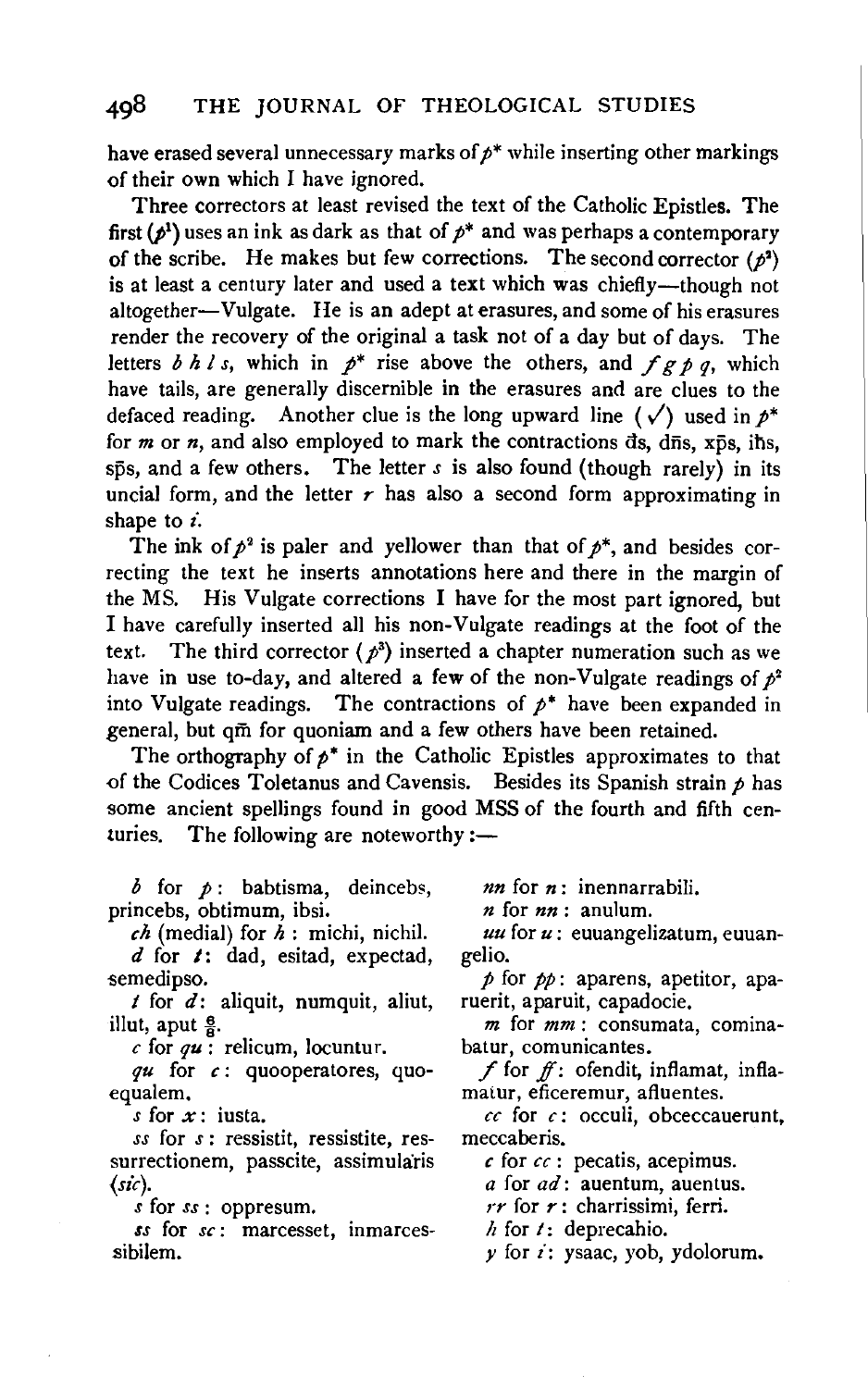A feature of the MS is the interchange of  $c$  and  $t$  in such words as sapiencia, iusticia, perdicio, leticia, inicio, fidutiam, mendatium, sotietatem. We also find satisfaccionem, benediccio, amiticia, paciencie, and tradictionis, humilictatem, An equally marked characteristic of  $\rho$  is the insertion of the aspirate, viz. ha, hab  $\frac{3}{2}$ , his, hii, habundanciam, habeuntes, haccipitis, hostende, ho, bore, horent, hornabunt, hamantes, hobitum, homnibus, hodit, hoccidit, hauaritie, choabitantes, choeredibus, inchoationis, choacte, cohoperit, superhedificantes, archa, marchus, and even preciosihor and eho. On the contrary *h* is dropped in abet, esitans, traunt, detrait, ostias, ospitales, peribet, abitu. The spellings charitas and caritas, charissimi and carissimi are about equally distributed : karissimi by the first hand is found once in St James and twice in **1** St Peter, but not at all in St John or St Jude.

The stronger forms adnuntio, inmaculatus, inmundicia, inlicio, inlucesco, inpropero, inprudens are constant:  $p^2$  on the contrary always gives annuntio, illicio, immaculatus,  $\&c<sup>1</sup>$  Uoluntas is always uolumptas except once uolumtas. Ancient phonetic spellings are preserved in succinti, querelosi, lepis, cocurrentibus, gelatis (e has gelus in St Joh. ii 17), and perhaps in semi, eplis, and uolatabro. Proper names are thus found: abraham, abraam, ysaac, rahab, yob, sabaot, loth, balaham, balaam, chayn, chain, ihoanhis, ihoannis, diotrepes, egipti, moysi, chore, michael.

That  $p$  was copied from an ancient copy with corrections above its lines appears the only explanation of such conflations as filii ex bosor, exinhonorastis, sub introducent, post mortem post hobitum, and in quibus nunc obstupescunt in quo peregrinamur.

In the division of the letters of a word at the end of a line the scribe pays no regard to the rules of ancient writing and we find bl/asphemantes, h/uius, ch/arrissimi, administr/at, er/ugo. So also the headings AD PETRVI, AD IACOBI, AD IOHANNIS shew an ignorance of Latin syntax, and prove that the MS he copied had no headings. His chapter markings, which shew a like uncertainty of hand, are regularly denoted by a red bracket ; but more often than not no number is inserted within the bracket. I have supplied the missing numbers, and have corrected a few misnumberings.

Yet the scribe was an extremely accurate workman, and only two errors of homoeoteleuton are found in his work, and perhaps they both occurred in his exemplar.

The text of  $p$  is not as ancient throughout as that of  $h$ : yet in some readings where  $h$  has a Vulgate text  $p$  exhibits a text of its own. Shrewdly has Berger said : 'Qu'on ne croie pas que le texte de Fleury et celui de Perpignan, par le fait qu'ils appartiennent à deux groupes

<sup>1</sup> There is remarkable agreement in several peculiar stylistic readings between  $p$ and the Codex Fuldensis.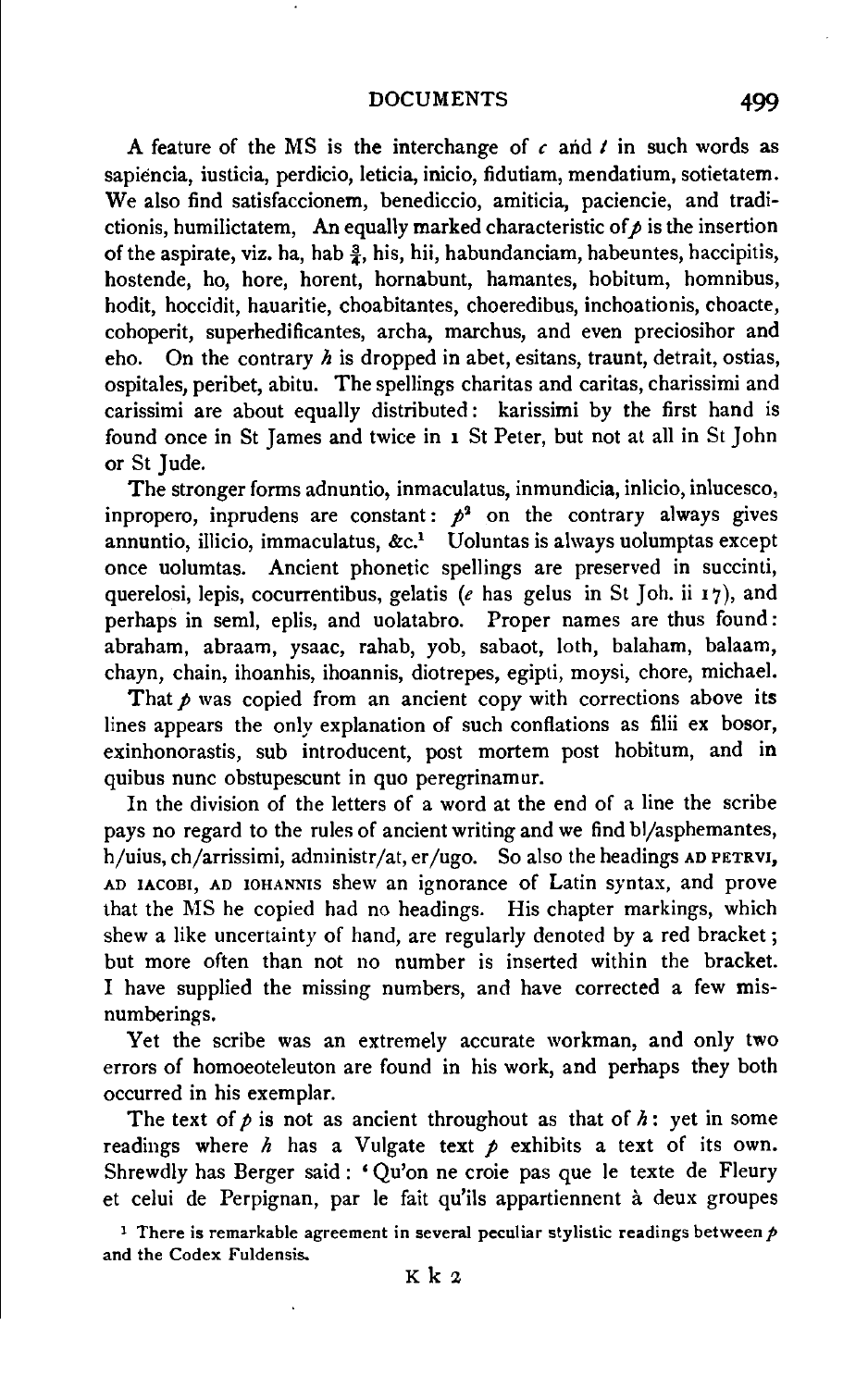## 500 THE JOURNAL OF THEOLOGICAL STUDIES

différents; ne peuvent pas servir à la critique l'un de l'autre. Le dernier mot n'est pas dit sur les rapports des textes "africains" avec ceux qu'on appelle "européens" et "italiens"' (op. cit. p. 17).

The following selection from the readings of  $p$  will illustrate Berger's statement:-

*SI James* iii 7 etiam piscium : *vg* et ceterorum : *corb* et natantium ; iii 12 Sic neque salsa aqua dulcedinem potest habere : *vg* Sic neque salsa dulcem potest facere aquam. I *St Peter* i 3 regenerauit nos in spem uite eterne; i 7 ut probatio fidei uestre multo preciosihor sit auro quod perit sed per ignem probatur : *fuld* auro quod perit per ignem probato; i 19 I can find no other authority for the 29 words added here by  $\rho$ ; i 21 dedit ei gloria sedere-here again  $\rho$  seems to exhibit an unknown text; i 22 fortiter (vg attentius); ii 9 in illut admirabile lumen suum; ii 23 Trade bat autem se iudici iudicanti se iniuste; iii 9 beneuolentes: *vg*  benedicentes; iii 13 Et quis uos nocebit si bonitatis factores fueritis; iv I5 maleficus: *vg* maledicus; v 7 quoniam ibsi cura est de suos ('for He careth for His own'). 2 *St Peter* ii 7 Et iustum loth oppresum a nefandorum iniuria ac inpudica conuersatione eruit; ii 8 iniquis facinoribus; iii 10 in qua celi magno impetu transcurrent. I St John i 7 societatem habemus cum deo; iv  $\overline{3}$  Omnis anima que confitetur ihm xpm in carne uenisse ex deo est; iv II sicut ds dilexit nos sic nos debemus alterutrum diligere; v 12 Qui habet filium dei in se habet uitam eternam; v 13 Carissimi hec scripsi uobis ut sciatis a do qm uitam habetis eternam. 2 *St John* 12 Nolo per atramentum et in epistola. 3 *St John* 14 Saluta tu amicos nominatos. *Jude* 12 Hii sunt in epulis suis maculati conuiuiantes: sine timore semetipsos pascentes; 13 caligo tenebrarum; 24 constituere ante conspectum glorie sue inmaculate uos in exultatione.1

It was a disappointment to find that  $p$  had no affinities whatever with the Corbey St James. The texts it has most affinity with in  $I$  and  $2$ St Peter are the fragments  $(q)$  published by Ziegler and the Fleury Palimpsest; but it has a non-Vulgate strain of its own which is independent of both these MSS. More material for the study of the Old-Latin text needs to be collected before the history of the texts of  $h$ ,  $p$ , and  $q$  can be written with any certainty. Meanwhile the readers of the *Journal* if *Theological Studies* have now a line-for-line copy of the Catholic Epistles as found in the precious little Perpignan MS, which like  $c$  of the Gospels has preserved for our learning an ancient and in some readings (as far as we know at present) a unique text.

It will be noticed that our MS supports *q* and the Spanish *Codex Cavensis* in the matter of the three Heavenly Witnesses; and also has in I *St John* v 20 the fuller text of Hilary of Poictiers.

1 In Acts iv 21 where the Vulgate has *punirent p\** reads (I have recently discovered) *supplicio adficerent*—a further mark of its true Latinity.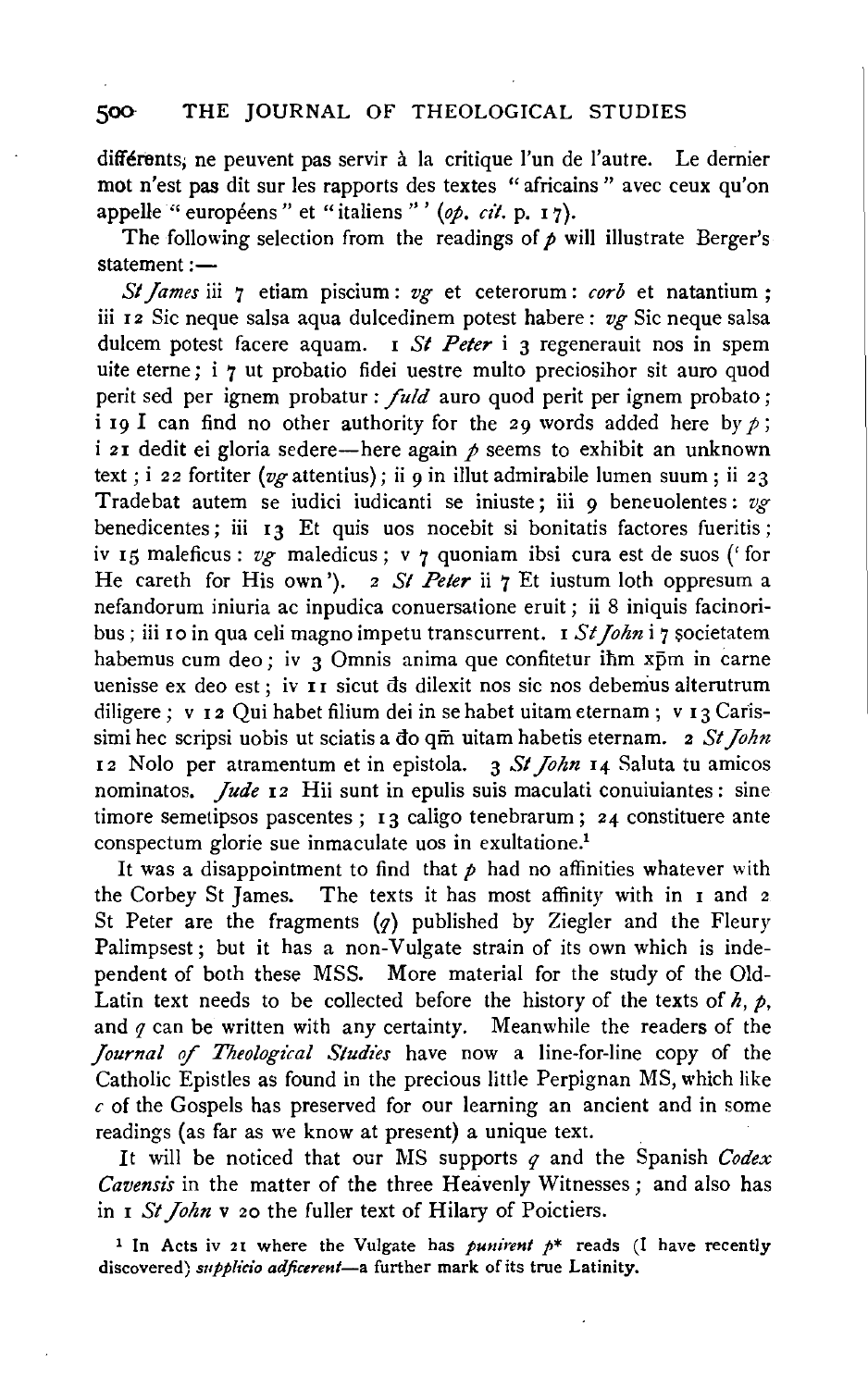# $IACOBI$  Fol. 203

Salu tate omnes prepositos uestros : et omnes scos. Salutant uos de italia fratres. Gratia cum omni bus u nobis. amen. Explicit ad hebreos.

1 1 Incipit epistola iacobi apostoli. acobus dei<br>
et dni nostr<br>
seruus : duc t d<del>hi nostri ihu xpi</del> seruus : duodecim tribubus que sunt in dispersione salu tem. <sup>2</sup> Omne gaudium existimate fratres mei cum in temptationes uarias incideritis : <sup>3</sup> sci entes quod probatio fidei uestre pacientiam operatur. 4 Pacientia autem opus perfectum abet : ut si tis perfecti et integ ri in nullo deficientes. 5 Si quis autem uestrum indi get sapiencia : postulet a do qui dad omnibus affiuen ter et non inproperat et da bitur ei. 6 Postulet autem in fi de : nichil esitans. Qui enim

esitad : similis est fluctui maris : qui a uento moue

tur et circumfertur. 7 Ne ergo estimet homo ille quod accipiat aliquit a dño.<br><sup>8</sup> Uir duplex animo : in constans est in omnibus uiis suis. <sup>9</sup> Glorietur autem frater humilis in exulta cione sua : 10 diues autem in humilitate sua : qm sicut flos feni transibit. 11 Exortus est enim sol cum ar dore et arefecit fenum : et flos eius decidit et de cor uultus eius deperiit. Ita et diues in itineribus suis marcesset. (II)<br><sup>12</sup>  $\sum$  eatus uir qui suf  $\sum$  fert temptacionem qm cum probatus fuerit acci piet coronam uite : quam repromisit ds diligentibus se. <sup>13</sup> Nemo cum temptatur dicat : qm a deo tempta tur. Deus enim intemp tator malorum est : ipse autem neminem temptat. <sup>14</sup> Unus quisque uero temptatur : a concupiscentia sua : abs tractus : et inlectus.

### $1 -14$

<sup>9</sup> exaltacione  $p^2$  <sup>11</sup> marcescet  $p^2$  <sup>14</sup> illectus  $p^2$ 

1<sup>5</sup> dat  $p^2$  improperat  $p^2$  **•** esitat  $p^2$  **7** non  $p^2$  existimet  $p^2$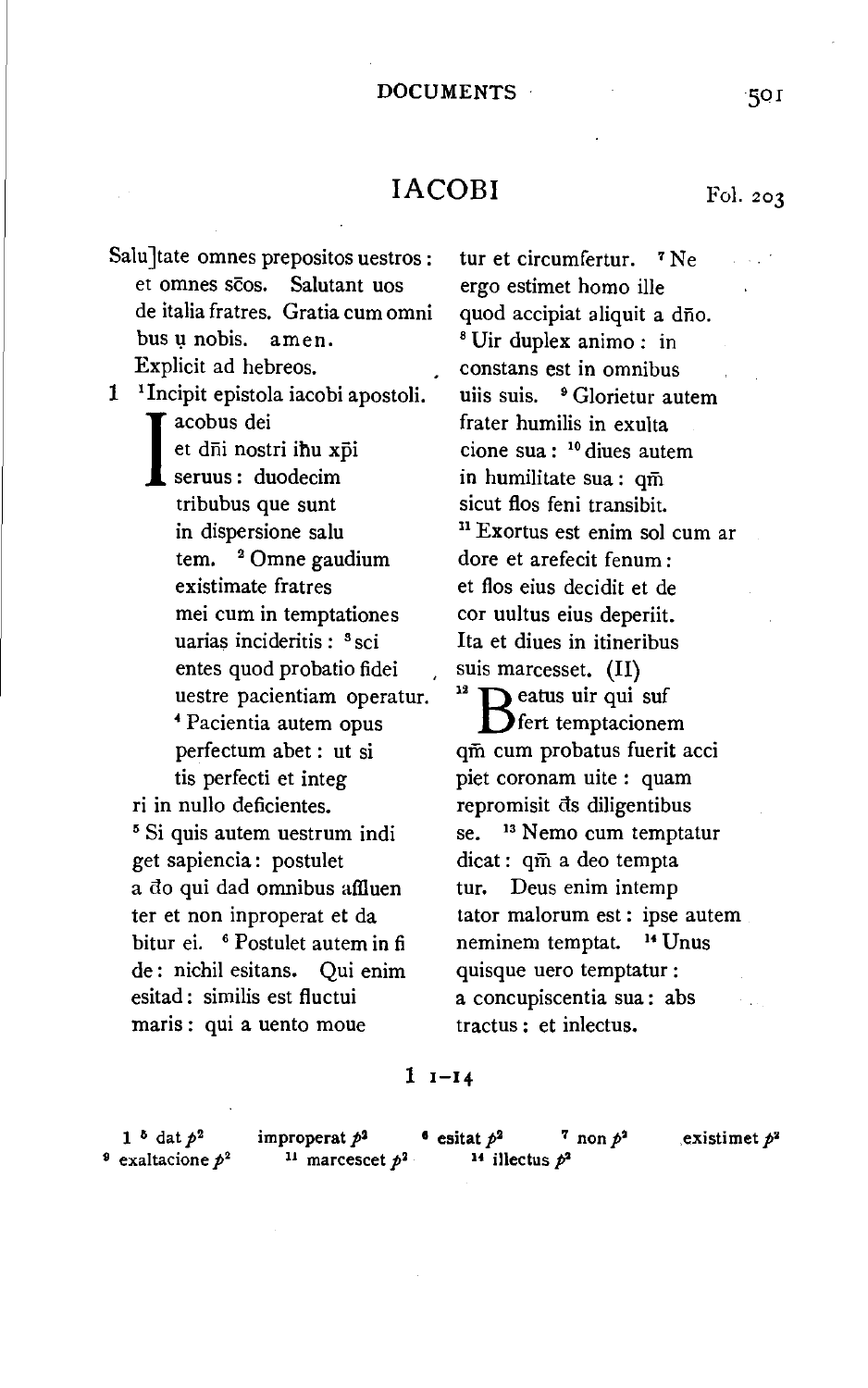502 THE. JOURNAL OF THEOLOGICAL STUDIES

# AD

Fol. 203\*

<sup>15</sup> Deinde concupiscencia cum conceperit : parit pec catum. Peccatum uero cum consumatum fuerit generat<br><sup>16</sup> N I olite itaque (III) | mortem. errare fratres mei di lectissimi. <sup>17</sup> Omne datum obtimum et omne donum perfectum desursum est: descendens a patre lu minum. Aput quem non est transmutatio : nee uicissitudinis obum bracio. 18 Uolumptarie ge nuit enim nos uerbo ueri tatis : ut simus initium aliquid creature eius. <sup>19</sup> Sci tis fratres mei dilectissimi. Sit autem omnis homo ue lox ad audiendum tardus autem ad loquendum : et tar dus ad iram. 20 Ira enim uiri : iusticiam dei non operatur. <sup>21</sup> Propter quod abi cientes omnem inmun diciam et habundanciam malicie : in mansuetu dine suscipite insitum uerbum quod potest saluarc

animas uestras. (IIII) <sup>2</sup> E stote factores uerbi et  $\Gamma$ non auditores tantum fallentes uosmetipsos. 28 Quia si quis auditor est uerbi et non factor: hic conpara bitur uiro consideranti uultum natiuitatis sue in speculo. <sup>24</sup> Considerauit enim se et abiit et statim oblitus est qualis fuerit. 25 Qui autem perspexerit in legem perfectam libertatis : et perman serit. Non auditor obli uiosus factus sed factor operis : hie beatus in fac to suo erit.  $26$  Si quis autem pu tat se religiosum esse : non refrenans linguam suam sed seducens cor suum : h uius uana est religio.<br><sup>27</sup> Religio munda et inma culata: apud dm et patrem hec est : uisitare pupillos et uiduas in tribulatione eorum et inmaculatum se custodire ab hoc seculo.  $2^1$  T ratres mei: nolite (V) in personarum accep

## $115-21$

<sup>16</sup> aliquod  $p^2$  <sup>25</sup> lege perfecte libertatis  $p^2$  permanserit in ea non  $p^2$  $27$  immaculata *et* immaculatum  $p^2$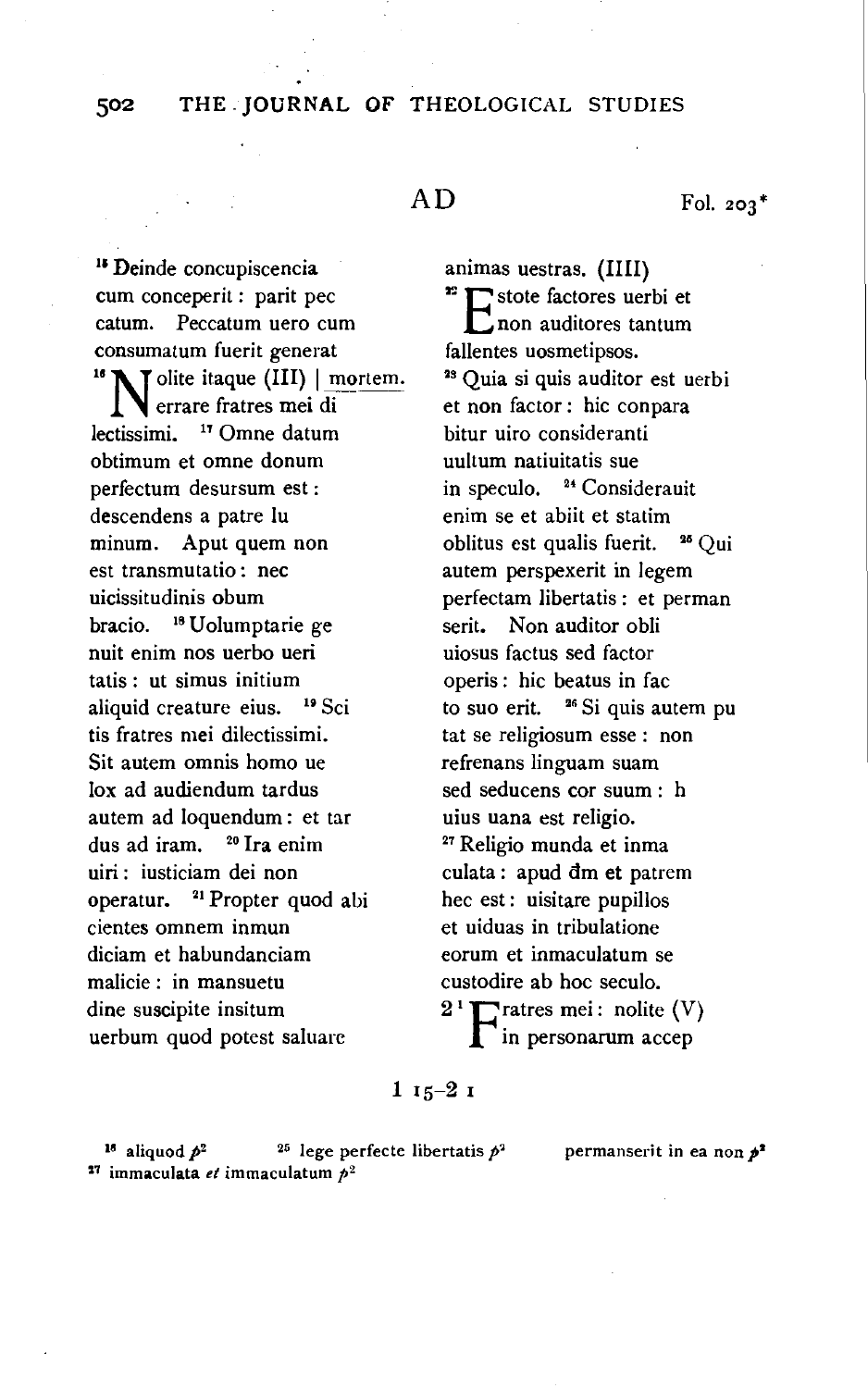# $IACOBI$  Fol. 204.

tione habere fidem dñi nostri ihu xpi glorie. <sup>2</sup> Etenim si introierit in conuentu uestro uir aureum anulum habens in ueste candida : introierit autem et pauper in ueste sordida : 3 et intenda tis in eum qui indutus est ueste preclara: et dixeritis ei tu sede hie bene : pauperi autem dicatis. Tu sta illic aut sede sub scabello pe dum meorum : • nonne iudi catis apud uosmetipsos. Et facti estis iudices cogita tionum iniquarum : 5 audite fratres mei dilectissimi. (VI) N onne ds pauperes elegit in hoc mundo. Diuites in fide : et heredes regni quod repromisit diligentibus se. <sup>6</sup> Uos autem exinhono rastis pauperes. Nonne di uites per potentiam oppri munt uos: et ipsi traunt uos ad iudicia: 7 nonne ip si blaphemant bonum nomen quod inuocatum est super uos:<br><sup>8</sup> si tamen legem perficiatis re

galem secundum scripturam. Diliges proximum tuum sicut te ipsum : bene fa citis. <sup>•</sup> Si autem personas haccipitis : peccatum opera mini. Redarguti a le ge quasi transgressores.<br><sup>10</sup> *<u>Auicumque (VII)</u>* autem totam legem ser uauerit : offendat autem in uno : factus est omnium reus. 11 Qui enim dixit non meccaberis : dixit et non occides. Quodsi non mecca beris : occidas autem : factus es transgressor legis.<br><sup>12</sup> Propter quod sic loquimi ni et sic facite : sicut per le gem libertatis : incipien tes iudicari. <sup>13</sup> Iudicium enim sine misericordia : illi qui non facit misericordiam. Superexultet autem : misericordia iudicium. 14 Quid proderit fratres mei si fidem quis dicat se habere : opera autem non ha beat. Num potest fi des saluare eum. 15 Si autem frater aut soror nudi sint

### $2 - 15$

2 • inhonorastis p*2 et forsan* p·• <sup>8</sup> perficitis  $p^2$  scripturas  $p^2$ <sup>14</sup> Numquid poterit  $p^2$ 

<sup>5</sup> repromisit d's  $p^*$  *vel*  $p^1$  <sup>7</sup> blasphemunt  $p^1$ <br>accipitis  $p^2$  <sup>13</sup> fecit  $p^2$  Superexultat  $p^2$ 

<sup>7</sup> blasphemunt  $p^1$ <br>Superexultat  $p^2$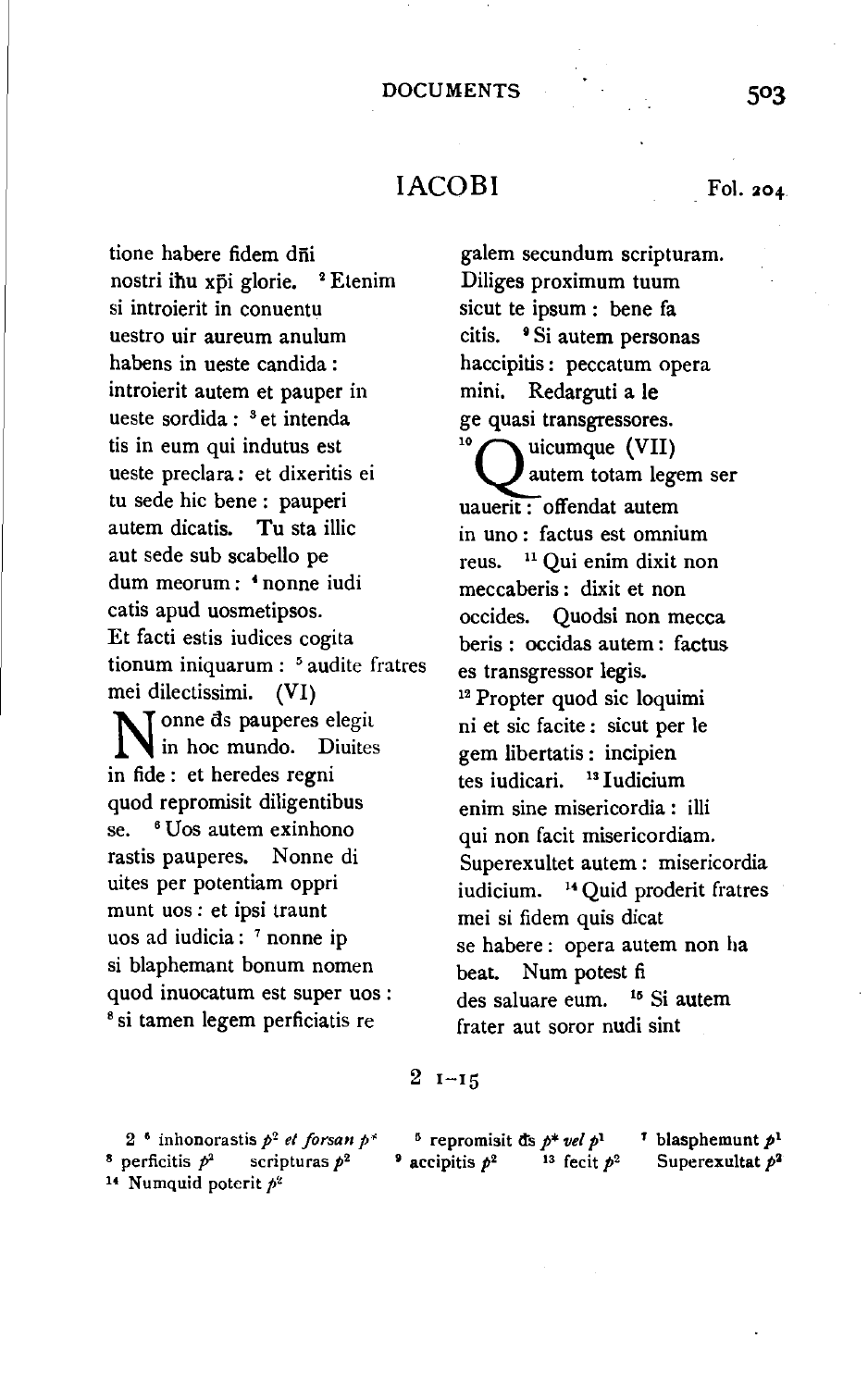# AD

et aegeant uictu coti diano : 16 dicat autem aliquis uestrum illis: ite in pace calefacimini : et satura mini : non dederitis autem eis que necessaria sunt corporis uid proderit uobis.  $\frac{17}{15}$  Sic et fi des si non habeat opera : mor tua est in semetipsa.<br><sup>18</sup> $\bigcap$  ed dicit quis: (VIII) Jtu fidem habes: ego opera habeo. Hostende mihi fidem tuam sine operibus : et ego hostendam tibi ex operibus fidem meam.  $19$  Tu credis qm unus est ds : bene facis. Et demones credunt : et contremescunt. 20 Uis autem scire ho homo inanis: qm fides sine operibus mor tua est. <sup>21</sup> Abraham pater noster nonne ex operibus iustifi catus est offerens ysaac fi lium suum super altare. <sup>22</sup> Ui des qin fides cooperabatur operibus illius. Et ex operibus illius fides consumata est :<br><sup>28</sup> Et suppleta est scriptura dicens. Credidit abraam do et re

Fol. 204\*

putatum est illi ad iustici am. Et amicus dei ap pellatus est. (VIIII) Tidetis qm ex operibus iustificatur homo : et non ex fide tantum. 25 Si militer autem et rahab mere trix ncnne ex operibus iusti ficata est. Suscipiens nuncios et alia uia eos eiciens. 2  $26$  Sicut enim corpus sine spu emortuum est: ita et fides sine operibus mortua est. (X)  $3<sup>1</sup>$  N olite plures magistri fieri fratres mei: scientes qm magis iudicium sumi tis.  $2 \text{ In multis enim : often}$ dimus omnes. Si quis in uerbo non ofendit hie perfectus est uir. Potens est etiam freno

ircumducere totum corpus.<br>Oi autem equorum (XI)  $\sum_{i=1}^{\infty}$  i autem equorum (XI) mus: ad consenciendum nobis: et omne corpus illorum circumferimus. • Ecce et na ues cum magne sint : et a uentis ualidis minentur. Circumferuntur autem a mo

## $2 I_5 - 3 4$

<sup>16</sup> de uobis  $p^2$  corpori  $p^2$  uobis : *expunxit*  $p^2$  <sup>18</sup> dicet  $p^2$ 20 o homo  $p^2$  2<sup>G</sup> mortuum  $p^2$  3<sup>1</sup> maius  $p^1$  *et*  $p^2$  <sup>2</sup> offendit  $p^2$ potens est: potest enim  $p^2$  <sup>3</sup> equos *et* frena  $p^2$  <sup>4</sup> a modico: modico  $p^2$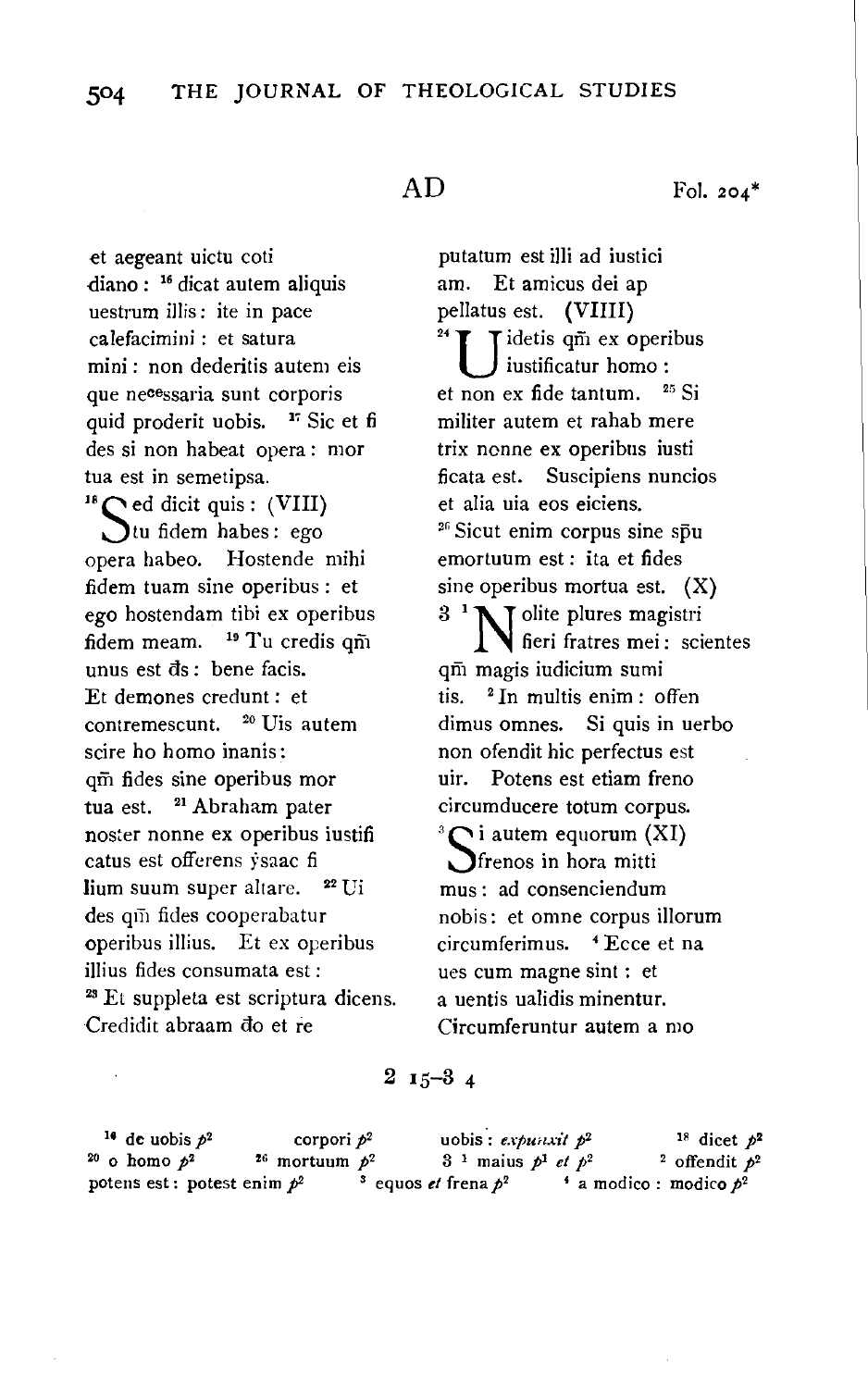## IACOBI

dico gubernacula ubi im petus dirigentis uoluerit : ita et lingua. Modicum quidem membrum est : et mag na exaltat. Ecce quantus ignis: quam magnam siluam incendit. <sup>6</sup> Et lingua : ig nis est. Uniuersitas iniquita tis. Lingua constituitur in membris nostris: que macu lat totum corpus et infla mat rotam natiuitatis nostre : inflamaturque a gehenna. 7 mnis enim natura (XII) bestiarum et uolucrum et repencium etiam piscium domantur et domita sunt a natura humana. <sup>8</sup> Linguam autem nullus hominum domare potest. Inquietum malum : plena ueneno mor tifero. <sup>9</sup> In ipsa benedicimus dm patrem : et in ipsa ma ledicimus homines qui ad similitudinem dei facti sunt :<br> $10$  ex ipso hore procedit bene diccio et maledictio. Non oportet hec ita fieri fratres mei.<br><sup>11</sup> Numquid fons de eodem

# foramine emanat dui cem et amaram aquam. <sup>12</sup> Numquit potest fratres mei ficus uuas facere : aut ui tas ficus. (XIII) Sic neque salsa aqua<br>Sdulcedinem potest ha here : 13 quis sapiens et disci plinatus inter uos : osten dat ex bona conuersacio ne operationem suam in man suetudine sapiencie. <sup>14</sup> Ouod si zelum amarum ha betis et contenciones sunt in cordibus uestris. Nolite gloriari et mendaces esse aduer sus ueritatem. 15 Non est enim ista sapiencia desursum descendens : sed terrena ani malis diabolica. 16 Ubi enim zelus et contencio : ibi inconstancia et omne opus prauum. (XIIII)<br><sup>17</sup> aue autem desursum est sapiencia : primum quidem pudica est : deinde pacifi ea. Modesta suadibilis. Bonis consentiens. Pie na misericordia : et fructibus

### $34 - 17$

<sup>6</sup> inflammat *et* inflammata  $p^2$  <sup>12</sup> uitis  $p^1$  <sup>13</sup> operam *uoluit*  $p^1$ , *sed* operationem *restituit*  $p^2$  <sup>14</sup> ammarum  $p^2$  <sup>17</sup> de in de  $p^*$ , deinde  $p^2$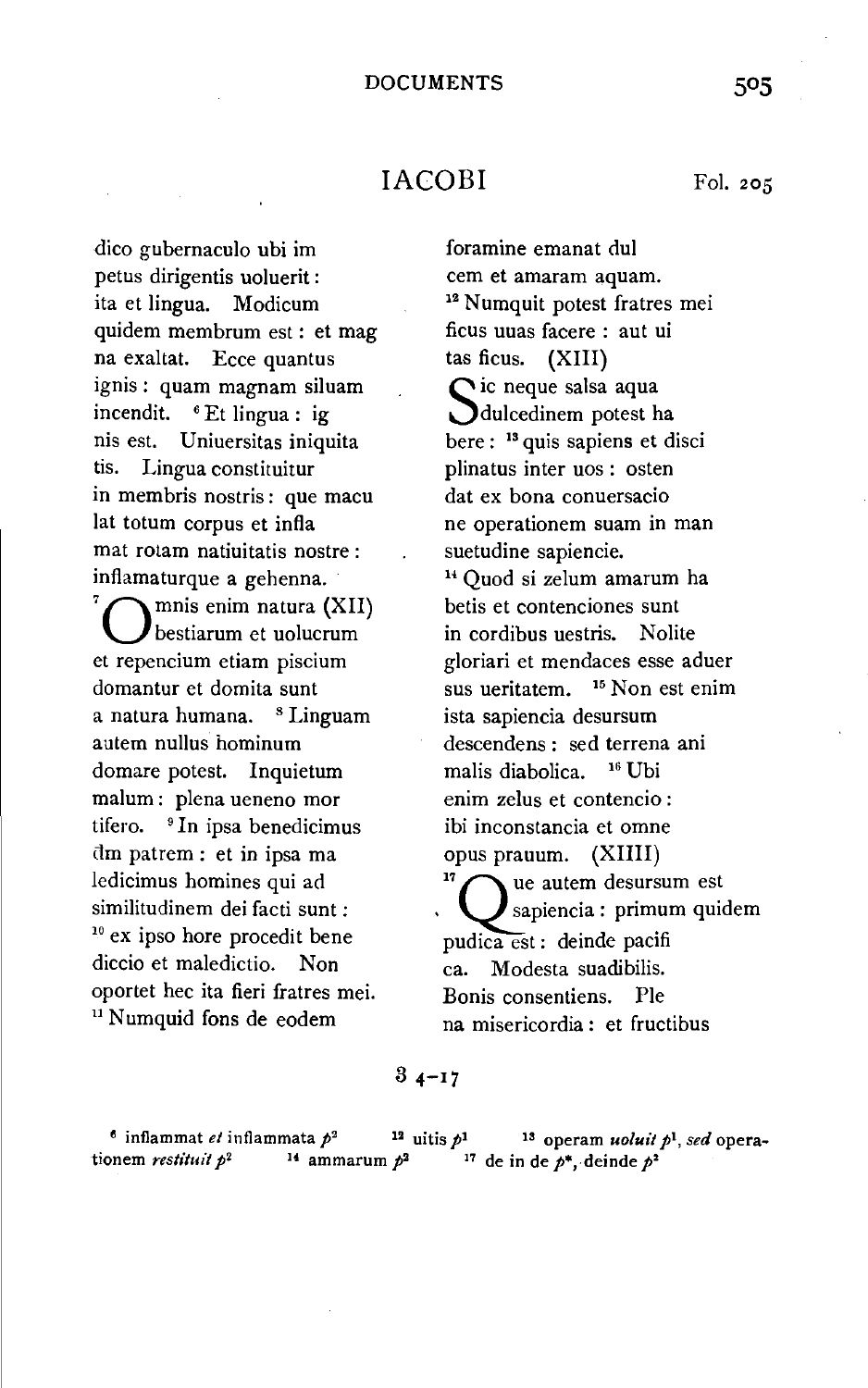$AD$  Fol. 205<sup>\*</sup>

bonis. ludicans sine simulatione. <sup>18</sup> Fruc tus autem iusticie : in pace seminatur facien tibus pacem. (XV)  $4<sup>1</sup>$  T nde bella sunt et lites in uobis: nonne ex concu piscenciis uestris : que mi litant in membris uestris: <sup>2</sup> con cupiscitis et non habetis. Occiditis et gelatis et non potestis adipisci. Litiga tis et belligeratis et non ha betis propter quod non postulas tis. 3 Petitis et non accipitis eo quod male petatis: ut in concupiscenciis uestris: in sumatis. **4 Adulteri : nes** citis quia amiticia huius mundi: inimica est dei. Qui cumque ergo uoluerit amicus esse seculi huius : inimicus dei constituitur. <sup>5</sup> Aut pu tatis quod inaniter scriptura dicat. Ad inuidiam con cupiscit sps qui habi tat in uobis. 6 Maiorem autem dat gratiam : propter quod dicit : Deus superbis ressistit :

humilibus autem dat gratiam.<br> $^7\Gamma$ ubditi ergo : (XVI) estote deo. Ressistite autem diabolo et fugiet a uobis.  $8$  Adpropinquate  $d_0$ : et adpropinquauit uobis. Emundate manus pecca tores : et scificate corda duplices animo. <sup>9</sup> Miseri estote : et lugete : et plora te. Risus uester in luctum conuertatur: et gaudium in merore. 10 Humiliamini in conspectu dni: et ex altauit uos. 11 Nolite de traere alterutrum fratres mei. Qui detrait fratri : aut qui iudicat fratrem suum : detra it legi et iudicat legem. Si autem iudicas legem : iam non es factor legis :<br><sup>12</sup>  $\blacksquare$  T nus est (XVII) | sed iudex. enim legislator et iu dex : qui potest perdere et liberare. Tu autem quis es : qui iudicas proximum tuum : 13 ecce nunc qui di citis. Hodie aut crasti no ibimus in illam

 $317 - 413$ 

4 <sup>2</sup> zelatis  $p^1$  postulatis  $p^2$  <sup>3</sup> male petitis  $p^2$  <sup>4</sup> dei  $1^{\circ}$ : deo  $p^2$  <sup>5</sup> quod : quia  $p^2$  <sup>8</sup> adpropinquabit  $p^2$  purificate  $p^2$  corda uestra  $p^1$  <sup>9</sup> merorem  $p^2$ <sup>10</sup> Humiliami ni  $p^*$ , Humiliamini  $p^2$  exaltabit  $p^2$  <sup>12</sup> tuum: *improbauit*  $p^2$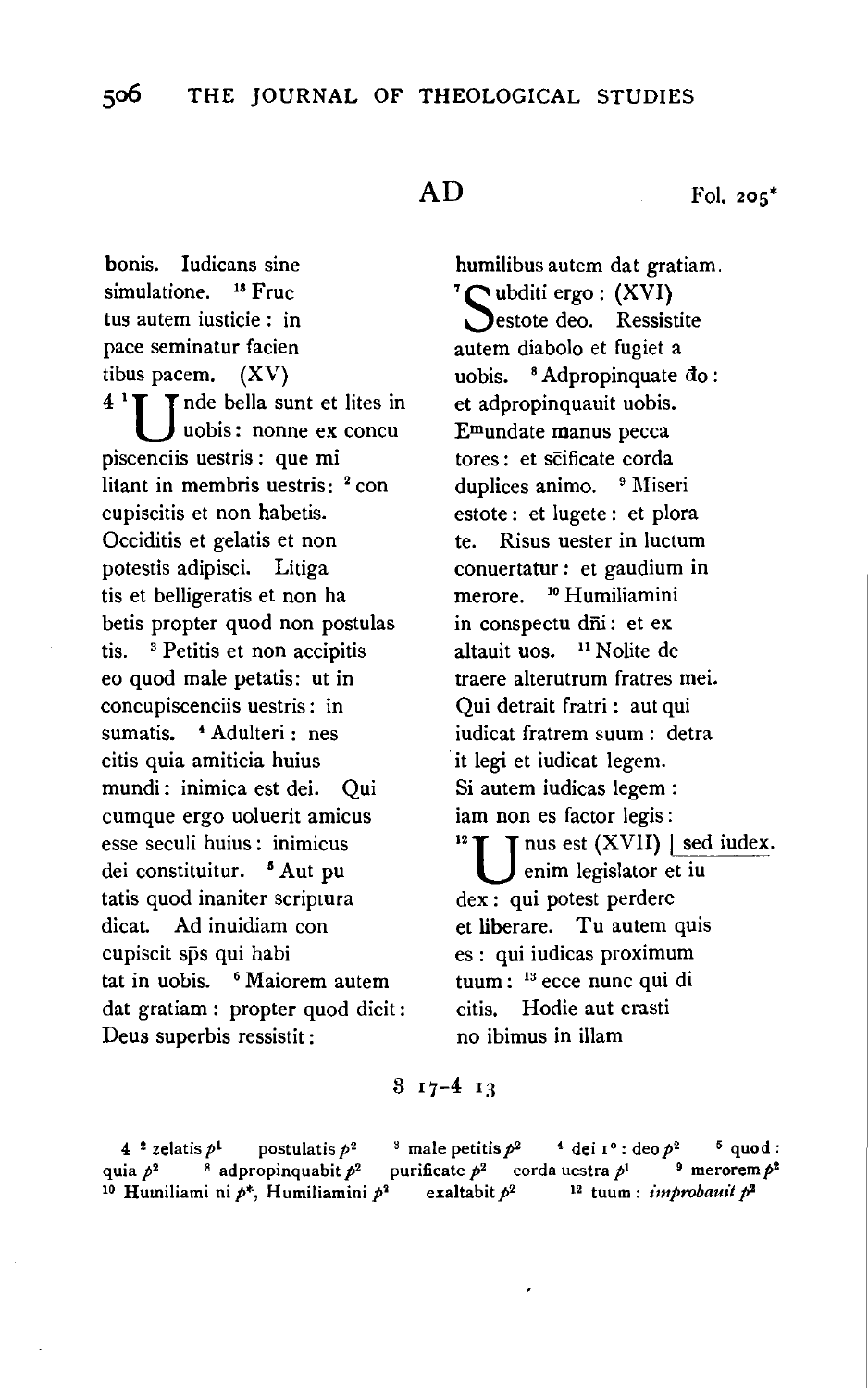# IACOBI Fol. 206

ciuitatem. Et faciemus qui dem ibi annum. Et mere bitur et lucrum faciemus. <sup>14</sup> Qui ignoratis quid erit uobis in crastino. 15 Que enim est uita uestra: uapor est ad mo dicum aparens et dein cebs exterminabitur. (XVIII) **D**ro eo ut iudicatis si dñs uoluerit. Et si ui xerimus faciemus hoc aut i!lud. 16 Nunc autem exulta tis in superbiis uestris. Omnis exultatio talis : maligna est. 17 Scienti igitur bonum facere et non facienti : pecca tum est illi.  $5^{-1}$  Agite nunc diui tes : plorate. Ululantes in miseriis uestris que ad uenient uobis. 2 Diuicie ergo putrefacte sunt: et ues timenta uestra a tineis comes ta sunt. <sup>8</sup> Aurum et argen tum uestrum eruginauit : et er ugo eorum in te3timonium uobis erit : et manducabit carnes uestras sicut ignis. Tesaurizatis uobis (XVIIII) iram dei in nouis simis

diebus. • Ecce merces opera riorum qui messuerunt regio nes uestras. Que frauda ta est a uobis clamat : et clamor eorum in aures dīii sabaot introiit. <sup>5</sup> Epulati estis super terram : et in solacis enutristis corda uestra. <sup>6</sup> In die occisio nis addixistis occisistis iustum et non ressistit ille uobis. 7 Pacientes igitur es tote fratres usque ad auen tum dñi. Ecce agricola expectad preciosum fructum terre : pacienter ferens do nee accipiat temporaneum et serotinum.  $(XX)$ <br><sup>8</sup> **pacientes estote et uos** et confirmate corda uestra qm aduentus dni adpropinquabit. <sup>9</sup> Noli te ingemescere fratres in alterutrum : ut non iudi cemini. Ecce iudex ante ianuam adstat.  $10 \text{ Ex}$ emplum e accipite fratres laboris et paciencie et longanimitatis et exitus

### 4 13-5 10

<sup>13</sup> merebitur : mercabimur  $p^2$  <sup>14</sup> crastino  $p^2$  5<sup>2</sup> ergo : uestre  $p^2$ <sup>4</sup> introiuit  $p^2$  <sup>5</sup> solaciis  $p^1$ , luxuriis  $p^2$ , luxuriis *p•* 6 adduxistis et occidistis *P'*  ressistit ille: restitit  $p^2$  7 aduentum  $p^2$  expectat  $p^2$  <sup>9</sup> ingemiscere  $p^1$ adstat : assistit *p2*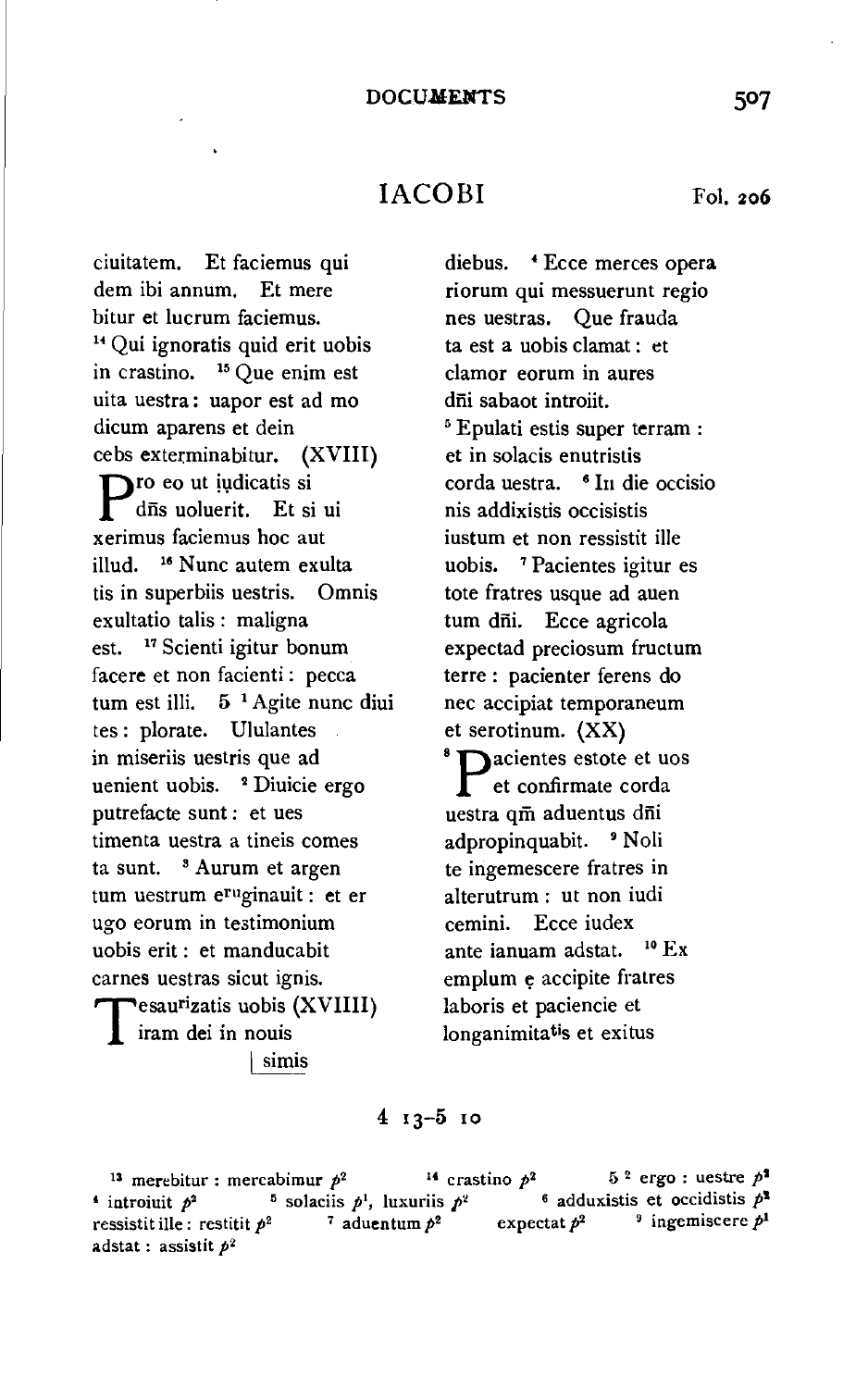mali. Prophetas qui locuti sunt in nomine dñi.  $(XXI)$ <br><sup>11</sup>  $\bigcap$  ufferenciam yob audis  $\sum$ tis : et finem dī $i$ i uidistis : quia misericors est dñs et mi serator. <sup>12</sup> Ante omnia autem fratres mei nolite iurare : neque per celum : neque per terram neque per aliut quodcumque iuramentum. Sit autem uerbum uestrum est est: non non. Ut non sub iudicio decidatis.<br><sup>18</sup> Tristatur autem aliquis uestrum : oret equo animo et psallat. <sup>14</sup> Infirmatur aliquis ex uobis : inducat presbiteros ecclesie et horent super eum. Un guentes eum oleo : in nomine dñi. <sup>16</sup> Et oratio fidei : sal uabit infirmum. Et al leuabit eum dis: et si in peccatis sit dimittentur ei.<br><sup>16</sup>  $\boldsymbol{V}$  arissimi: confitemi (XXII) ni ergo alterutrum peccata uestra : et orate pro inuicem ut saluemini. Multum enim ualet deprecahio ius ti assidua. <sup>17</sup> Helias homo erat similis nobis pas

 $AD$  Fol. 206<sup>\*</sup>

sibilis : et oratione hora uit ut non plueret super terram et non pluit annos tres et menses sex. 18 Et rursum ora uit : et celum dedit pluuiam et terra dedit fructum suum. 1  $\Gamma$  ratres mei: si quis (XXIII) ex uobis errauerit a uerita te : et conuerterit quis eum : <sup>20</sup> sci re debet. Qm qui conuer ti fecerit peccatorem ab er rore uie sue saluabit animam eius a morte. Et operit multitudinem pec catorum amen. *Petri*  1<sup>1</sup> PETRVS *epistola* apostolus xpi ihu electis adue nis gentibus dispersionis pon ti. galatie. ea padocie. asie. et bitinie. <sup>2</sup> Secundum pre scienciam dei pa tris : in scificatio ne sps. In obe dienciam : et as persione sangui nis xpi ihu. Gratia uobis

## $5$  10-20 and 1 St Pet. 1 1-2

<sup>10</sup> dii: + ecce beatificamus illos qui sustinuerunt  $p<sup>1</sup>$ <br><sup>4</sup> in uobis  $p<sup>2</sup>$  <sup>15</sup> alleuiabit  $p<sup>2</sup>$  <sup>16</sup> deprecatio  $p<sup>2</sup>$ <sup>14</sup> in uobis  $p^2$  <sup>15</sup> alleuiabit  $p^2$ <br>**bauit**  $p^2$  1<sup>2</sup> obediencia  $p^2$ 

12 sermo uester *P'* 19 ex uobis : *impro-*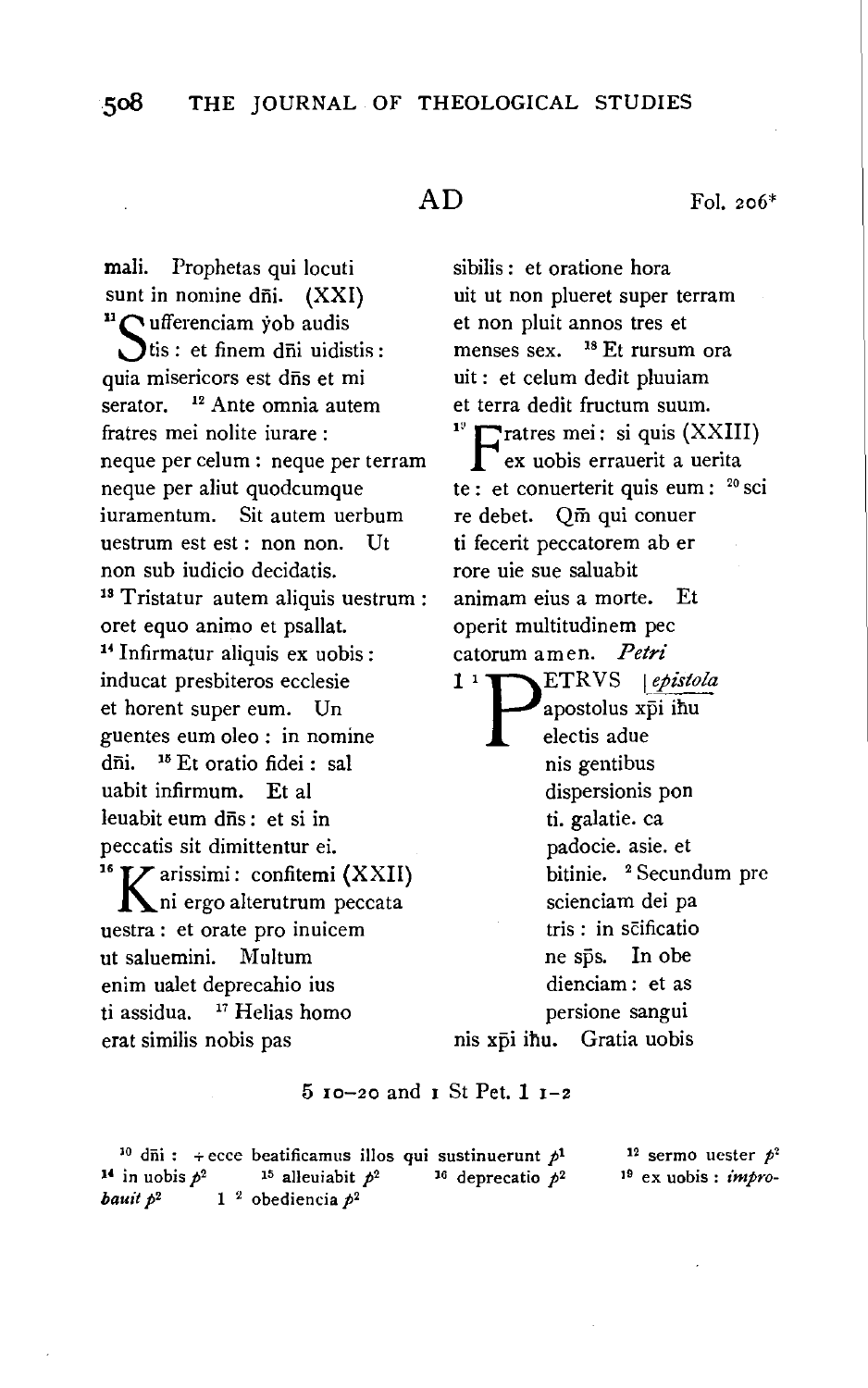## PETRI Fol. 207

et pax multiplicetur. <sup>3</sup> Be nedictus ds et pater dñi nostri ihu xpi: qui secundum magnam misericordiam suam regenerauit nos in spem uite eterne. Per ressurrec tionem ihu xpi ex mortu is. 4 In hereditatem incor ruptibilem et incontami natam et inmarcessibilem. Conseruatam in celis. In uobis 5 qui in uirtute dei custodimini per fidem in sa lutem paratam. Reuelari in tempore nouissimo <sup>6</sup> in quo exaltabitis. (II)

 $\blacksquare$   $\blacksquare$  odicum nunc si oportet contristati in uari is temptationibus: 7 ut proba tio fidei uestre multo preciosi hor sit auro quod perit sed per ignem probatur inuenia tur : In laudem et gloriam et honorem : in reuelatio ne ihu xpi. <sup>8</sup> Quem cum non uideritis: diligitis. In quem nunc quoque non uidentes creditis : credentes autem ex ultatis. Leticia inen

narrabili et glorificata. • Re portantes finem fidei uestre salutem animarum. <sup>10</sup> De qua sa lute exquisierunt atque scru tati sunt prophete : qui de futura in uobis gratia dei propheta uerunt. <sup>11</sup> Scrutantes in quod uel quale tempus signifi caret qui in eis erat sps xpi: prenuncians eas que in xpo sunt passiones : et posteri ores glorias. 12 Quibus reuelatum est quia non sibi ipsis: uobis autem ministrabant ea que nunc nunciata sunt uobis. Per eos qui euuangelizauerunt uobis spu sco misso de celo : in quem desiderant angeli pros picere. <sup>13</sup> Propter quod succinti lumbos mentis uestre : sobrii perfecte sperate in eam que offertur nobis gratiam. In re uelacione ihu xpi: <sup>14</sup> qua si filii obediencie. (III) Con configurati priori bus ignorancie uestre de sideriis: <sup>15</sup> sed secundum eum qui uo cauit uos scm : ut et ip si sci in omni conuersatione

 $12 - 15$ 

<sup>3</sup> spem uiuam uite  $p^2$  <sup>4</sup> immarcessibilem  $p^2$  <sup>6</sup> exultabitis  $p^1$  contristari  $p^2$  <sup>7</sup> preciosior  $p^2$  <sup>8</sup> exultabitis  $p^2$  inenarrabili (erasa n)  $p^1$  $ut$  *udtr*, *sed restituit* n  $p^2$  <sup>9</sup> animarum : + uestrarum  $p^2$  <sup>13</sup> perfecte : perfecti  $p^2$  nobis : uobis  $p^2$  <sup>14</sup> Con : non  $p^1$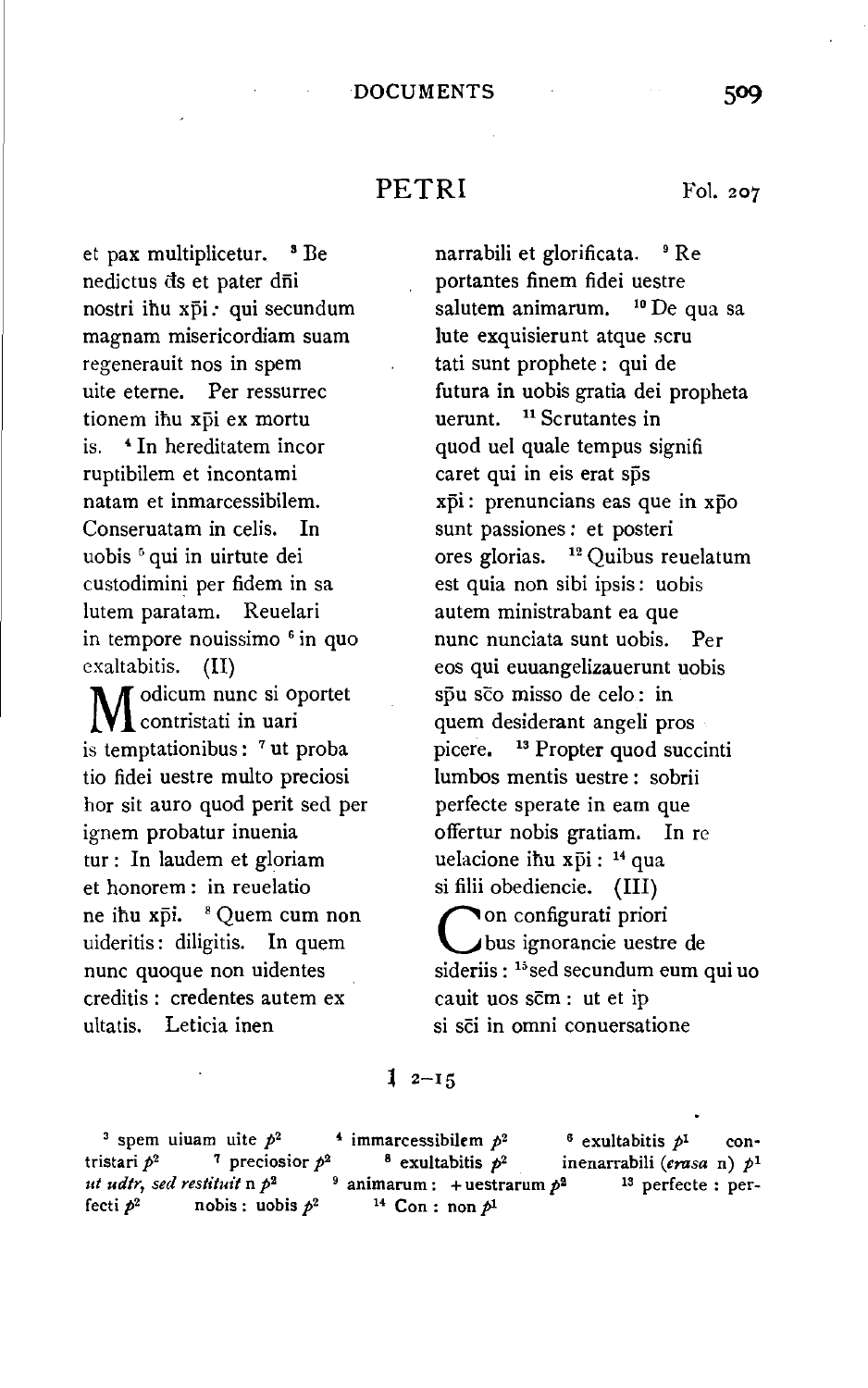sitis.  $^{16}$  Qm scriptum est. Sci estote qm et ego scs sum d $\bar{r}$ s ds uester. (IIII)<br><sup>17</sup> The si patrem inuocatis  $\Box$  eum qui sine acceptio ne personarum iudicauit. Secundum uniuscuiusque opus : in timore incolatus uestri tempore conuersamini. 18 Scientes quod non corrup tibilibus auro uel argen to redempti estis de ua na uestra conuersatione paterne tradictionis : <sup>19</sup> sed precioso sanguine : qua si agni incontamina ti et inmaculati xpi ihu. Ipse ergo qui et precog nitus est ante constitu tione mundi : et nouis simo tempore natus et pas sus est. Ipse accepit gloriam quam ds uerbum semper pos sedit sine initio ma nens in patre : 20 precogniti quidem ante constitucio nem mundi. (V) M anifestati autem nouis simis temporibus propter

uos 21 qui per ipsum fideles estis in dm qui suscitauit eum a mortuis et dedit ei gloria sedere ut fides uestra et spes esset in dm. <sup>22</sup> Ani mas uestras castificantes in obediencia caritatis : in fraternitatis amore sim pliciter ex corde puro in uicem diligite fortiter. 23 Renati non ex semine corruptibili : sed incor ruptibili. Per uerbum dei uiui et permanentis. <sup>24</sup> Quia omnis caro ut fenum et omnis gloria eius tamquam flos fe ni. Exaruit fenum : et flos eius decidit : 25 uerbum autem dii manet in eternum.

H oc autem uerbum : (VI) quod euuangelizatum est in uobis.  $2<sup>1</sup>$  Deponentes igitur omnem maliciam et om nem dolum : et simulaciones et inuidiam : et omnes detrac tiones : <sup>2</sup> sicut modo geniti infantes rationabiles sine dolo lac concupis cite ut in eo crescatis

 $1 \t15-22$ 

<sup>17</sup> iudicat  $p^1$  <sup>18</sup> tradition is  $p^2$  <sup>19</sup> immaculati  $p^2$  constitution em  $p^2$ cum patre  $p^2$  <sup>21</sup> in deo bis  $p^2$  <sup>22</sup> fratres : attentius  $p^2$  <sup>24</sup> ut : *erasit*  $p^2$ tamquam : quasi  $p^2$  <sup>25</sup> Hoc : + est  $p^*$  *vel*  $p^1$  2<sup>1</sup> inuidias  $p^2$ 

 $AD$  Fol. 207<sup>\*</sup>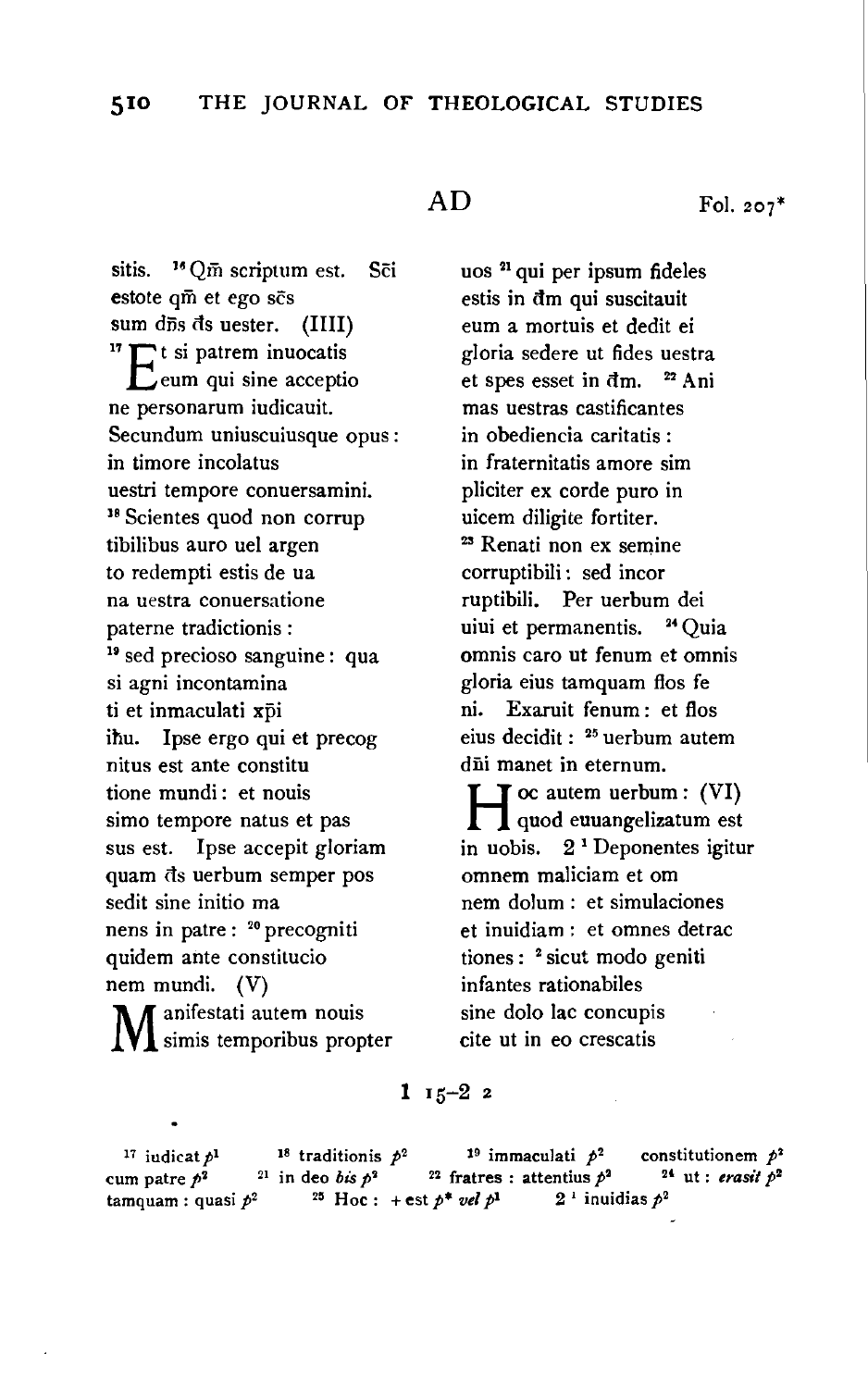## PETRI Fol. 208

in salutem. <sup>5</sup> Si tamen gus tastis qm dulcis est dns. • Ad quem accedentes lapi dem uiuum ab hominibus quidem reprobatum a deo autem elec tum et honorificatum. <sup>5</sup> Et ipsi tamquam Japides uiui superedificamini domos spiritales : sacerdotium scm : offerentes spiritales ostias acceptabiles do per ihm xpm. <sup>\*</sup> **p**ropter quod con (VII) tinet scriptura. Ecce po no in sion lapidem summum uiuum angularem electum pre ciosum : et qui crediderit in eo non confundetur. 7 Uobis autem honor credentibus. Non credentibus autem: la pidem quem reprobauerunt he dificantes hie factus est in caput anguli: <sup>8</sup> et lepis offen sionis et petra scandali : his qui offendunt uerbo nee credunt in quo et positi sunt. <sup>9</sup> Uos autem genus elec tum : regale sacerdotium : gens sca populus adquisitionis :

tietis: qui de tenebris uos uocauit in illut ad mirabile lumen suum.<br><sup>10</sup> Qui aliquando non populus : nunc autem populus dei. Qui non consecuti misericordiam : nunc autem misericordiam con arissi (VIII) | secuti. mi : obsecro uos tam quam aduenas et peregri nos : abstinere uos a car nalibus desideriis : que mi litant aduersus animam.<br><sup>12</sup> Conuersationem uestram in ter gentes habentes bonam : ut in eo quod det unt de uobis tamquam de malefactoribus : ex bo nis operibus uos consideran tes : glorificent dm in die uisitacionis. (VIIII) <sup>13</sup> ubiecti estote omni **Jhumane** creature propter dm. Siue regi quasi precellenti. <sup>14</sup> Siue ducibus tamquam hab eo missis : ad uindictam malefactorum : laudem uero bonorum. <sup>15</sup> Quia sic est

## $22 - 15$

 $6$  eo: eum  $p^2$ nuntietis p*<sup>2</sup>*

ut uirtutes eius adnun

<sup>7</sup> autem : igitur  $p^2$ <sup>12</sup> detunt : detractant  $p^2$  lapis  $p^2$  lepis : *corr.*  $p^2$  <sup>9</sup> an-<sup>14</sup> tanquam ab  $p^2$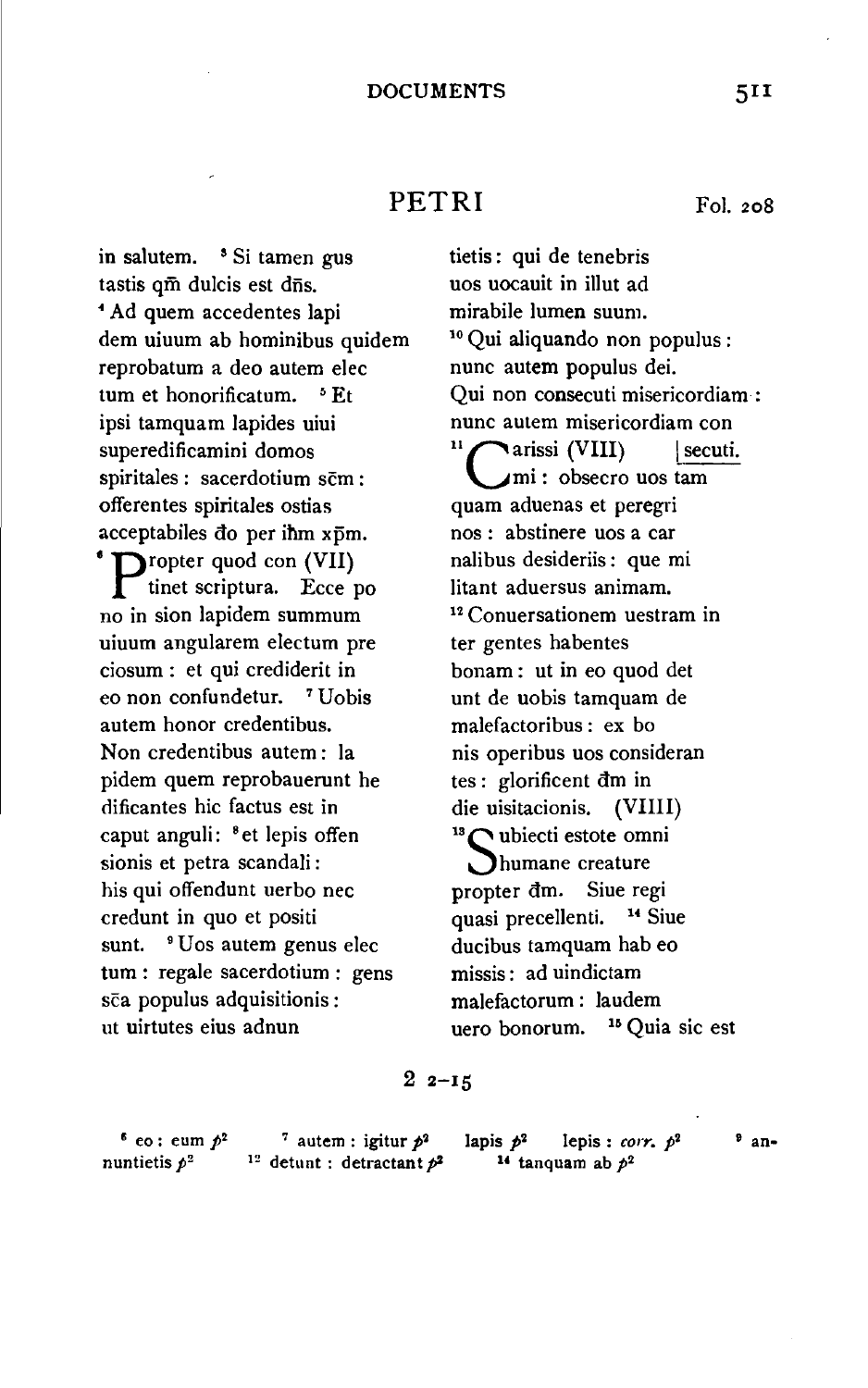uolumptas dei : ut bene fa cientes obmutescere facia tis inprudentum homin um ignorantiam. <sup>16</sup> Quasi li beri: et non quasi uelamen habentes malicie liberta tem: sed sicut serui dei.  $(X)$ <sup>17</sup><br><sup>17</sup> $\bigcap$ mnes honorate: frater Initatem diligite.  $D\bar{m}$ timete : regem honorifica te. 18 Serui subditi estote in omni timore dfiis uestris. Non tantum bonis et mo destis : sed etiam discolis. 19 Hec est enim gratia : si propter con scienciam dei sustinet quis tristicias paciens in iuste. 20 Que enim gloria est si peccantes et colafizati suf fertis : sed si bene facien tes pacienter sic patimini hec est gratia aput  $dm$ . <sup>21</sup> In hoc enim uocati estis. Quia et xps pro nobis passus est: uobis relinquens exemplum ut sequamini uestigia eius.<br><sup>22</sup>  $\bigcap$  ui peccatum non fecit: (XI) nee inuentus est do Ius in hore eius. 28 Qui cum

 $AD$  Fol. 208\*

malediceretur : non remale dice bat. Cum pateretur: non cominabatur. Trade bat autern se iudici iudi canti se iniuste: <sup>24</sup> qui pecca ta nostra ipse pertulit in corpore suo super lignum : ut peccatis mortui iusticie uiuamus: cuius liuore sa nati estis. <sup>25</sup> Eratis enim aliquando sicut oues errantes : sed conuersi estis nunc ad pastorem et episcopum anima rum uestrarum. (XII)

 $3<sup>1</sup>$  militer et mulieres Subdite sint uiris suis : ut et si quis non ere dunt uerbo : per uxorum sua rum conuersationem sine uer bo lucrifiant. <sup>2</sup> Consideran tes uestram in timore cas tam conuersationem. <sup>3</sup> Ouarum sit non extrinsecus capil lorum inplicatio : aut au ri circumdatio aut in abi tu uestimentorum cultus : 4 sed ille qui absconditus cordis est homo in incorrupti biletate quieti et modesti

## $2I5 - 34$

15 imprudentum *p2*  est pro nobis  $p^2$ ruptibilitate  $p^2$ 

20 gloria : gratia *p•*  3 1 quis: s *erasa* 

sic patimini : suffertis  $p^2$  $2$  castam : sanctam  $p^2$ 

 $21$  passus 4 incor-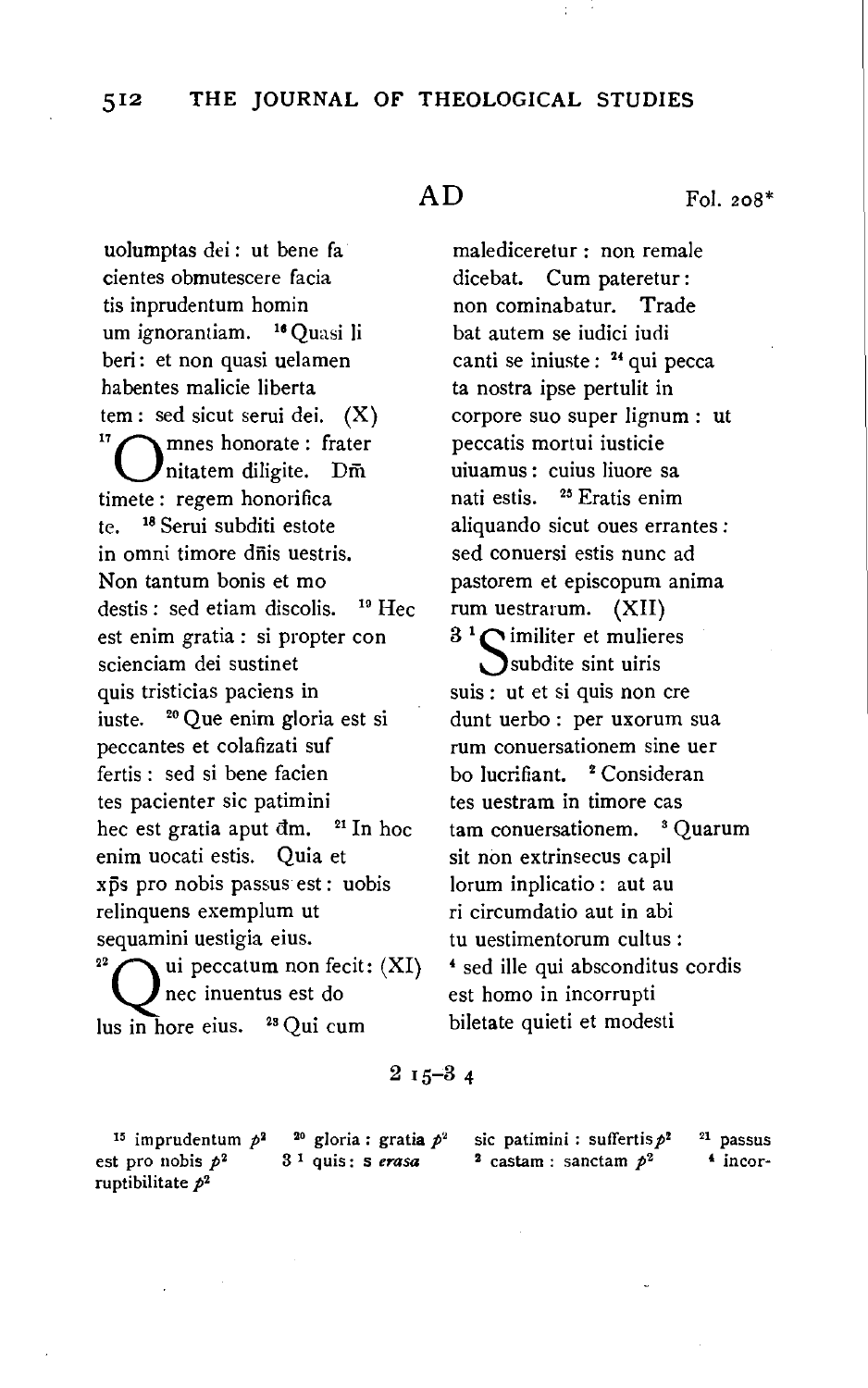## PETRI Fol. 209

sps qui est in conspectu ai locuples. <sup>8</sup> Sic enim aliquan do sce mulieres sperantes in deo: hornabant se sub iecte propriis uiris. (XIII} <sup>6</sup>Cicut sarra obediebat abra he dnm eum uocans: cu ius estote filie bene facien tes et non timentes ullam per turbacionem. <sup>7</sup> Uiri simili ter choabitantes secundum sci enciam quasi infirmiori uasculo muliebri inpercien tes honorem : tamquam choe redibus gratie uite : ut ne in pediantur horationes uobis.<br><sup>8</sup> In fide autem karissimi : omnes unanimes conpacientes. Fraternitatem hamantes. Mi sericordes : modesti humi les. <sup>9</sup> Non reddentes malum pro malo uel maledictum pro maledicto : sed e contrario beneuolentes. Quia in hoc uocati estis : ut benedic tionem hereditate posside<br><sup>10</sup>  $\bigcap$  ui enim uult (XIIII) | atis. uitam diligere et cupi et uidere dies bonos : coer

ceat linguam suam ha ma lo et labia eius ne loquan tur dolum. <sup>11</sup> Declinet autem a malo : et faciet bonum : in quirat pacem et sequatur eam. <sup>12</sup> Quia occuli dñi super iustos : et aures eius ad preces eorum. Uultus autem dñi super facientes ma la. 18 Et quis uos nocebit si bonitatis factores fueritis :  $14$  sed si quit pati mini: propter iusticiam beati estis. Metum autem eorum ne timueritis : ut non turbemini. <sup>15</sup> Dnm autem xpm scificate in cordibus uestris : parati semper ad satisfac cionem cui poscenti uos ra tionem de ea que in uobis est spe. Sed cum modestia uestra et ti more : 16 conscienciam haben tes bonam : ut in eo quod de traunt de uobis: tamquam de malefactoribus : confundan tur qui calumniantur uestram bonam in xp̄o conuersatio<br><sup>17</sup> **N f** elius est enim (XV) | nem, **VI** bene facientes si ue

### $34 - 17$

<sup>6</sup> sara  $p^2$  estote : estis  $p^2$  timentes : t *in rasura* c  $p^*$  <sup>7</sup> impercientes  $p^2$ ut ne  $(num\ pro\ et\ ne\ ?)$ : ut non  $p^2$  uobis : uestre  $p^2$  <sup>1</sup> Fraternitatis amatores  $p^2$  <sup>9</sup> benedicentes  $p^2$  <sup>11</sup> faciat  $p^2$  <sup>13</sup> boni dilectores  $p^2$  <sup>16</sup> calumpniantur  $p^2$ 

VOL. XII. Ll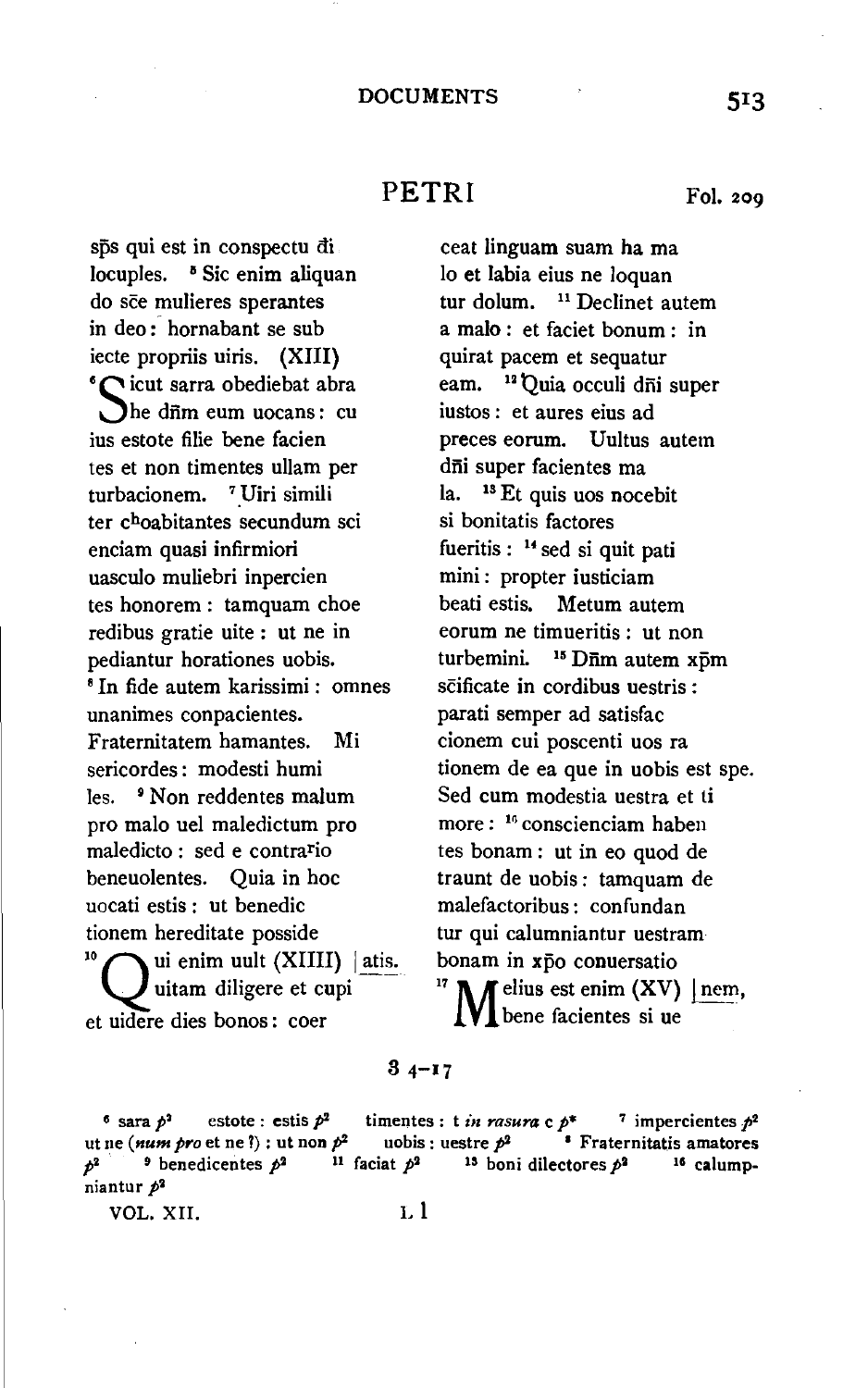lit uolumptas dei pati quam male facientes.<br><sup>18</sup> Quia et xp̃s semel pro pe catis nostris mortuus est iustus pro iniustis ut nos offerret deo. Mortifica tos quidem carne uiuifica tos autem spu.  $19 \text{ In } q$ uo et iis qui in carcere erant uincti spiritibus adueniens predi cauit: 20 qui increduli fu erant aliquando cum ex pectarent dei pacientiam. In diebus noe cum fabri caretur archa : in qua pauci id est octo anime sal ue facte sunt per aquam. lis forme saluos fa cit babtisma. Non carnis depositio sordium : sed consci encie bone interrogatio in dm per ressurrectionem ihu x $\bar{p}$ i:  $22$  qui est in dex tera dei. Degluciens mor tem : ut uite eterne here des eficeremur. Profectus in celum : subiectis sibi angelis et potestatibus et

 $AD$  Fol. 200<sup>\*</sup>

uirtutibus.  $4 \frac{1}{2}$  Xpo igitur in carne passo : et uos eadem cogitatione armamini.<br> $\sum$ uia qui passus (XVII) est in carne desiit a peccatis : 2 ut iam non homi num desideriis sed uolumpta ti dei quod relicum est in carne : uiuat temporis. <sup>3</sup> Suf ficite enim preteritum tempus ad uolumptatem hominum con sumatum : qui ambulauerunt in luxuriis. desideriis. ui nolentiis. comessationi bus. potationibus. et inlici tis ydolorum cultibus : *4* in sunt per aquam.<br> **a** quibus nunc obstupescunt:<br> **a** quot et nos nunc simi  $(XVI)$  in quo peregrinamur non quote in quo peregrinamur non eo currentibus uobis in eandem luxurie confusionem bias femantes : 5 qui reddent ratio nem ei qui paratus est iudi care uiuos e mortuos.  $(XVIII)$ <br><sup>6</sup> propter hoc enim et mor tuis euuangelizatum est ut iudicentur quidem secundum hominem in came : ui uant autem secundum đm in sp̄u.<br>7 Omnium autem finis adpro

 $317 - 47$ 

<sup>18</sup> peccatis  $p^2$  <sup>19</sup> iis: hiis  $p^2$  carcere: carne  $p^2$  *in marg*. uincti: conclusi  $p^2$  spiritu ueniens  $p^2$  <sup>21</sup> nos: uos  $p^1$  <sup>22</sup> efficeremini  $p^2$  *in marg.* 4<sup>3</sup> illicitis  $p^2$  <sup>+</sup> concurr.  $p^2$  <sup>5</sup> e : et  $p^2$  <sup>7</sup> appro.  $p^2$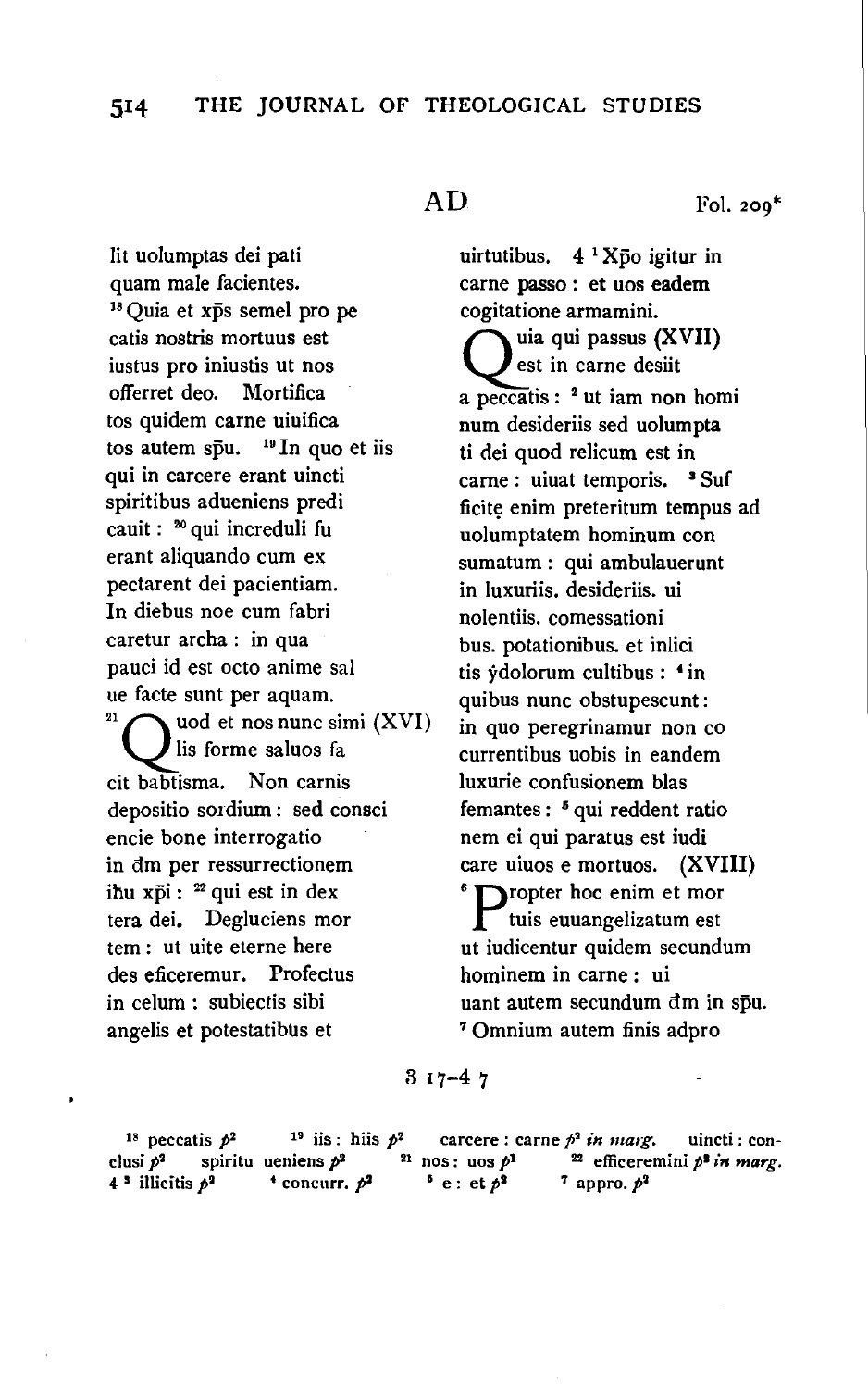# PETRI Fol. 210

pinquabit. Estote itaque prudentes : et uigilate in orationibus. 8 Ante omnia mutuam in uosmetipsos caritatem continuam haben tes : quia charitas cohoper it multitudinem peccatorum. spitales inuicem (XVIIII)  $\sum_{10}$  Unusquisque sicut accepit gratiam in alterutrum illam administrantes : sicut bo ni dispensatores multifor mis gratie dei. <sup>11</sup> Si quis loquitur : quasi sermones di. Si quis administrat : tamquam ex uirtute quam administr at ei ds: ut in omnibus ho norificetur ds: per ihm xpm : cui est honor et imperium in secula amen. <sup>12</sup> Karissimi noli te expauescere in feruore qui ad temptationem uobis fit. Nolite pauere quasi noui aliquit uobis contingat :<br><sup>13</sup> Sed comunicantes xpi pas sionibus gaudete. Ut in re uelatione glorie eius gau deatis exultantes.  $^{14}$  Si ex

probramini in nomine xpi beati estis qm dni uir tus in uobis requiescit. *(\* ~od ab illis quidem (XX) blasphematur a uobis autem honorificatur. 15 Nemo autem uestrum paciatur qua si homicida aut fur aut maleficus aut alie norum apetitor. <sup>16</sup> Si uero ut xpianus : non erubescat. Glorificet autem dm in isto nomine: <sup>17</sup> qm tempus est inc<sup>h</sup>oatio nis iudicii de domo dei. Si autem initium a nobis quis finis eorum qui non credunt ai euuangelio. 18 Et si iustus uix saluabitur : peccator et implius ubi parebunt. <sup>19</sup> Ideoque et hii qui paciuntur secundum uolumptatem dei : fideli creatori conmendent animas suas in benefac  $5^{-1}$  eniores (XXI) | tis.

ergo qui in nobis sunt ob secro consenior et testis xpi passionum. Et eius que in futuro reuelanda est glorie socius : 2 passcite qui

### 4 7-5 2

<sup>8</sup> uobismetipsis  $p^2$  caritas operit  $p^2$ tionem  $p^2$  <sup>18</sup> iustus : + quidem  $p^2$ 

u amen : seculorum *ps*  amen: secu<br>1 uobis 1<sup>9</sup>

13 reuela-

L 1 2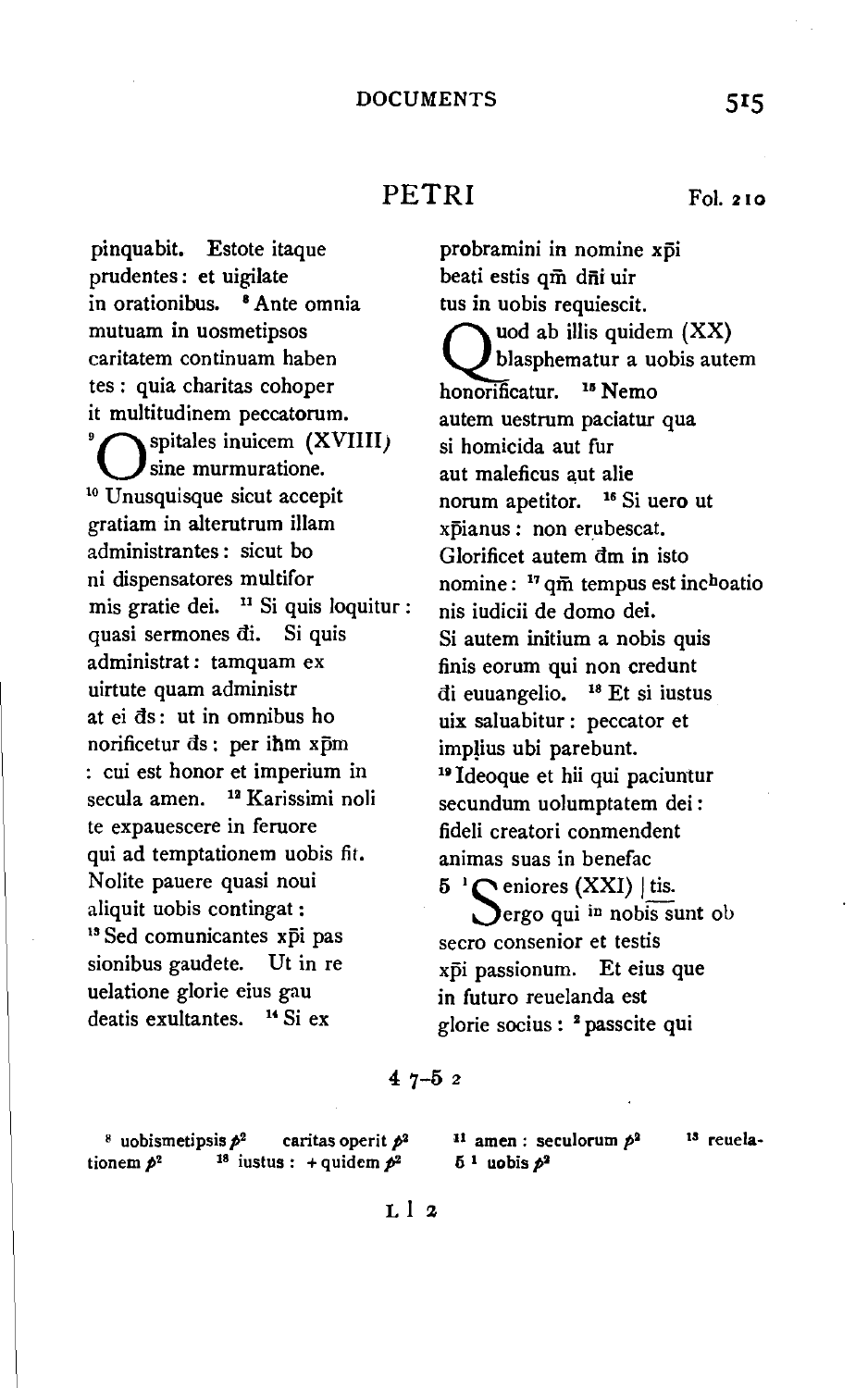est in uobis gregem dei : prouidentes non choacte sed spontanee : secundum dm. Ne que turpis lucri gratia : sed uolumptarie. <sup>3</sup> Neque ut dfiantes in cleris : sed forme facti gregis ex ani mo. 4 Et cum aparuerit princebs pastorum : percipiatis illam fioridam et inmarces sibilem glorie choronam. <sup>5</sup> Simi Iiter et adolescentes : sub diti estote senioribus. Omnes autem inuicem quietem et humi lictatem insinuate. Quia ds superbis ressistit : humi **ibus autem dat gratiam.** (XXII) **i** illa potentissima ma nu dei : ut uos exaltet in tempore uisitationis sue. <sup>7</sup> Om nem sollicitudinem uestram proicientes in eum : qm ib si cura est de suos. <sup>8</sup> Sob rii estote et uigilate quia aduersarius uester diabolus tamquam Ieo rugiens : circu it querens quem deuoret. ' Cui ressistite : fortes fide : nichil

 $AD$  Fol. 210<sup>\*</sup>

uerentes : scientes eandem passionem ei que in mun do est uestre fraternitati fie ri. 10 Ds autem omnis gratie qui uocauit nos in eternam suam gloriam in xpo ihu modi cum passos : ipse perficiet confirmabit solidabitque. 11 <sup>I</sup>psi gloria et imperium in secula secularum. amen. (XXIII)  $n^2$  **P**er siluanum autem uobis fi delem fratrem ut arbitror breuiter scripsi: obsecrans et contestans banc esse ueram gratiam dei in qua statis. 13 Salutat uos que est in babilone ecclesia coelecta. Et marc<sup>h</sup>us filius meus.<br><sup>14</sup> Salutate inuicem in os culo sco. Gratia uobis omnibus qui estis in xpo ihu. amen. Explicit epistola petri prima.  $1<sup>1</sup>$  imon petrus seruus et a postolus ihu xpi. His qui quoe

qualem nobis adempti sunt fidem in ius

## $5$   $2 - 2$  St Pet. 1  $1$

<sup>2</sup> coacte  $p^2$  <sup>4</sup> ut  $p^1$  coronam  $p^2$  <sup>5</sup> autem : enim  $p^2$  humilitatem  $p^1$ vel  $p^2$  ds : diis  $p^2$  7 suos : uobis  $p^1$   $\cdot$  in fide  $p^2$   $\cdot$  11 seculorum  $p^1$   $\cdot$  18 babilonia  $p^2$  collecta  $p^2$ , *sed ipse ut udtr* coelecta *postea restituit* 1<sup>1</sup> equalem  $p^2$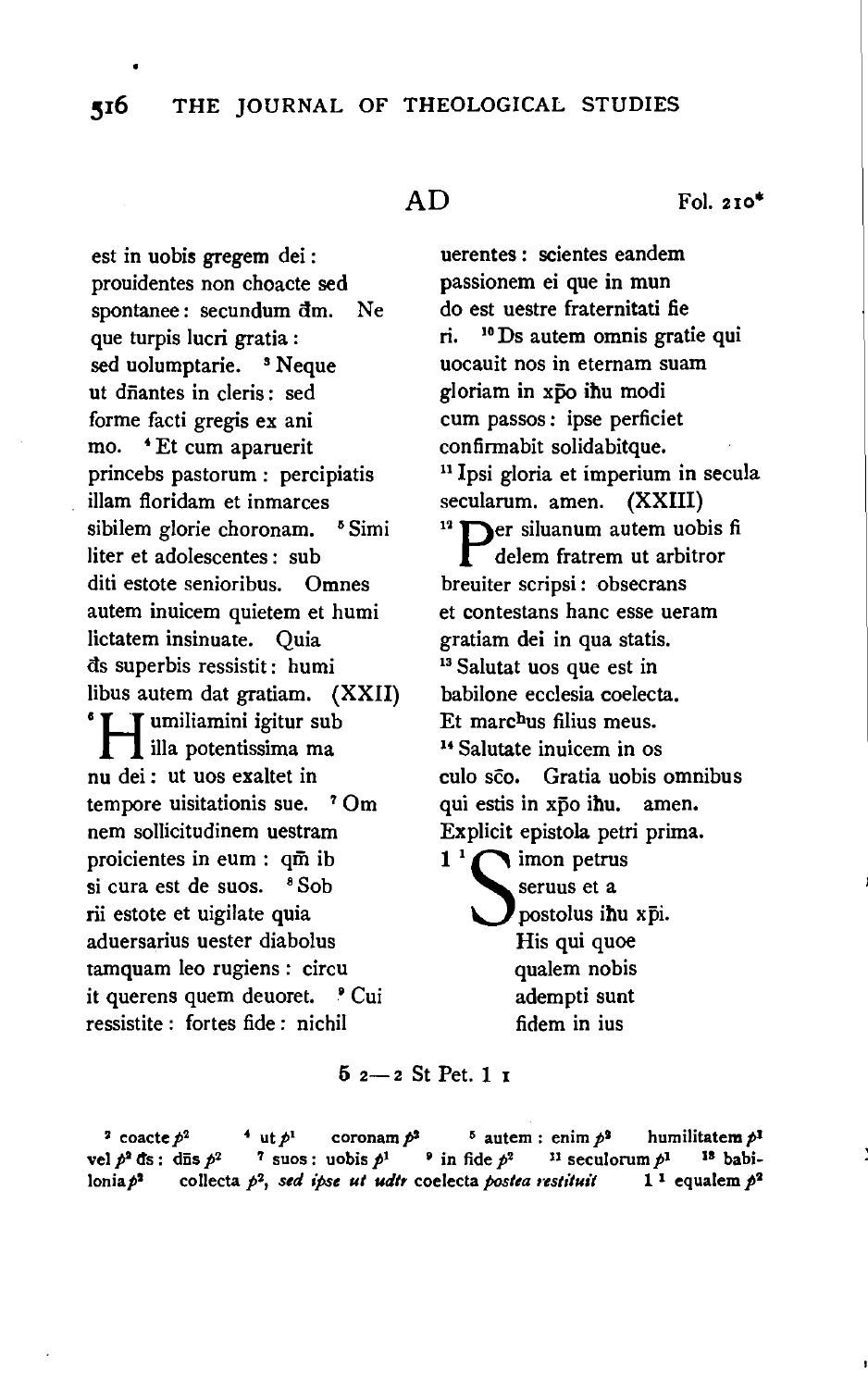## PETRI Fol. 211

ticia dei nostri et salua toris ihu xpi: <sup>2</sup> gratia uobis et pax adimpleatur in cog nitione dei et xpi ihu dii nostri. <sup>3</sup> Sicut omnia nobis diuine uirtutis sue que ad uitam et pietatem dona ta sunt per cognitionem eius qui uocauit nos propria gloria et uirtute. 'Per que ma xima et preciosa nobis promis sa donauit ut per hec effi ciamur diuine consortes nature. Fugientes eius que in mundo est concu piscencie corruptionem. <sup>5</sup>N os autem curam (II) omnem subinferen tes : ministrate in fide uestra uirtutem. In uirtu te uero : scienciam. <sup>6</sup> In sci encia autem continenciam. In continencia uero pa cienciam. In paciencia autem pietatem. 7 In pietate autem amorem fraternitatis. In a more uero fraternitatis : caritatem. <sup>8</sup> Hec enim si uobis cum presto sint et superent

non uacuos nee sine fructu uos constituent. In dñi nostri ihu xpi cog nitionem. <sup>•</sup>Cui enim non presto sunt hec : cecus est et manu temptans. Obliuio nem accipiens : purgatio nis ueterum suorum de<br><sup>10</sup> apropter (III) | lictorum. fratres magis satagite : ut per bona opera certam uestram uocationem et electionem faciatis. Hec enim facien tes : non peccabitis aliquan do. 11 Sic enim habundanter ministrabitur uobis introi tus in eternum regnum dñi nostri et saluatoris ihu xpi. 12 Propter quod differam semper commonere uos de his. Et qui dem scientes et confirma tos in presenti ueritate. 13 Ius tum uero arbitror quamdiu sum in hoc tabernaculo susci tare uos in commonitione :  $<sup>14</sup>$  certus quod uelox erit deposi</sup> tio tabernaculi mei. Secundum quod et dis noster ihs xps : sig nificauit michi per reuela

tionem.

### 1 1-14

 $1$  dei: dūi  $p^2$  $6$  Nos: Vos  $p^2$ cipiam uos  $p^2$ <sup>2</sup> dei et xpi ihu : *expunxit p*<sup>2</sup> 3 sunt : est  $p^2$ <sup>8</sup> presto sint: assint  $p^2$  nee: et  $p^2$  <sup>12</sup> differam : in-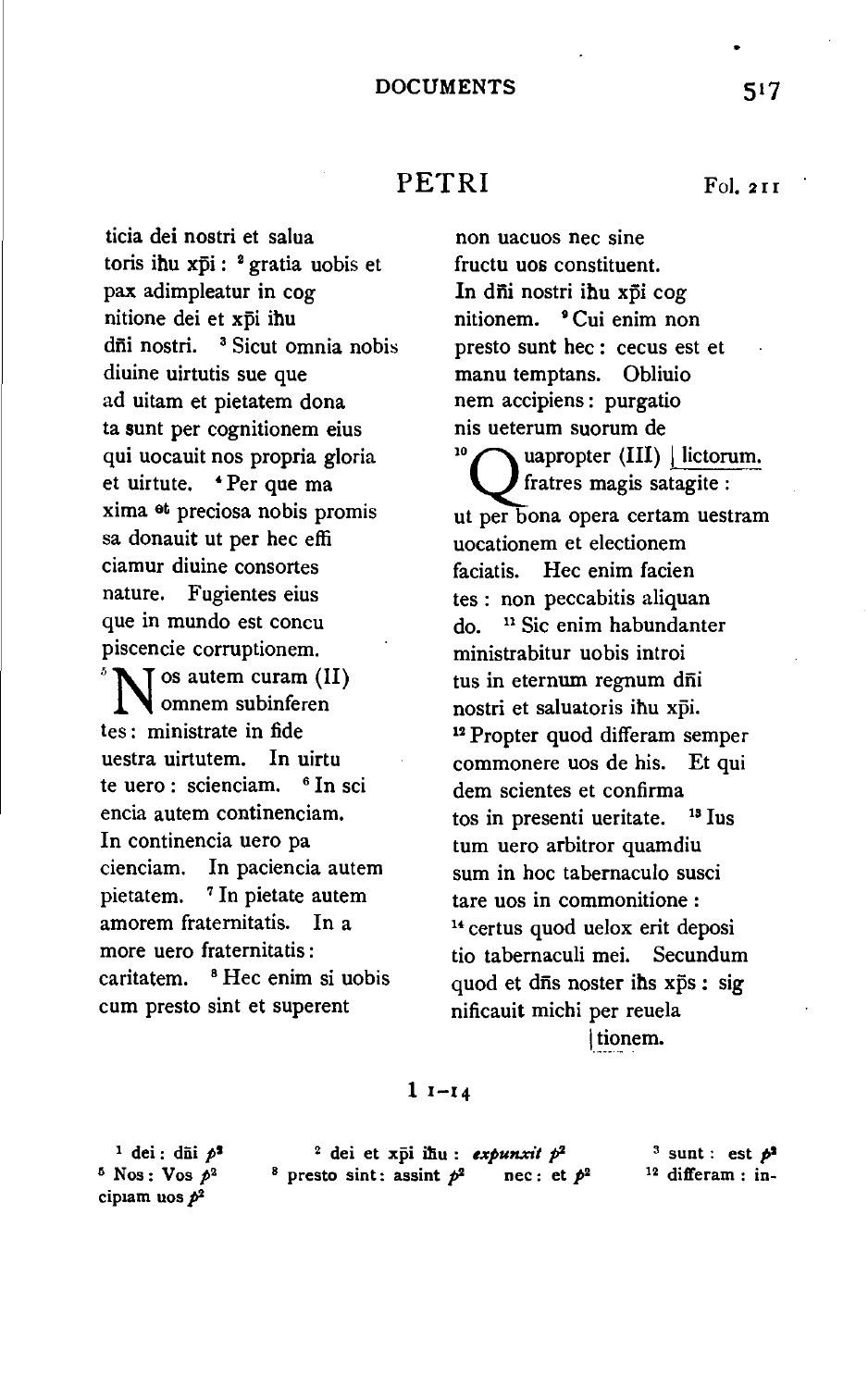15 Dabo autem operam uos fre quenter habere post mor tem post hobitum meum ut illorum memoriam facia tis. 16 Non enim commenti cias fabulas secuti no tam facimus uobis: dni nostri ihu xpi uirtutem et presenciam. Sed specu latores facti ipsius ma gnitudinis. 17 Accepit enim a deo honorem et gloriam : uo ce delapsa ad eum huius cemodi a magnifica gloria. Hie est filius meus dilectus in quo mihi conplacui ipsum audite. 18 Et banc uocem nos audiuimus de celo adlatam : cum essemus cum ipso in monte sco. (IIII)<br><sup>19</sup>  $\Gamma$ <sup>t</sup> habemus firmiorem profeticum sermonem cui bene facitis adten dentes quasi lucerne lu centi in caliginoso loco. Donee dies inlucescat et'lucifer oriatur in cor dibus uestris. 20 Hoc primum intelligentes : quod omnis

 $AD$  Fol. 211<sup>\*</sup>

prophetie scriptura proprie in terpretatione non fit. <sup>21</sup> Non enim uolumptate huma na adlata est aliquando prophetia : sed spu sco inspi rati locuti sunt sci dei homines.  $2<sup>1</sup>$  Fuerunt uero et pseudoprofete in populo sicut et in uobis erunt ma gistri mendaces : qui șub introducent sectas perdi cionis. Et eum qui emit eos dfim negabunt: super ducentes sibi celerem per dicionem. <sup>2</sup> Et multi sequen tur eorum luxurias: per quos uia ueritatis blasphemabi tur. <sup>8</sup> Et in auaritia factis uerbis de uobis negotiabun tur. Quibus iudicium iam olim non cessat : et perditio eorum non dormitat.  $(V)$ <sup>4</sup>  $\bigcap$  i enim ds angelis pec **Cantibus non pepercit.** Sed calinis inferni detrac tos in tartarum tradidit. In iudicium reseruari cruciandos : <sup>5</sup> et originali mundo non pepercit. Sed oc

 $115-25$ 

<sup>16</sup> doctas  $p^1$  fecimus  $p^2$  prescienciam  $p^2$  <sup>17</sup> accepit enim : accipiens  $p^1$  *et*  $p^2$  deo: + patre  $p^2$  complacui  $p^1$  <sup>18</sup> allatam  $p^1$  <sup>19</sup> attend.  $p^2$ illucescat  $p^2$  <sup>20</sup> prophetia scripture  $p^2$ , *sed postea ipse ut udtr* prophetie scriptura *restituit* <sup>21</sup> allata  $p^2$  2<sup>3</sup> fictis  $p^2$  <sup>4</sup> calinis : rudentibus  $p^2$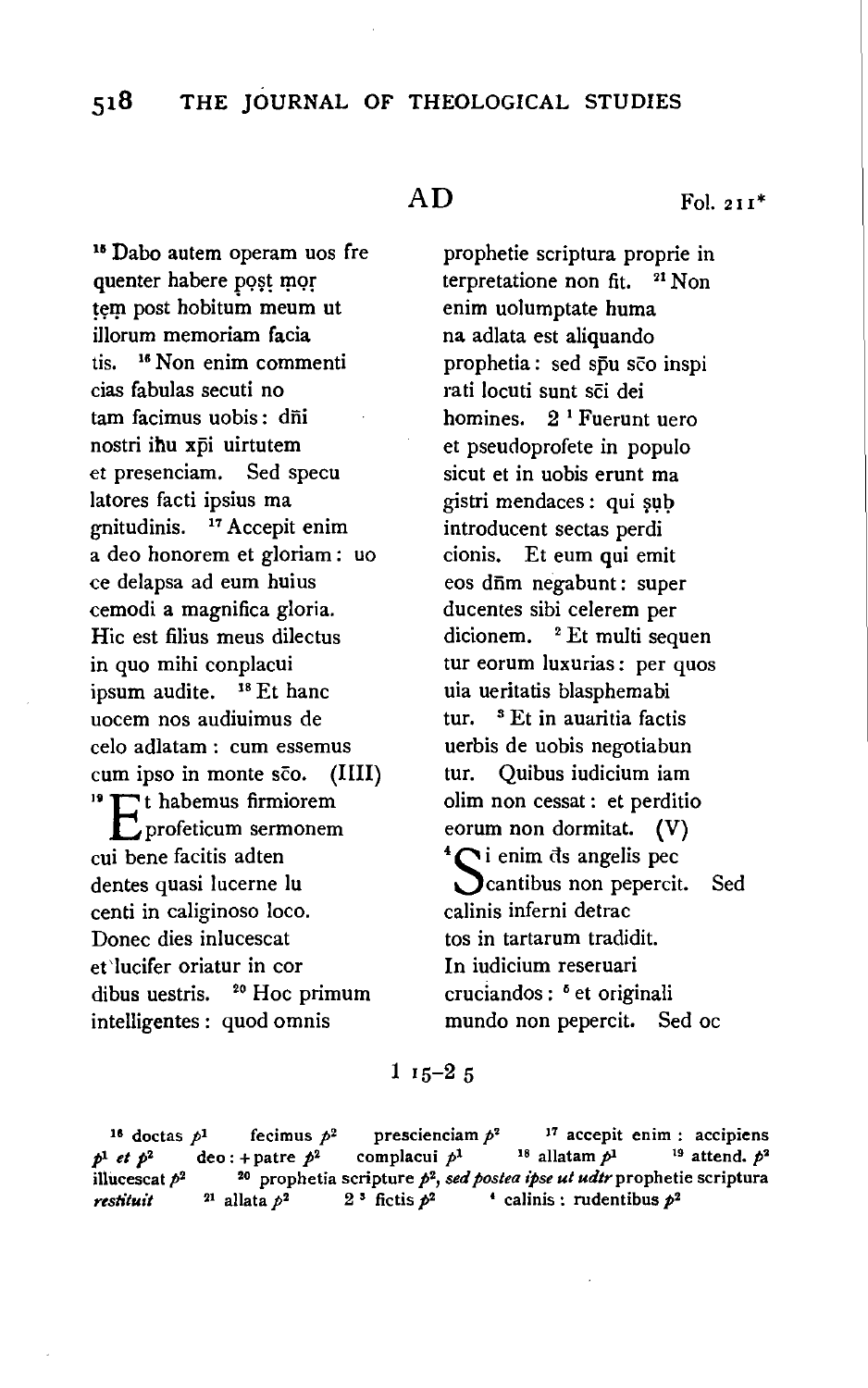## PETRUI Fol. 212

tauum noe iusticie preco nem custodiuit. Diluuium mundo super impios indu cens. 6 Et ciuitates sodomo rum et gomorreorum in ci nerem redigens euersione damnauit. Exemplum eorum qui impie acturi sunt po nens. ' Et iustum loth oppresum a nefandorum iniuria ac in pudica conuersatione er  $\sqrt{\frac{1}{\pi}}$  spectu enim (VI) | uit.  $\bigcap$  et auditu iustus erat habitans aput eos qui de die in diem animam iustam uiuiis suis luxuriantes iniquis facinoribus crucia bant. <sup>9</sup> Nouit dns pios de temptationibus eripere : ini quos uero in diem iudicii cruciandos reseruare. 10 Ma gis autem eos qui post carnem in concupiscentia inmun dicie ambulant : dñatio nemque contempnunt. Auda ces : sibi placentes : sectas non metuunt introducere. Bl asphemantes. <sup>11</sup> Ubi angeli fortitudine et uirtute cum sint maiores : non portant

aduersum se a dño exe crabile iuditium. (VII)<br><sup>12</sup>  $\mathbf{I}$  **T** ii uero uelut inratio nabilia pecora natura liter in captionem et in per niciem in his que igno rant blasphemantes. In corruptione autem sua peri bunt. 13 Percipientes merce dem iniusticie. Uolump tatem existimantes diur nas delicias. Coinqui nationis et macule deli ciis afluentes. In con uobiscum. <sup>14</sup> Oculos abentes ple nos adulterii et inces sabilis delicti. Inlici entes animas instabiles cor exercitatum hauaritie habentes. Maledictionis filii. 15 Derelinquentes uiam rectam errauerunt : secu ti uiam balaham filii ex bosor: qui mercedem ini quitatis amauit. (VIII)<br><sup>16</sup>correptionem uero habu it sue uesanie. Sub iugale mutum in homi I nis

 $25 - 16$ 

<sup>7</sup> inpudica : luxuriosa  $p^2$  eruit: eripuit  $p^2$  <sup>9</sup> temptatione  $p^2$ cupiscentiam  $p^2$  immundicie  $p^1$  <sup>12</sup> irratio.  $p^2$  <sup>14</sup> habentes  $p^1$ tientes  $p^2$  auaritia  $p^2$  <sup>16</sup> in : animal  $p^2$ 10 conpelli-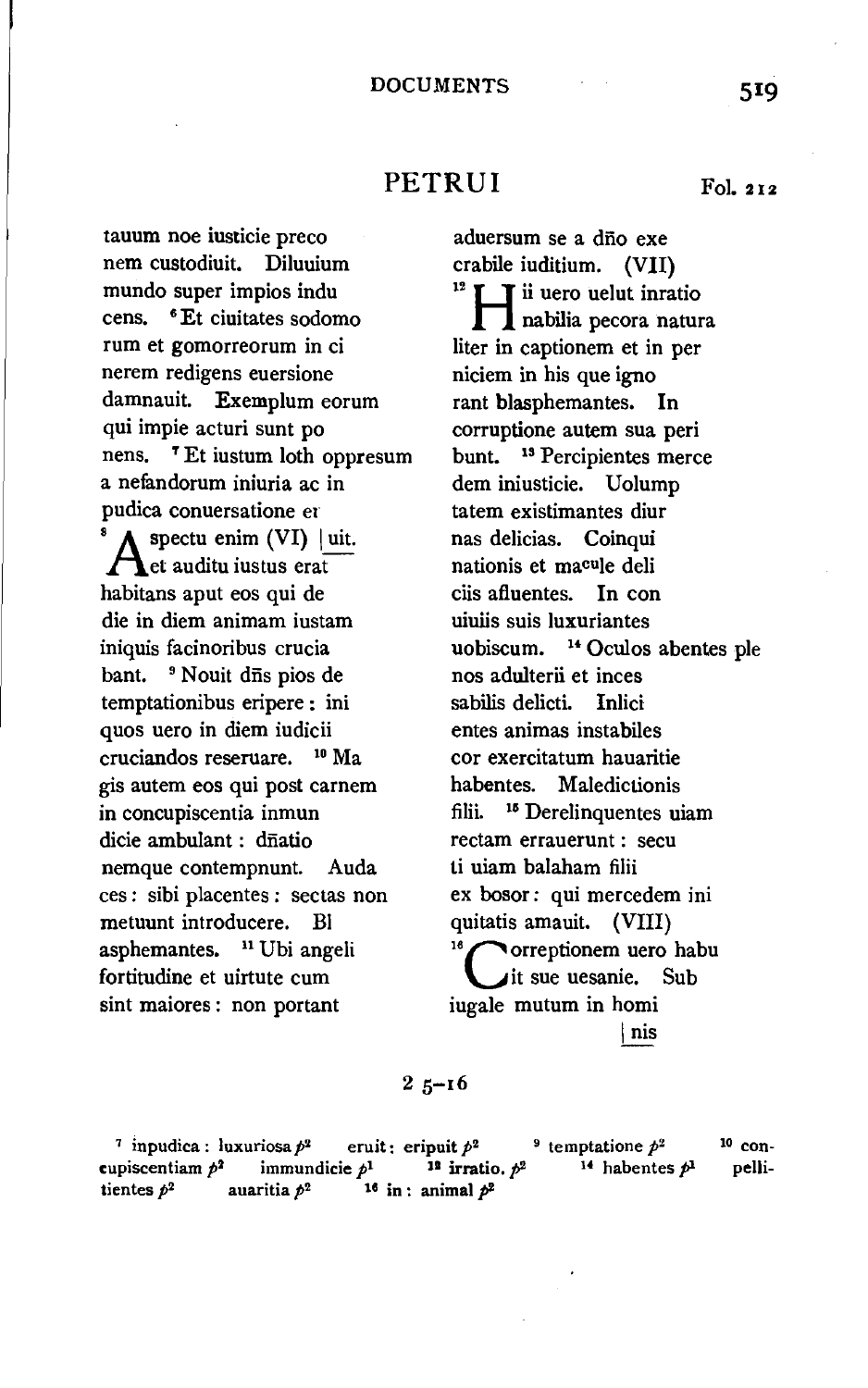## 520 THE JOURNAL OF THEOLOGICAL STUDIES

uoce loquens : proibuit prophe te insipientiam. 17 Hii sunt fontes sine aqua. Et nebule a turbinibus ex agitate : quibus caligo te nebrarum reseruatur. 18 Super ba enim uanitatis loquen tes: inliciunt in desi deriis carnis Iuxurie : Eos qui paululum effugi unt. Qui in errore con uersantur 19 libertatem illis pro mittent : cum ipsi sint ser ui corruptionis. (VIlli)  $\Lambda$  quo enim quis superatus est: huius et seruus est. <sup>20</sup> Si enim refugientes coinquinationem mundi in agnitionem dni nostri et saluatoris ihu xpi his rursus impliciti superan tur : facta sunt eorum pos teriora deteriora prioribus. <sup>21</sup> Me lius enim erat illis non cognoscere uiam iusticie : quam post agnitionem re trorsum conuerti ab eo quod illis traditum est co man dato. <sup>22</sup> Contigit enim eis

 $AD$  Fol. 212<sup>\*</sup>

illut ueri prouerbii. Canis reuersus ad suum uomitum et sus Iota in uolatabro  $3<sup>1</sup>$  **H** anc ecce (X) ceni. **II** uobis carissimi secundam scribo epistolam : in quibus excito uestram in commo nitione sinceram mentem.<br><sup>2</sup> Ut memores sitis eorum que predixi uerborum. Scorum prophetarum et apostolorum uestro rum. Et preceptorum dñi et saluatoris nostri. <sup>8</sup> Hoc primum scientes : quod uenient in nouissimis diebus in decep tione illusores. Justa pro prias concupiscentias ambulantes :  $4$  et dicentes : Ubi est promissio aut auen tus eius : ex quo enim patres nostri dormierunt : omnia sic perseuerant ab initio creature. atet enim eos (XI) hoc uolentes : quod ce li erant prius et terra de a qua. Et per aquam consis tens dei uerbo : 6 per quem ille tunc mundus aqua inun datus deperiit. <sup>7</sup> Celi autem

## 2 16-3 *'1*

 $19$  superbia  $12$  pelliciunt  $12$  conuersative  $19$  cumipsis AL cum ipsi (+item *in mart:.) restituit* p2 2o inplicati p2 21 sco pt 22 contingit pi,  $\frac{d}{dx}$  contigit *postea restituit* uolutabro  $p^1$  3<sup>1</sup> commonitionem  $p^1$  <sup>5</sup> iuxta p2 4 aduentus  $p^2$  6 que  $p^2$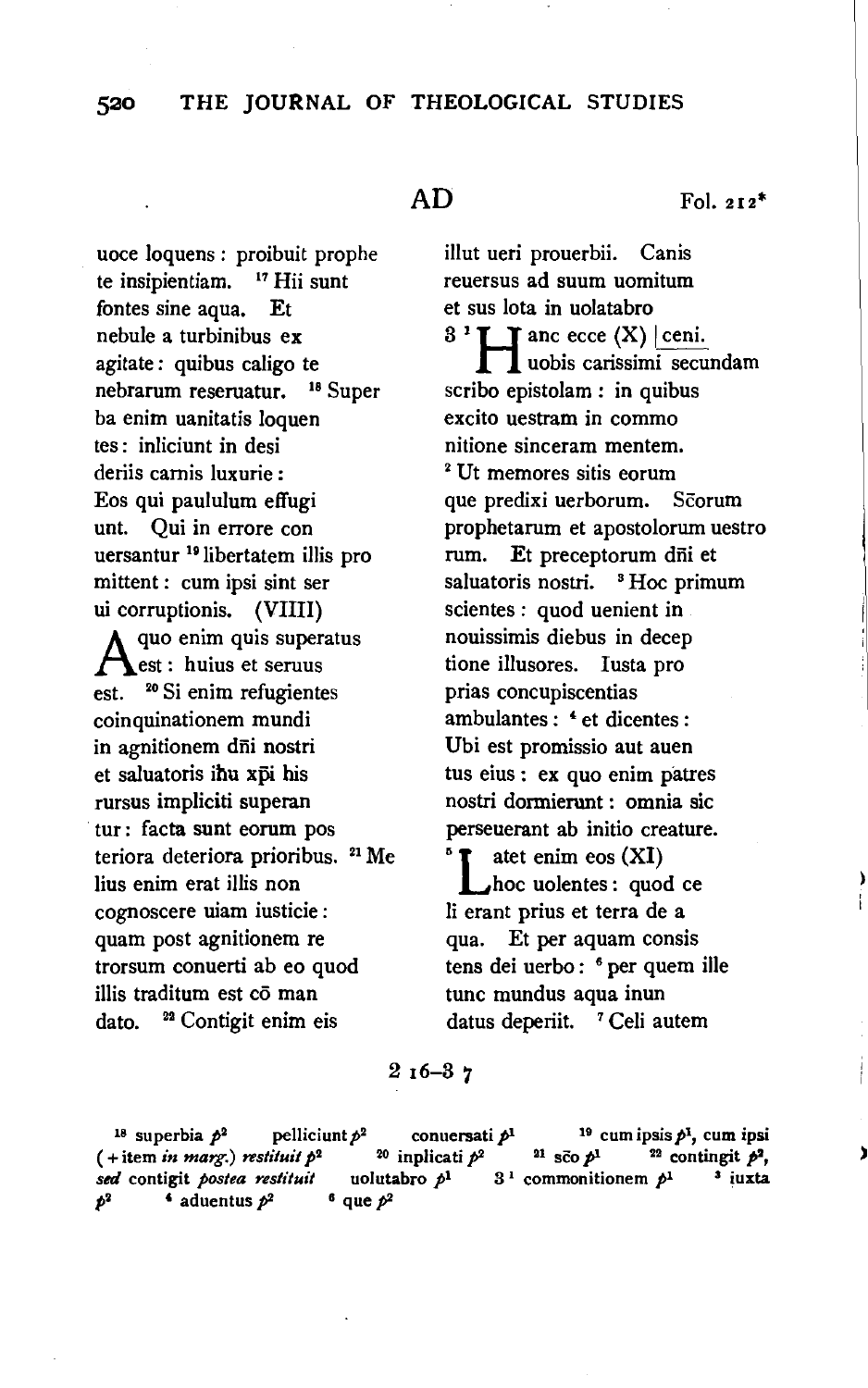## PETRI Fol. 213

qui nunc sunt et terra: eo dem uerbo repositi sunt ig ni reseruati in die iudi cii et perdicionis hominum impiorum.  ${}^8$  Hoc  $e^{\text{u}}$ num uero non lateat uos charissimi : quia unus dies aput drīm : sicut mille anni. Et mille an ni : sicut dies unus.  $(XII)$ <br>  $\sum$  on tardat d $\overline{n}$ s promis sum suum : sicut quidam tar ditatem existimant : sed pa cienter agit propter uos. Nolens aliquos peri re : sed omnes ad peniten tiam reuerti. 10 Adueniet autem dies dni ut fur : in qua celi magno impetu trans current. Elementa uero ea lore soluentur. Et terra et que in ipsa sunt opera : ex urentur.  $11$  His uero homnibus pereuntibus: quales oportet esse uos. In scis conuersati onibus et pietatibus : 12 expec tantes : et properantes in ad uentum dei. Per quem celi ardentes soluentur : et elementa ignis ardore

Ios et nouam terram secundum promissa ipsius expecta mus : in quibus iusticia habitat. 14 Quapropter : eh arrissimi : hec expectan tes : satagite inmacula ti aput eum et inuiola ti inueniri in pace.<br><sup>15</sup> Et d<del>i</del>ii nostri ihu xpi lon ganimitatem salutem ar bitramini. (XIII) Sicut et charissimus frater<br>
Snoster paulus: secundum da  $\bigcap$  icut et charissimus frater tam sibi sapienciam scrip sit uobis. <sup>16</sup> Sicut et in omnibus epistolis : loquens in eis de his in quibus sunt quedam difficilia intellectu. Que indocti et instabi les deprauant. Sicut et ce teras scripturas ad suam ip sorum perdicionem. <sup>17</sup> Uos igi tur fratres prescientes caue te : ne insipientium er rore seducti excidatis a pro pria firmitate. 18 Cresci te uero in gratia : et in cogni

tabescent. <sup>13</sup> Nouos uero ce

Iris

tione dñi nostri et saluato

### $37 - 18$

<sup>7</sup> diem  $p^2$  perdicioni  $p^1$ , *sed ipse ut udtr* perdicionis *restituit* hoc  $p<sup>1</sup>$  <sup>10</sup> qua : quo  $p<sup>2</sup>$  <sup>11</sup> oporteat  $p<sup>2</sup>$  <sup>12</sup> dei : diei  $p<sup>2</sup>$ <sup>8</sup> unum uero If immacu. *p2*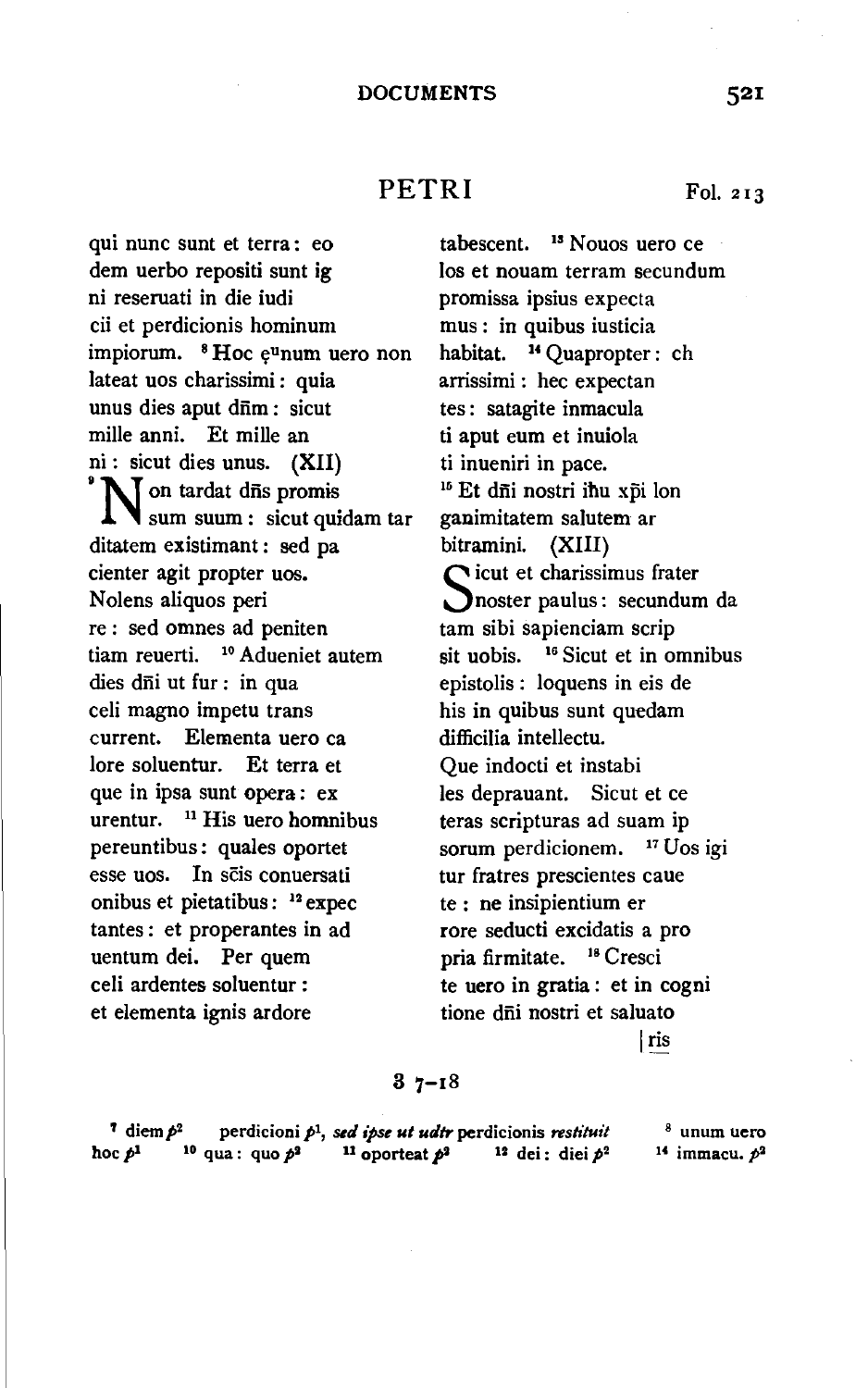## 522 THE JOURNAL OF THEOLOGICAL STUDIES

nostri ihu xpi. Ipsi gloria nunc et in die etemita tis. amen. Expli cit epistola petri. II. *lohanm's*  1 uod fu it ab ini tio: quod audiui mus: quod uidimus oculis nostris

quod per peximus et manus nostre contrectauerunt de uerbo uite : 2 et uita manifestata est. Et ui dimus. et testificamur. et adnuntiamus uobis uitam eternam : que erat aput pa trem : et apparuit nobis. 3 Quod ergo uidimus. et audiui mus. adnuntiamus uobis: ut et uos sotietatem ha beatis nobiscum : et societas nostra est cum patre et cum filio eius ihu xpo: <sup>4</sup> et hec scribimus ut gaudea

tis nobis: et gaudium nostrum sit plenum. <sup>5</sup> Et hec est adnuntiatio quam au diuimus ab eo. Et ad nunciamus uobis: qm ds lux est : et tenebre in eo non sunt ulle. 6 Si dixeri mus nos societatem ha here cum eo : et in tene bris ambulamus : menti mur et non facimus ueri tatem. 7 Si autem in luce ambulamus : sicut et ipse in luce est: societatem ha bemus cum deo : et san guis ihu xpi filii eius mundat nos ab omni pec cato. 8 Si dixerimus quia pec catum non habemus : ipsi nos seducimus : et ueritas in nobis non est. (II)<br>  ${}^{\circ}\mathbb{C}$  i autem confiteamur pec cata nostra : fidelis est et iustus : ut remittat nobis peccata nostra: et emundet nos ab omni iniquitate. 10 Quod si dixerimus: qm non peccaui m us : mendacem facimus eum : et uerbum eius non est in nobis.

2 St Pet. 3 18-1 St Joh. 1 10

<sup>18</sup> diem  $p<sup>1</sup>$ 

1<sup>1</sup> perspeximus  $p<sup>1</sup>$  <sup>4</sup> uestrum  $p<sup>2</sup>$ <sup>7</sup> emundat  $p<sup>2</sup>$ 

 $AD$  Fol. 213<sup>\*</sup>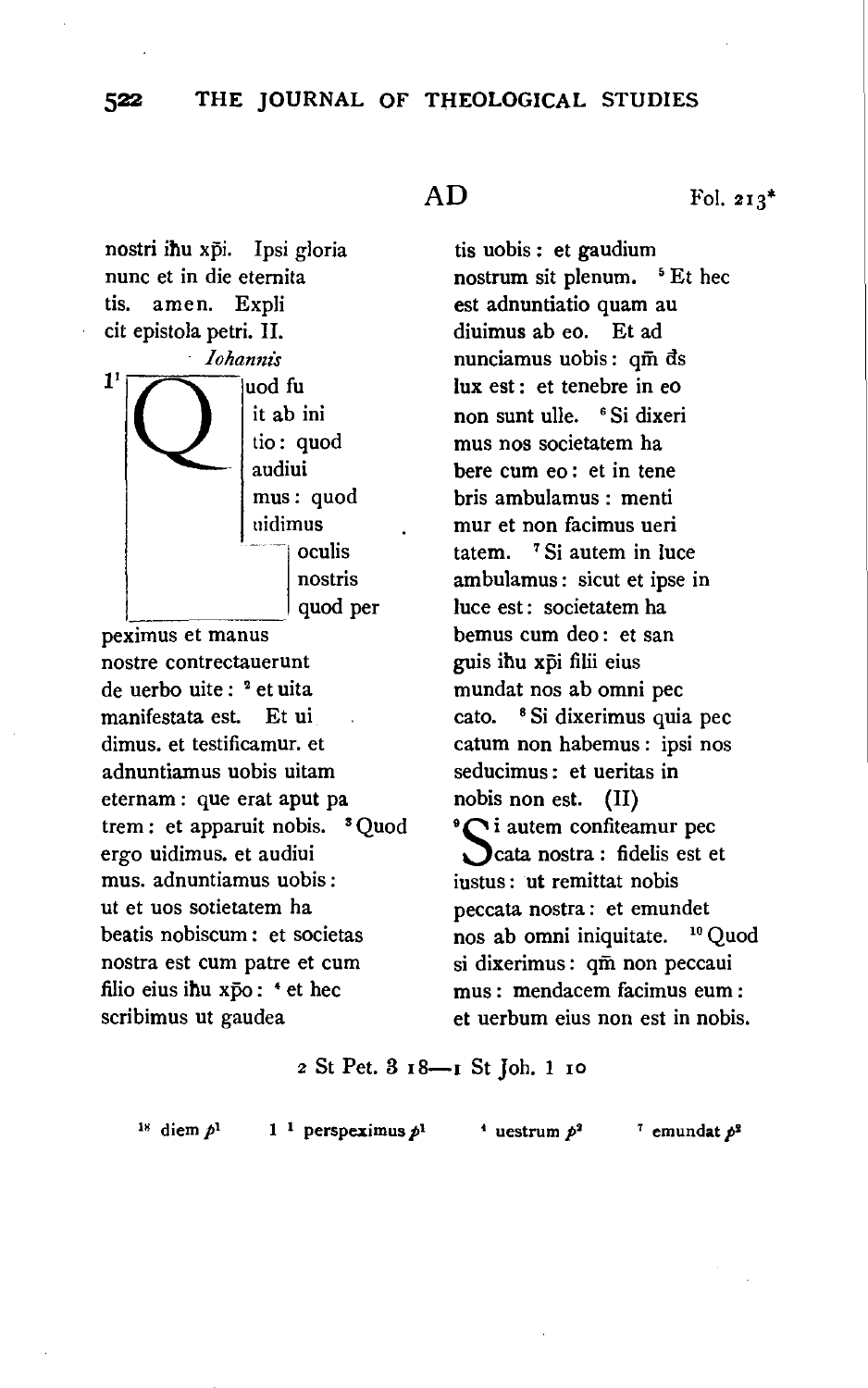## IOHANNIS Fol. 214

2 1 Filioli mei : hec scri bo uobis ut non peccetis. Sed et si quis peccauerit : aduo catum habemus aput pa trem ihm xpm iustum : <sup>3</sup> et ipse est propiciatio pro peccatis nostris. Non pro nostris autem tantum : sed etiam pro tocius  $\sum$  t in hoc (III)  $\quad$  | mundi.  $\sum$ scimus qm cognoui mus eum : si mandata eius obseruemus. *4* Qui dicit se nosse dm et mandata eius non custodit mendax est et in hoc 5 charitas dei perfec ta est. In hoc scimus: qm in ipso sumus : si in ip so perfecti fuerimus. <sup>6</sup> Qui dicit se in ipso manere : debet sicut ille ambulauit et ipse ambulare. 7 Cha rissimi : non nouum man datum scribo uobis: sed man datum uetus quod habuis tis ab initio. Mandatum uetus est: uerbum quod au distis. 8 Iterum mandatum nouum scribo uobis: quod est uerum et in ipso et in uobis.

et lumen uerum iam lu cet. 9 Qui dicit se in lu ce esse et fratrem suum hodit : in tenebris est usque adhuc. 10 Qui diligit fratrem suum: in lumine manet et scandalum in eo non est.<br><sup>11</sup> Qui autem odit fratrem suum : in tenebris est : et in tene bris ambulat. Et nes cit quo eat qm teneb re obceccauerunt occulos eius.  $\bigcap$  cribo uobis filioli: (IIII) **O**qm remituntur uobis peccata propter nomen eius.<br><sup>18</sup> Scribo uobis iuuenes: qm uicistis malignum.<br><sup>14</sup> Scribo uobis infantes : qm cognouistis patrem. Scri bo uobis patres : quia cog nouistis eum qui ab inicio est. Scribo uobis adulescen tes : quia fortes estis et uerbum dei in uobis permanet et uicistis malignum.<br><sup>16</sup> Nolite diligere mundum: neque ea que in mundo sunt.

Si quis autem diligit mun

Qm tenebre transierunt :

 $2 - 15$ 

2<sup>3</sup> obseruamus  $p^2$  4 et : + ueritas in eo non est. Qui autem seruat uerbum eius uere  $p^2$  8 in nobis  $p^2$  <sup>14</sup> adolescentes  $p^2$  malignum : + Karissimi  $p^2$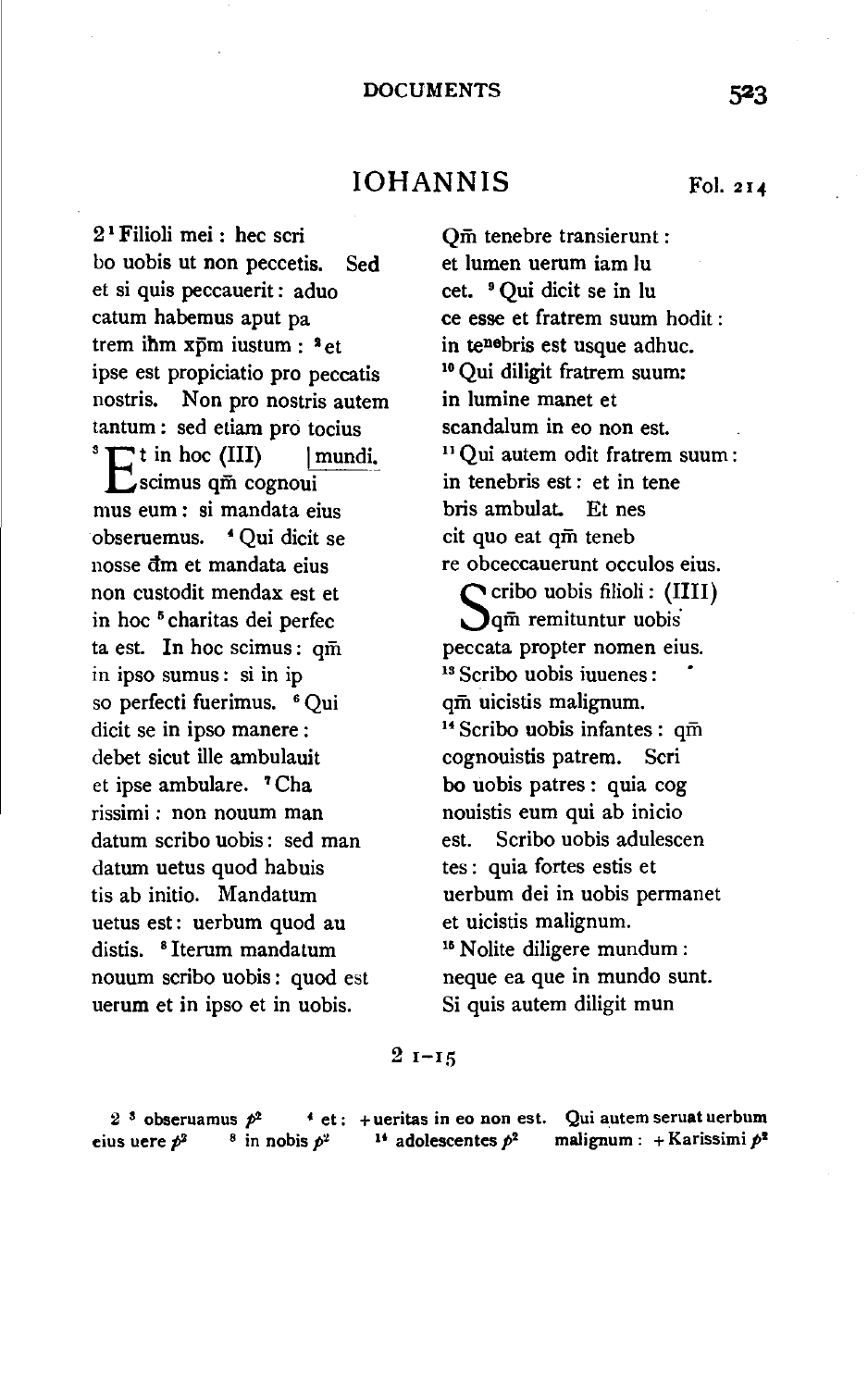dum : non est caritas pa tris in eo. 18 Quoniam omne quod est in mundo: concupis centia carnis et concupis centia oculorum est : et superbia uite que non est ex patre : sed ex mundo est.  $17$  Et mundus transit : et concupiscen tia eius. Qui autem facit uolumtatem dei: manet in eternum quomodo et ds ma net in eternum. (V)

Filioli: nouissima hora est. Et sicut audistis quia anticristus uenit: nunc autem antixpi multi facti sunt. Unde scimus: qm nouissima hora est. 19 Ex nobis prodierunt : sed non erant ex nobis. Nam si fuissent ex nobis permansissent utique nobis cum. Sed ut manifesti sint qm non sunt omnes ex nobis. <sup>20</sup> Sed uos unctionem habetis a sco et nostis omnia. 21 Non scrib si uobis quasi ignorantibus ueritatem : sed quasi scienti bus eam. Et qm omne men datium ex ueritate non est.

 $AD$  Fol. 214<sup>\*</sup>

22 Quis enim est mendax : ni si his qui negat qm ihs non est xps. Hic est antixps : qui negat patrem et filium.<br><sup>23</sup> Omnis qui negat filium nec patrem habet. Qui autem con fitetur filium : et patrem ha<br><sup>24</sup>  $\blacksquare$  T os autem quod (VI) | bet. audistis ab initio : per maneat in uobis. Si in uobis permanserit quod ab ini tio audistis : et uos in fi Iio et in patre manebi tis. 25 Et hec est repromissio quam ille pollicitus est nobis uitam eternam. 26 Hec scripsi uobis de eis : qui seducunt uos.<br><sup>27</sup> Et uos unctionem quam ac cepistis ab eo permaneat in uobis. Et non necesse ha betis ut aliquis doceat uos : sed sicut unctio eius docet uos de homnibus : et uerum est et non est mendatium. (VII)  $E_t$ <sup>t</sup> sicut docuit uos: mane<br>  $E_t$  in eo. <sup>28</sup> Et nunc filiol <sup>28</sup> Et nunc filioli mate in eo : ut cum appa ruerit habeamus fidutiam. Et non confundamur ab eo

## 2 15-28

 $11$  scripsi  $p<sup>2</sup>$ *addidit* ipse

ueritate: uerita te  $p^*$ <br><sup>27</sup> maneat  $p^2$  <sup>13</sup> manete  $p^2$ 

15 ille : *expunxit* p2 *std* HOH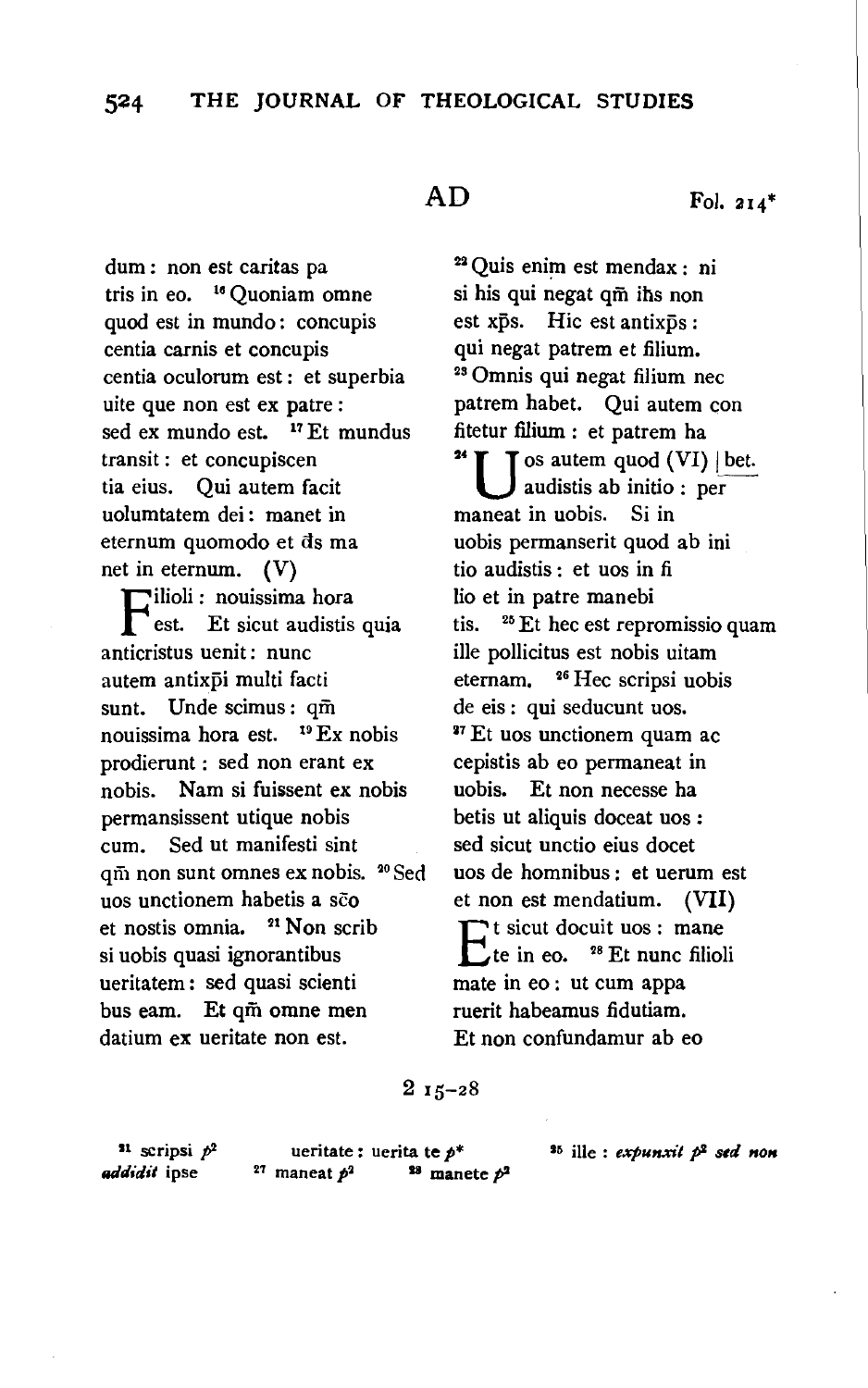# IOHANNIS Fol. 215

in aduentu eius. <sup>29</sup> Si sci tis qm iustus est : scitote qm et omnis qui facit ius ticiam ex ipso natus est. 3 1 Ui dete qualem charitatem de dit nobis pater ut filii dei nominemur et simus. Pro pter hoc mundus non no uit nos quia et ipsum igno arissimi : (VIII) | rabat. nunc filii dei sumus. Et nondum aparuit quid erimus. Scimus qm cum aparuerit similes ei erimus. Qm uidebimus eum sicute est. <sup>s</sup>Et omnis qui habet spem banc in eo scificet se : sicut ille scs est. • Omnis qui facit peccatum : et iniquitatem facit. Et peccatum est iniquitas. • Et scitis qm ille apparuit ut peccata tolleret : et peccatum in eo non est. 6 Omnis qui in eo ma net : non peccat. Omnis qui peccat : non uidet eum : nee cognouit eum. 7 Filio li : nemo uos seducat. Qui facit iusticiam : iustus

est : sicut et ille iustus est.<br><sup>8</sup> Qui autem facit peccatum ex diabolo est. Qm ab initio diabolus peccat. In hoc apparuit filius dei : ut dissoluat opera diaboli. <sup>•</sup> Omnis qui natus est ex deo : pec catum non facit. Qm semen ipsius in eo manet et non potest peccare qm ex do natus est. <sup>16</sup> In hoc mani festi sunt filii dei : et filii diaboli. Omnis qui non facit iusticiam non est de deo : et qui non diligit fratrem suum. 11 Qm hec est adnun ciatio quam audistis ab ini tio : ut diligamus alteru trum. 12 Non sicut chayn qui ex maligno erat : et hoc cidit fratrem suum. Et propter quid hoccidit eum. Qm opera eius maligna erant : fratris autem eius maligna erant fratris iusta. (VIIII).<br><sup>18</sup> N I olite mirari: si odit nos hie mundus.14 Nos simus qm transibimus de morte in uitam : qm

### 2 28-3 14

3 2 Karissimi *pt* sicuti *p1 non addidit* fratres p<sup>1</sup> uel p<sup>2</sup>

<sup>3</sup> scificat  $p^2$ nos hie : uos  $p^2$ 

12 chaym p*<sup>2</sup>* <sup>14</sup> scimus  $p^2$  1• mirari: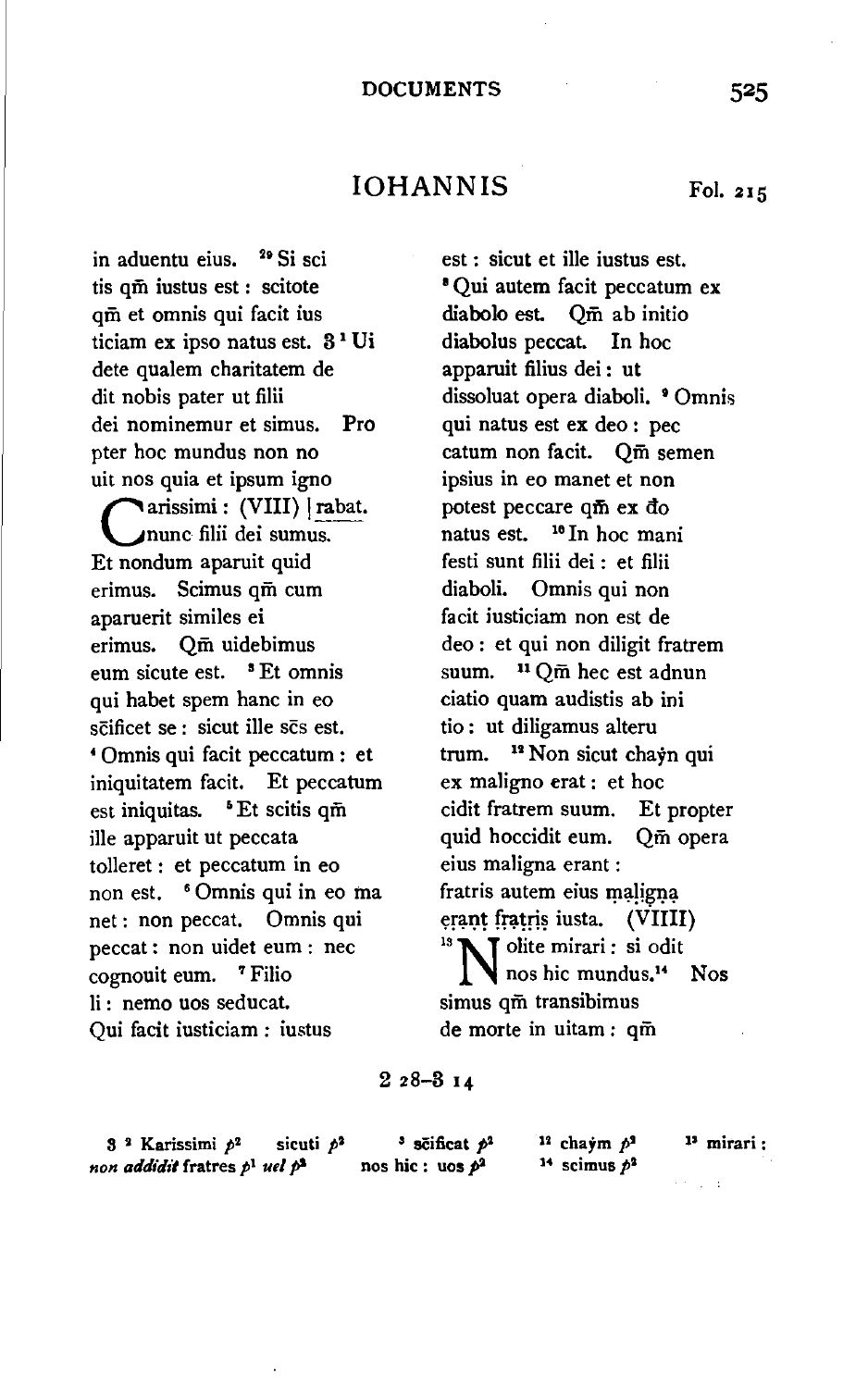diligimus fratres. Qui non diligit: manet in mor te. 15 Omnis qui odit fratrem su urn homicida est. Et sci tis : qm omnis homici da non abet uitam eternam in semedipso manen<br><sup>16</sup> I n hoc cognoui (X) | tem. mus charitatem dei : qm ille pro nobis animam suam posuit : et nos de bemus pro fratribus nostris animas ponere. <sup>17</sup> Qui abuerit substanciam huius mundi et uiderit fratrem suum egere et clauserit uiscera sua hab eo : quomodo charitas dei manet in eo. <sup>18</sup> Fi Iioli mei : non diligamus uerbo tantum et lingua : sed opere et ueritate. <sup>19</sup> In hoc cognoscimus qm ex ueri tate sumus : et in conspec tu eius suademus corda nostra. 20 Qm si non reprehen derit nos cor nostrum : ma ior est dis corde nostro et no<br><sup>21</sup> charissimi: (XI) | uit omnia. si cor nostrum nos non re

prehenderit nos fiduciam a bemus ad  $dm$ .  $11$  Et quod cumque petierimus acci piemus ab eho. Qm mandata eius custodiimus. Et ea que sunt placita co ram eo facimus. 28 Et hoc est mandatum eius : ut ere damus in nomine filii eius ihu xpi. Et diligamus alterutrum sicut dedit nobis mandatum. <sup>24</sup> Et qui seruat mandata eius : in illo manet : et ipse in eo. Et in hoc scimus qm manet in nobis de spu suo quem dedit nobis.  $4^1$  charissimi: nolite (XII) omni spui credere. Sed probate sps si ex deo sint. Qm multi pseudopro phete prodierunt in hunc mundum.  $\degree$  In hoc cognos citur sps dei. Omnis anima que confitetur ihm xpm in carne uenis  $se: ex$  deo est.  ${}^{3}Et$  omnis sps qui soluit ihm : ex deo non est. Et hie est

### $314 - 43$

15 semedipso : se *p2* 11 animam suam pro nobis pi 20 non : *improbauit*  p<sup>19</sup> semedipso:  $\frac{p^2}{2}$  **21** animam suam pro noois  $p^2$  **b**  $\frac{p^2}{2}$  custodimus  $p^2$  $p^1$  et  $p^2$  <sup>21</sup> Karissimi  $p^2$ <br>4<sup>1</sup> Karissimi  $p^2$ 

 $\mathbf{E}$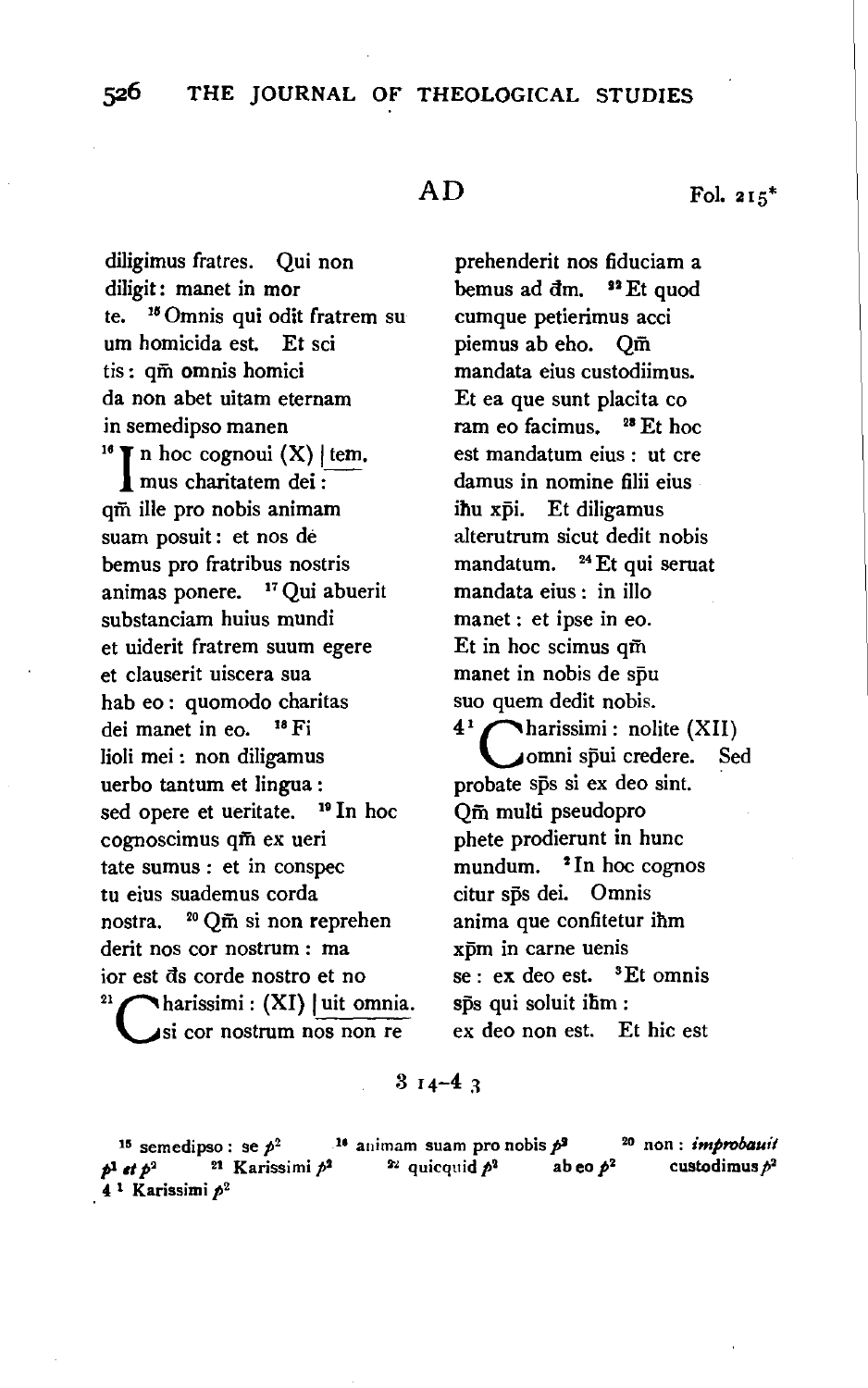IOHANNIS Fol. 216

illius antixpi quem au distis qm uenit. Et nunc iam in mundo est. **'Uos** ex deo estis filioli : et ui cistis eum. Qm maior est qui in uobis est quam qui in mundo. <sup>5</sup> I psi de mundo sunt : ideo de mundo locun tur. Et mundus audit eos. <sup>6</sup> Nos ex deo sumus. Qui nouit am : audit nos. Qui non est ex deo : non audit nos. In hoc cognoscimus spm uerita tis et spm erroris. (XIII)  $\frac{7}{1}$  arissimi : diligamus inuicem qm caritas ex deo est. Et omnis qui dili git fratrem ex deo natus est et cognoscit  $dm.$   $^8$  Qui non diligit non nouit dm.  $O\bar{m}$  ds caritas est.  $9 \text{ In}$ hoc aparuit caritas dei in nobis : qm filium su urn unigenitum misit as in hunc mundum ut uiuamus per eum. 10 In hoc est charitas : non quasi nos dilexerimus dm sed qm

ipse prior dilexit nos : et misit filium suum pro pitiationem pro peccatis  $\mathbf{u}$  carissimi: (XIIII) | nostris. sicut as dilexit nos : sic nos debemus alterutrum diligere. <sup>12</sup> Dm : nemo ui dit umquam. Quod si di ligimus inuicem : ds in nobis manet : et chari tas eius in nobis perfecta est. <sup>13</sup> In hoc intellegimus qm in eo manemus et ipse in nobis: qm de spu di dedit nobis.  $^{14}$  Et nos uidimus et testifi camur: qm pater mi sit filium suum salua torem mundi. 15 Quisquis con fessus fuerit quia ihs est filius dei :  $ds$  in eo ma net et ipse in deo. 16 Et nos cognouimus et ere dimus caritati : quam ha bet  $ds$  in nobis.  $(XV)$ Deus : caritas est. Et qui manet in cari tate : in do manet : et deus in eo.  $17$  In hoc perfec Jta

## $43 - 17$

<sup>3</sup> illius antixpi quem : antixps quem  $p^2$  7 Karissimi  $p^2$  <sup>11</sup> Karissimi  $p^2$ sicut : si  $p^2$  inuicem  $p^2$  <sup>12</sup> unquam  $p^2$  <sup>13</sup> intellegimus : cognoscimus  $p^2$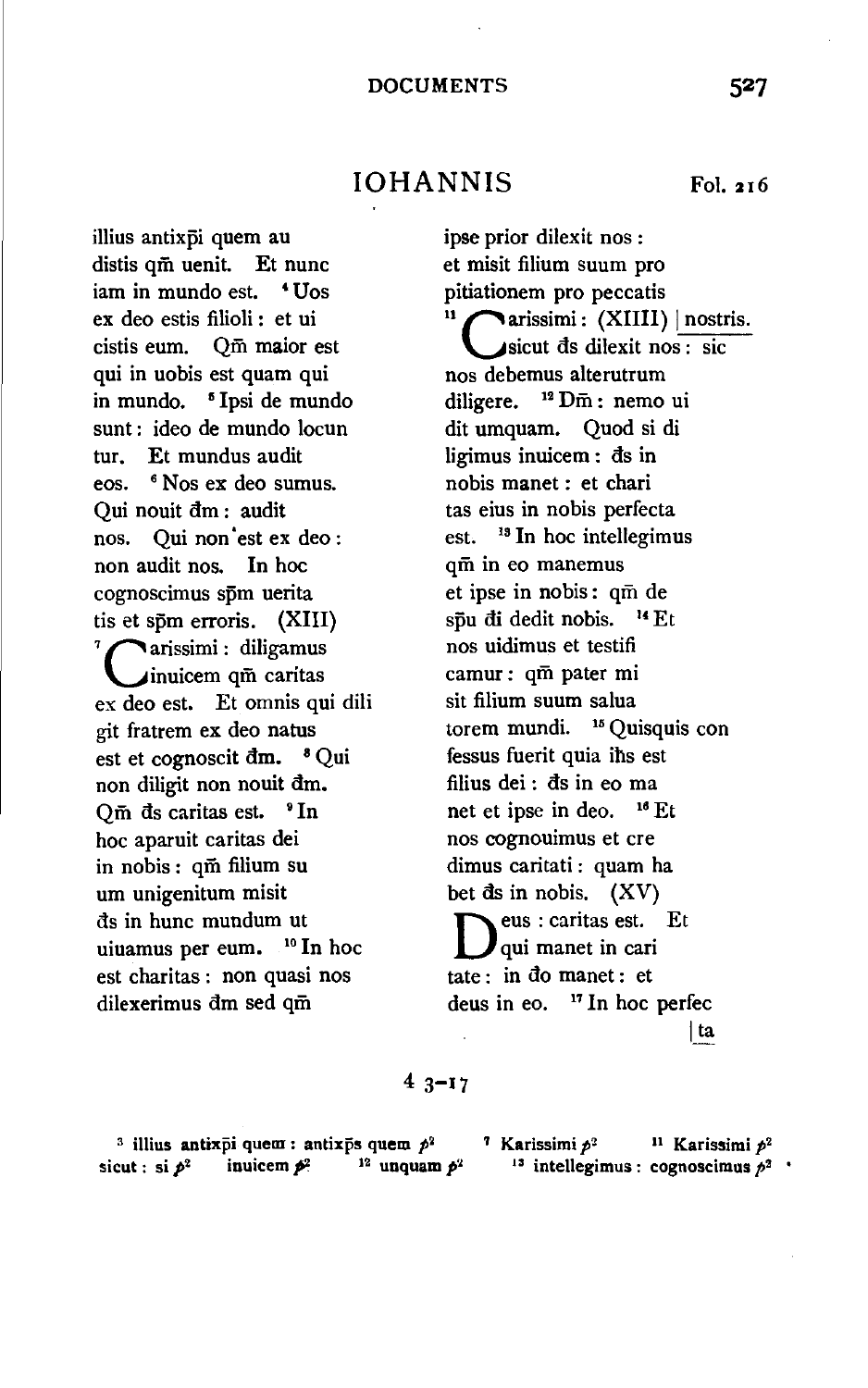est charitas dei in nobis ut fiduciam habeamus in die iudicii. Quia sicut ille est et nos sumus in hoc mundo. <sup>18</sup> Timor non est in caritate : sed perfecta charitas. foras mittit timorem. Qm timor pe nam habet. Qui autem ti met : non est perfectus in caritate. 19 Nos ergo diliga mus dm qm deus prior dilexit nos. 20 Si quis di xerit qm diligo dm et fratrem suum quem uidet dm quem non uidet. Quomodo potest diligere.  $21$  Et hoc ergo mandatum habemus ab eo ut qui diligit dm dili gat et fratrem suum. {XVI)  $5<sup>1</sup>$  mnis qui credit quia ihs est xps ex deo na tus est. Et omnis qui dili git genitorem diligit : et eum qui ex eo natus est. 2 In hoc cognoscimus qm diligimus filios dei cum dm diligimus et man data eius seruauimus.

 $AD$  Fol. 216<sup>\*</sup>

s Hec est enim charitas di : ut mandata eius custo diamus. Et mandata eius grauia non sunt. (XVII) 'Qm omne quod natum est ex deo uincit mun dum. Et hec est uictoria que uincit mundum fides nostra. 5 Qui est autem qui uincit mundum nisi qui credidit qm ihs est filius dei : 6 hie est qui uenit per aquam et sanguinem ihs xps. Non in aqua solum sed in aqua et sanguine. Et sps est qui tes tificatur : qm xps est ueritas. <sup>8</sup> Quia tres sunt : qui testimonium dant in ter ra. Sps. aqua. et sanguis. Et hii tres : unum sunt in xpo ihu. 7 Et tres sunt qui testimonium dant in ce lo. Pater. uerbum. sps scs. Et hii tres : unum sunt.  $(XVIII)$  $\sum$  i testimonium hominum haccepimus : testimo nium dei maius est : quia testificatus est de filio suo. 10 Qui credit in filio

4 17-5 IO

<sup>19</sup> deus : ipse  $p^2$  <sup>20</sup> et : + fratrem suum oderit mendax est. Qui enim non iligit  $p^2$  <sup>21</sup> ab eo : a deo  $p^2$  5<sup>8</sup> Quia tres : et tres  $p^2$  7 Et tres : Quia diligit  $p^2$  <sup>21</sup> ab eo: a deo  $p^2$  5<sup>8</sup> Quia tres : et tres  $p^2$  <sup>7</sup> Et tres : Quia tres  $p^2$  et sps ses  $p^2$  **exectionus**  $p^2$  <sup>10</sup> in filium  $p^2$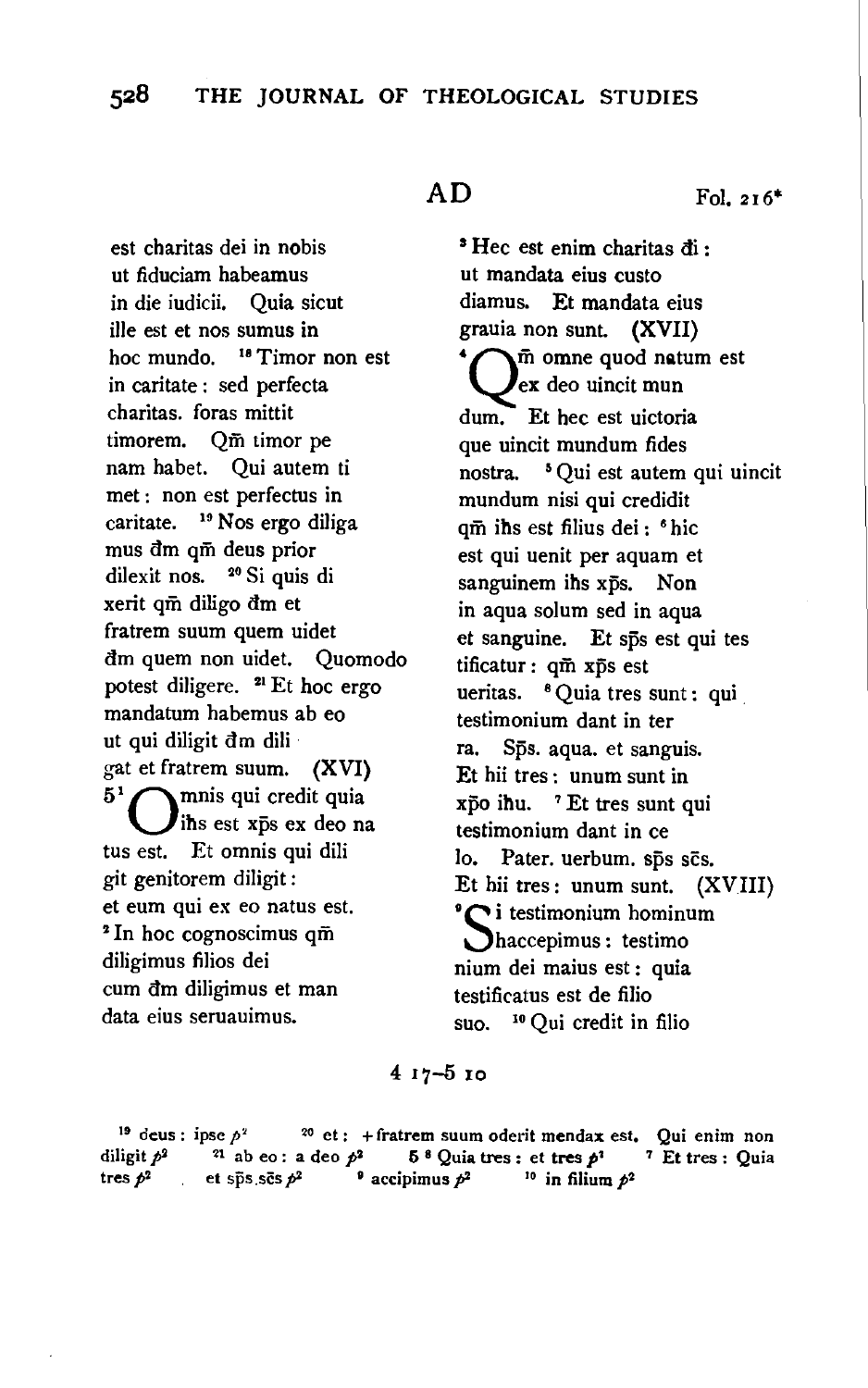# IOHANNIS Fol. 217

dei : habet testimonium dei in se. (XVIIII) ui non credit filio men dacem facit eum. Qm non credidit in testimonio quod testificatus est ds de fi lio suo. 11 Et hoc est testimo nium : qm uitam eternam de dit nobis ds. Et hec uita in filio eius est. 12 Qui habet filium dei in se : habet uitam eternam. Qui non habet filium dei : uitam<br>
<sup>13</sup> carissimi : XX | non habet. hec scripsi uobis ut sciatis a do qm uitam habetis eternam qui creditis in nomine filii dei. 14 Et hec est fiducia quam habemus aput dm: quia quodcumque petieri mus secundum uolumptatem eius audit nos. 15 Et sci mus qm audit nos : quid quid spetierimus. Sci mus qm habemus peti ciones : quas postulamus hab eo. <sup>10</sup> Omnis qui scit fratrem su um peccare peccatum non ad mortem : petat pro eo et

dabit ei uitam ds. Sed peccanti non ad mortem. Est enim peccatum ad mor tem : non pro illo dico ut roget quis. 17 Omnis iniquitas peccatum est : et est peccatum ad mortem.  $(XXI)$ <br><sup>18</sup>Cimus: qm omnis qui natus est ex do non peccat : sed generatio dei con seruat eum. Et mali gnus non tangit eum. 19 Sci mus: qm ex deo non peccat sumus : et mundus totus in maligno posi tus est. <sup>20</sup> Et scimus qm fi lius dei uenit : et car nem induit nostri causa : et passus est et ressurre xit a mortuis. Adsum sit nos : et dedit nobis sen sum ut cognoscamus ue rum dm : et simus in uero filio eius ihu xpo. Hic est uerus ds et uita eterna. 21 Filioli : custodite uos assimularis. Explicit I. Iohannis. In cipiunt II. et Ill. Iohannis

### 5 10-21

<sup>10</sup> credit filium  $p^2$  <sup>15</sup> audiet  $p^1$  quicquid  $p^2$  <sup>19</sup> ex deo : + renati  $p^3$ <sup>21</sup> assimularis : a simulacris  $p^2$ 

VOL. XII. Mm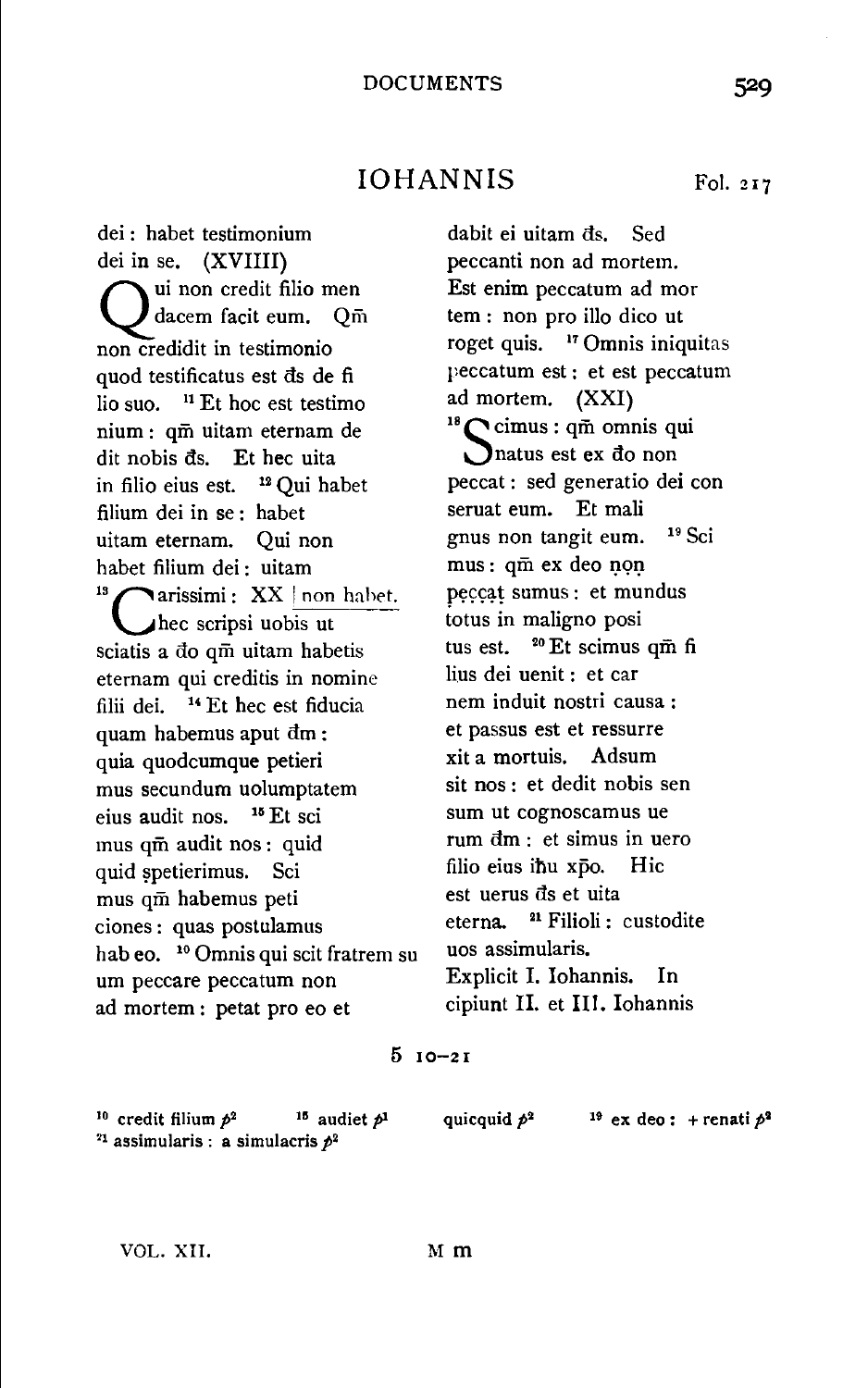### 530 **THE** JOURNAL OF THEOLOGICAL STUDIES

blannes senior electe die et na tis eius quos ego diligo in ueritate. Et non ego solus : sed et omnes qui cog nouerunt ueritatem.<br><sup>2</sup>Propter ueritatem que permanet in nobis et nobiscum erit us que in eternum. <sup>3</sup> Sit uobis cum gratia : misericordia et pax : a do patre et a xpo ihu filio patris in ueritate et ca ritate. • Karissimi : ga uisus sum ualde : qm inueni de filiis tuis ambulantes in ueritate sicut mandatum acepimus a patre. <sup>5</sup> Et nunc rogo te dña non tamquam manda turn nouum scribens tibi sed quod habuimus ab i nitio ut diligamus  $^6$   $\Gamma$ <sup>t</sup> hec est (II) | alterutrum. C caritas: ut ambule mus secundum mandata eius. Hoc est enim mandatum :

ut quemadmodum audis tis ab initio in eo am buletis 7 qm multi seduc tores prodierunt in mun dum. Qui non confitetur ihm xpm uenisse in carnem : hie est seductor et antixps. <sup>8</sup> Uidete uos metipsos custodite ne perdatis que operati estis in dño: sed ut mercedem plenam accipiatis. <sup>9</sup> Qm omnis qui recedit et non per manet in doctrina  $x\overline{p}$ i: dm non habet. (III) Nam qui permanet in<br>doctrina eius : hic et<br>patrem et filium habet. doctrina eius : hie et patrem et filium habet. quis uenit ad uos et banc doctrinam non af fert : nolite recipere eum in domum nee aue ei dixeritis. 11 Qui enim dicit illi aue : comunicat operibus illius malignis. 12 Piura habens uobis scribere nolo per atramentum et in epistola. Spero enim me uen turum ad uos : et ad os

<sup>2</sup>St Joh. I-I *z* 

<sup>2</sup> uobiscum  $p^2$  **•** Karissima  $p^2$  **•** tanquam  $p^2$  **•**  $Qm$ : Scientes  $q\bar{m}$ precedit  $p^2$  <sup>11</sup> malignis: + Ecce predixi uobis ut in diem dūi nostri non confundamini  $p^2$  <sup>12</sup> in epistola : cartam  $p^2$  os ad os  $p^2$ 

 $AD$  Fol. 217\*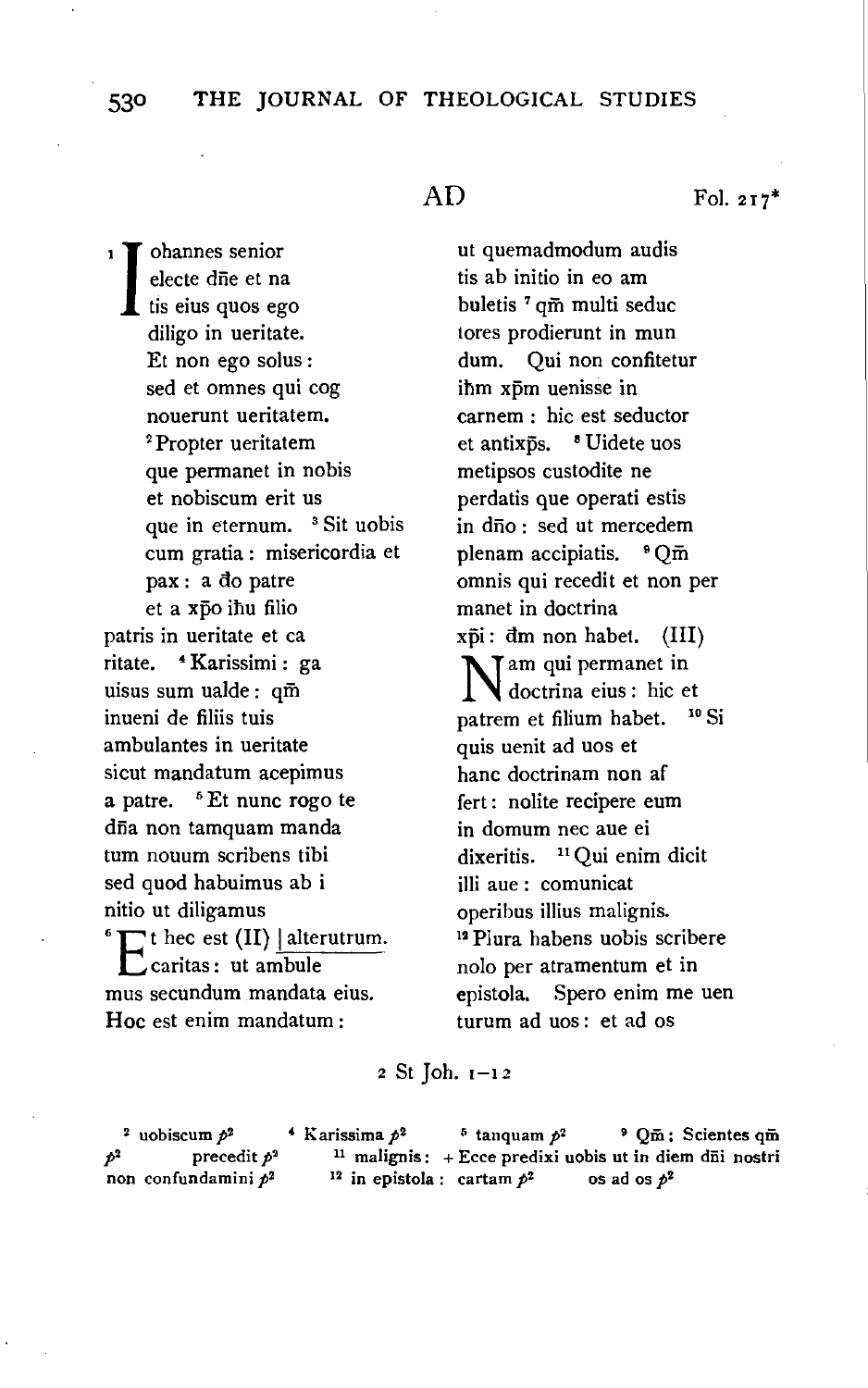### DOCUMENTS 531

IHOANNIS Fol. 218

loqui ut gaudium uestrum plenum sit. 18 Salutant te filii sororis tue elec te ecclesie. Explicit secunda ihoanhis. III. enior gaio *iohannis*. charissimo : quem ego diligo in ueri tate. 2 Karissime : de omnibus oratio nem facio : prospere te in gredi et ualere sicut prospere egit anima tua. <sup>8</sup> Gauisus sum ualde : uenientibus fratribus: et testimonium peri bentibus ueritati tue : sicut tu in ueritate ambu Jas. • Maius autem horum non habeo gaudium : quam ut audiam filios meos in ueritate ambulare. (II) harissime: fideliter fads quicquid operaris in fratres. Et hoc in peregri nos 6 qui testimonium red diderunt caritati tue in conspectu ecclesie : quos bene facis deducens dig ne deo. 7 Pro nomine enim pere

grinantur nichil accipi entes a gentilibus. <sup>8</sup> Nos ergo debemus suscipere huiusmodi parti cipes : ut quooperatores simus ueritatis. <sup>9</sup> Scrib sissem forsitan ecclesie : sed his qui amat prima tum gerere in eis diotre pes non recipit nos. 10 Pro pter hoc si uenero com moneam opera eius que facit : uerbis malig nis garriens in nos. Et quasi non ei ista suf ficiant : nee ipse susci pit fratres et eos qui susci piunt proibet et de ec clesie eicit. {III) harissime: noli imitari malum sed pocius quod bonum est. Qui enim bene facit: ex do est. Qui autem male facit : non uidit dm. <sup>12</sup> Deme trio testimonium reddi tur ab omnibus et ab ip sa ueritate. Sed et nos testimonium peribemus.

2 St Joh. 12-3 St Joh. 12

|                              | <sup>13</sup> ecclesie: + gratia tecum; amen; $p1$ | <sup>1</sup> karissimo $p^2$ | <sup>2</sup> agit $p^2$       |
|------------------------------|----------------------------------------------------|------------------------------|-------------------------------|
| <sup>5</sup> Karissime $p^2$ | <sup>6</sup> faciens deducis $p^2$                 | <sup>10</sup> ecclesia $p^2$ | <sup>11</sup> Karissime $p^2$ |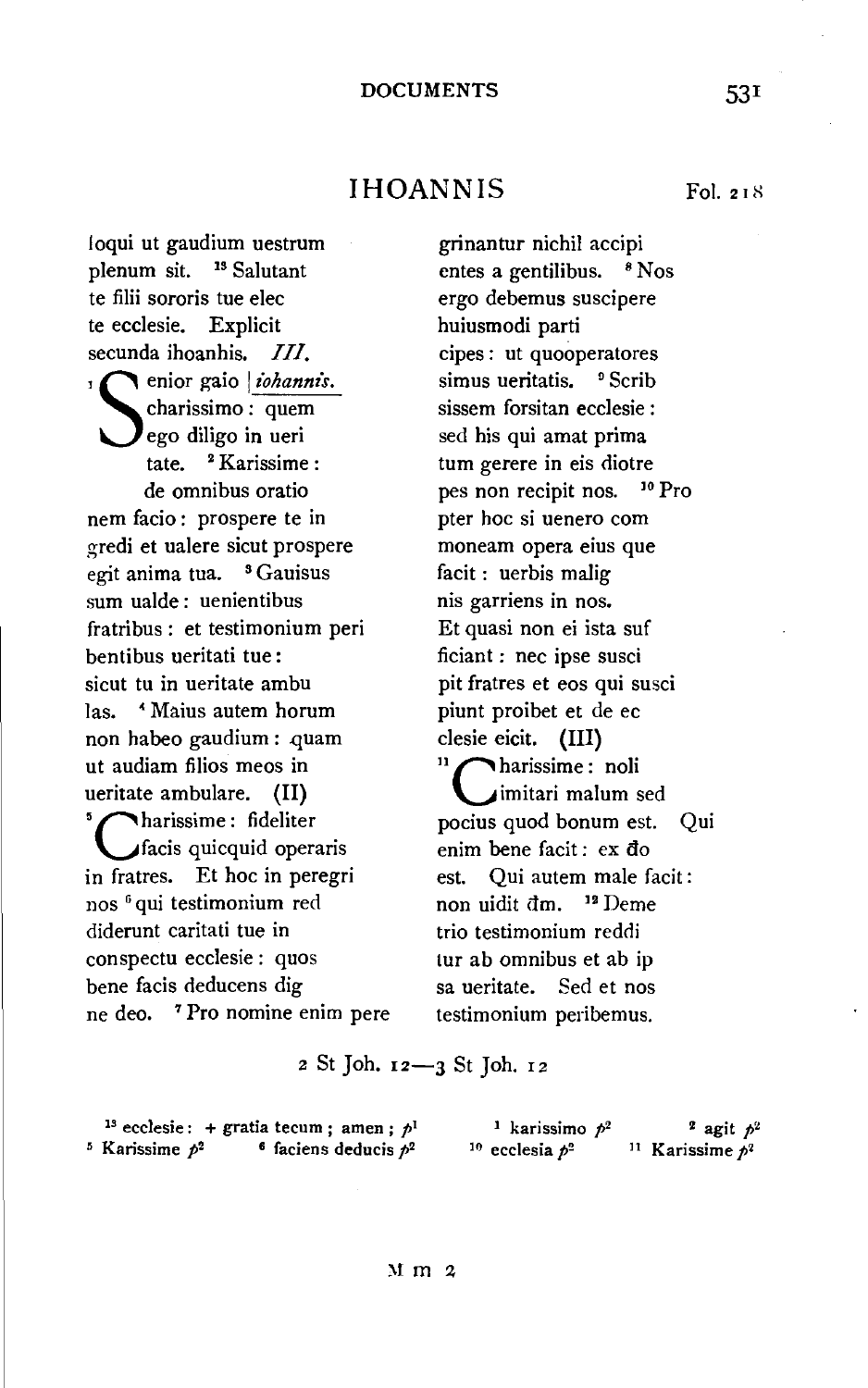Et nosti qm testimoni um nostrum uerum est.<br><sup>13</sup> Multa quidem habui tibi scribere : sed nolui per atramentum et calamum scribere tibi. (IIII)<br><sup>14</sup> pero autem me protinus te uisurum : et ore ad os loquemur. Pax tibi. Salutant te amici. Saluta tu amicos no minatos. *ExpHcit. In cipit epistola t'ude;*  I udas ihu xpi ser<br>
uus frater autem<br>
cobi : his qui in<br>
patre dilectis et uus frater autem ia cobi : his qui in deo patre dilectis et ihu xpo conser uatis et uocatis :<br><sup>2</sup> misericordia uobis et pax; et charitas. imple atur. 3Karissimi: omnem sol licitudinem faciens scri bendi uobis. de communi uestra salute. Necesse habui scribere uobis : deprecans decertare semi tradite sce fidei. <sup>4</sup>Sub introierunt enim quidam

homines impii: qui olim conscripti sunt in iudicium dei nostri. Gratiam transferentes in lu xuriam : et solum drīato rem. et diim nostrum ihm  $x\bar{p}m$  negantes. (II)<br> $5\sqrt{\frac{20}{15}}$  commonere autem uos uolo : scientes omnia qm as semel populum de terra egipti saluans : secundo eos qui non crediderunt perdi dit. 6 Angelos uero qui non seruauerunt suum princi patum : sed dereliquerunt suum domicilium : in iu dicium magni dei uin culis eternis sub caligi ne reseruauit. <sup>7</sup> Sicut sodo ma. et gomorra. et finiti me ciuitates : que simi li harum modo fornicate sunt : et habeuntes post carnem alteram facte sunt exemplum : ignis eterni penam sustinen  ${}^s\mathbb{C}$  imiliter (III) | tes. et hii somniantes: car nem quidem maculant : dña tionem autem spernunt maies

3 St Joh. 1 2-St Jude 8

 $3$  semel  $p<sup>1</sup>$ dei: diei $p<sup>1</sup>$ 

<sup>1</sup> in iudicio d<del>ii</del> dei nostri gratiam  $p^2$  <sup>6</sup> reliquerunt  $p^2$  *iudicio reseruauit*  $p^2$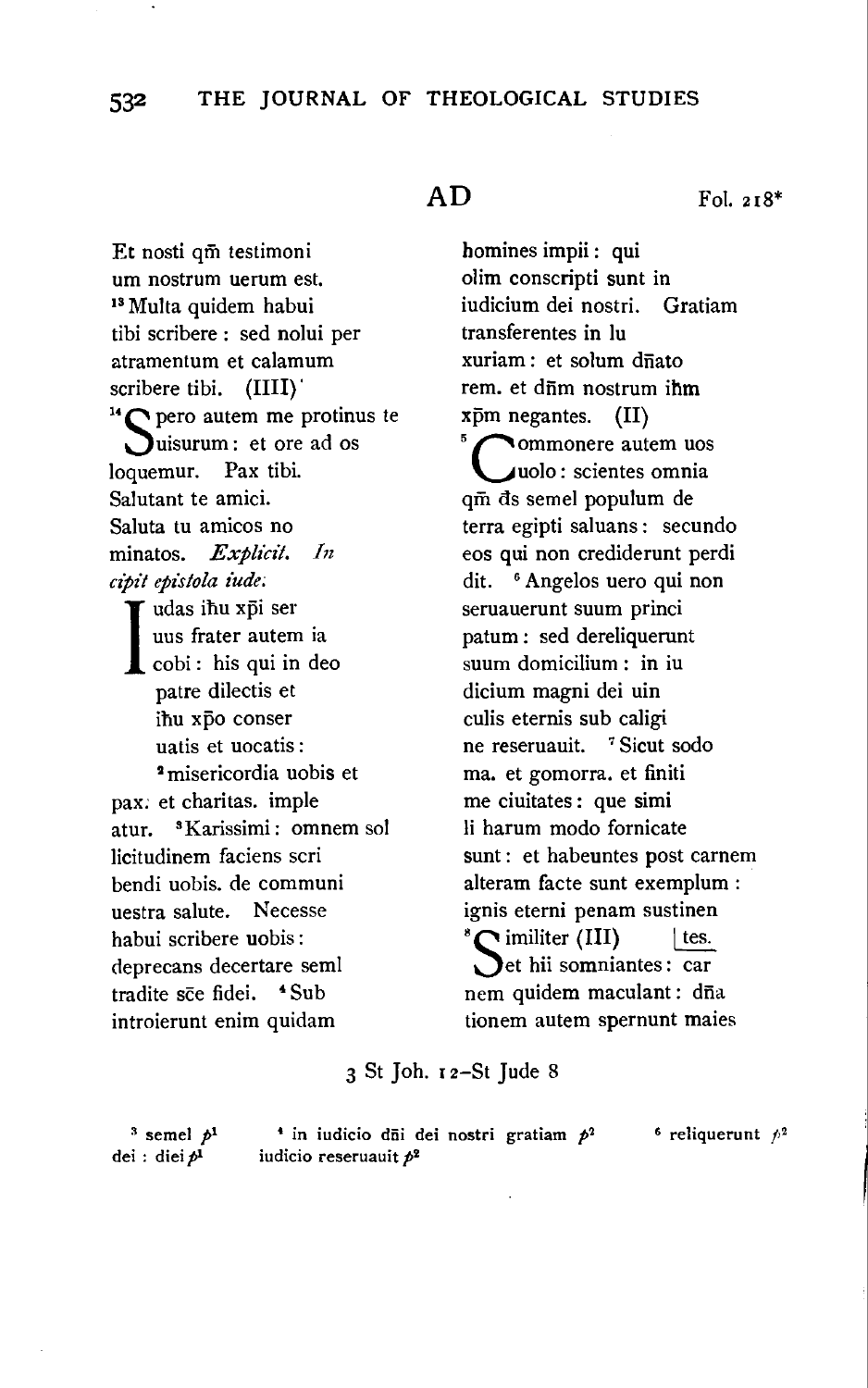# IUDE Fol. 219

tatem uero blasphemant. 9 Cum michael archangelus cum diabolo disputas : a! tercaretur de moysi cor pore : non est ausus iudi tium inferre blasphemie. Sed dixit. Imperet tibi dns. 10 Hii autem quecumque quidem ignorant blasphemant. uecumque autem (IIII) erunt : et de omnibus du<br>
naturaliter tamquam is uerbis que locuti sunt<br>
ranimalia ionorant : contra eum peccatores im naturaliter tamquam m uta animalia ignorant : in his corrumpuntur. <sup>11</sup> Ue et illis quia uia chain a bierunt et errores balaam mercede effusi sunt : et con tradictione chore et perie runt. 12Hii sunt in eplis su is maculati conuiuian tes : sine timore semet ipsos pascentes. Nubes sine aqua : que a uentis cir cumferuntur. Arbores autum nales. infructuose. era dicate. Bis mortue.  $(V)$ <sup>13</sup> Teluctus ferri maris : despumantes suas con fusiones. Sidera erantia quibus caligo tenebrarum

in eternum seruata est.  $^{14}$  Pro phetauit autem et de his: septimus ab adam enoc : dicens. Ecce uenit do minus in scis milibus suis 15 facere iudicium contra omnes et arguere omnes impi os de omnibus operibus im pietatis eorum quibus impi eg ris uerbis que locuti sunt  $\mathbf T$  ii sunt mur (VI) | pii. muratores et querelosi secundum desideria sua am bulantes : et hos illorum loquitur superbiam. Miran tes personas questus causa. <sup>17</sup>Uos autem charissimi me mores estote uerborum que predicta sunt ab apostolis dfii nostri ihu xpi: <sup>18</sup> qui dice bant uobis : Qm in nouis simo tempore uenient inlu sores secundum sua desideria ambulantes in impieta tibus suis. ' 9 Hii sunt qui segregant semetipsos : animales spm non haben

 $\vert$  tes.

### $8 - 19$

<sup>9</sup> disputans  $p<sup>1</sup>$  <sup>11</sup> chain : cayn  $p<sup>2</sup>$  $15$  impie  $p^2$ illusores  $p^2$  in impiet. suis : non in pietate  $p^2$ <sup>12</sup> epulis  $p<sup>1</sup>$  macule conuiuantes  $p<sup>2</sup>$ <sup>18</sup> feri 1e querulosi *p•* 17 karissimi errantia  $p^2$  conseruata  $p^2$  $p^2$  18 nouissimis temporibus  $p^2$